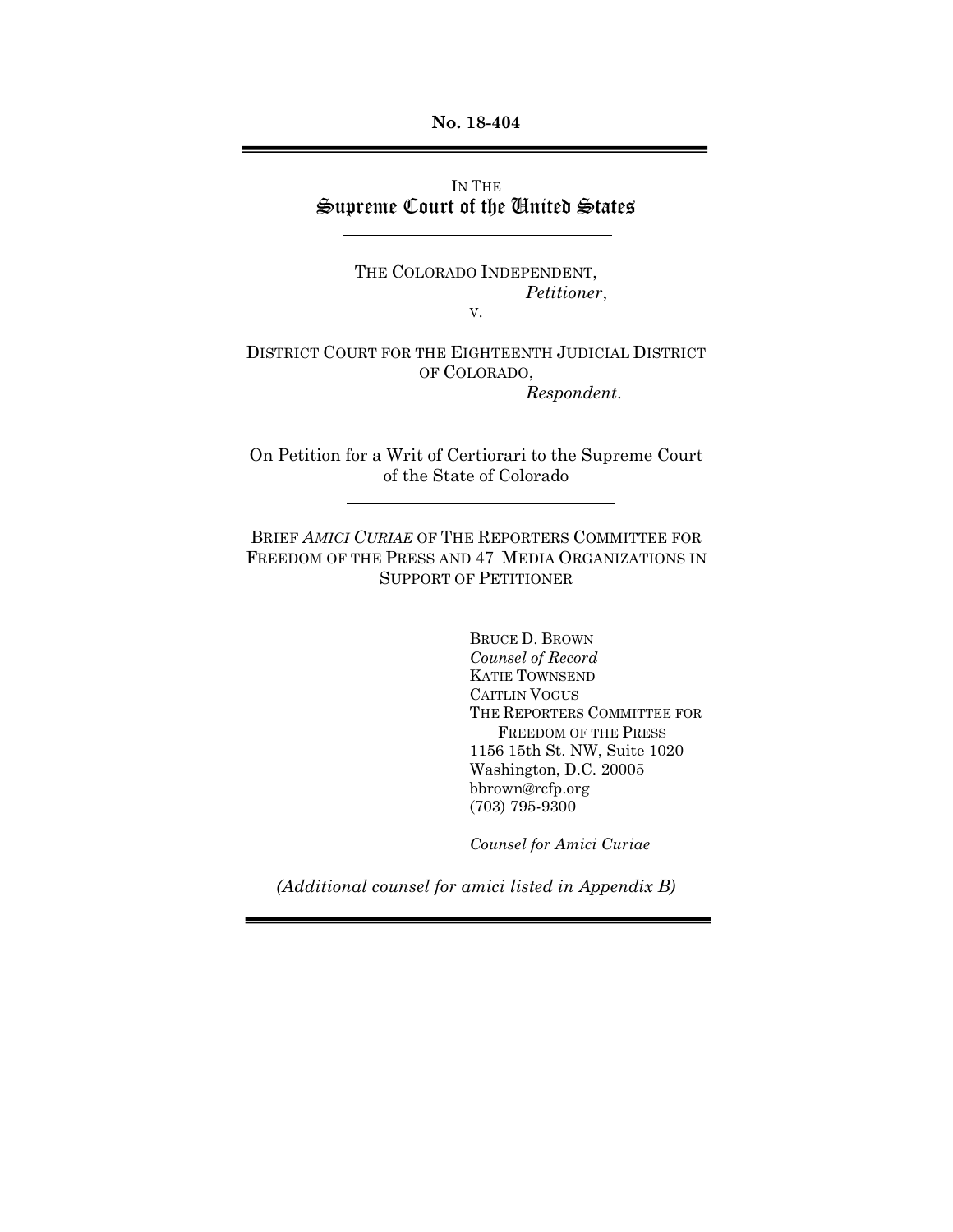## **TABLE OF CONTENTS**

<span id="page-1-0"></span>

| I. The Court should grant certiorari because the<br>Colorado Supreme Court's rejection of a First<br>Amendment right of access to judicial records<br>inhibits public monitoring of the judicial |
|--------------------------------------------------------------------------------------------------------------------------------------------------------------------------------------------------|
| A. This Court has long recognized that the First<br>Amendment protects the public's ability to<br>monitor the judicial system and that the<br>press acts as a surrogate for the public when      |
| B. The media's ability to inform the public about<br>the workings of the justice system depends on<br>the First Amendment right of access to                                                     |
|                                                                                                                                                                                                  |
|                                                                                                                                                                                                  |
| APPENDIX B: Additional Counsel  A16                                                                                                                                                              |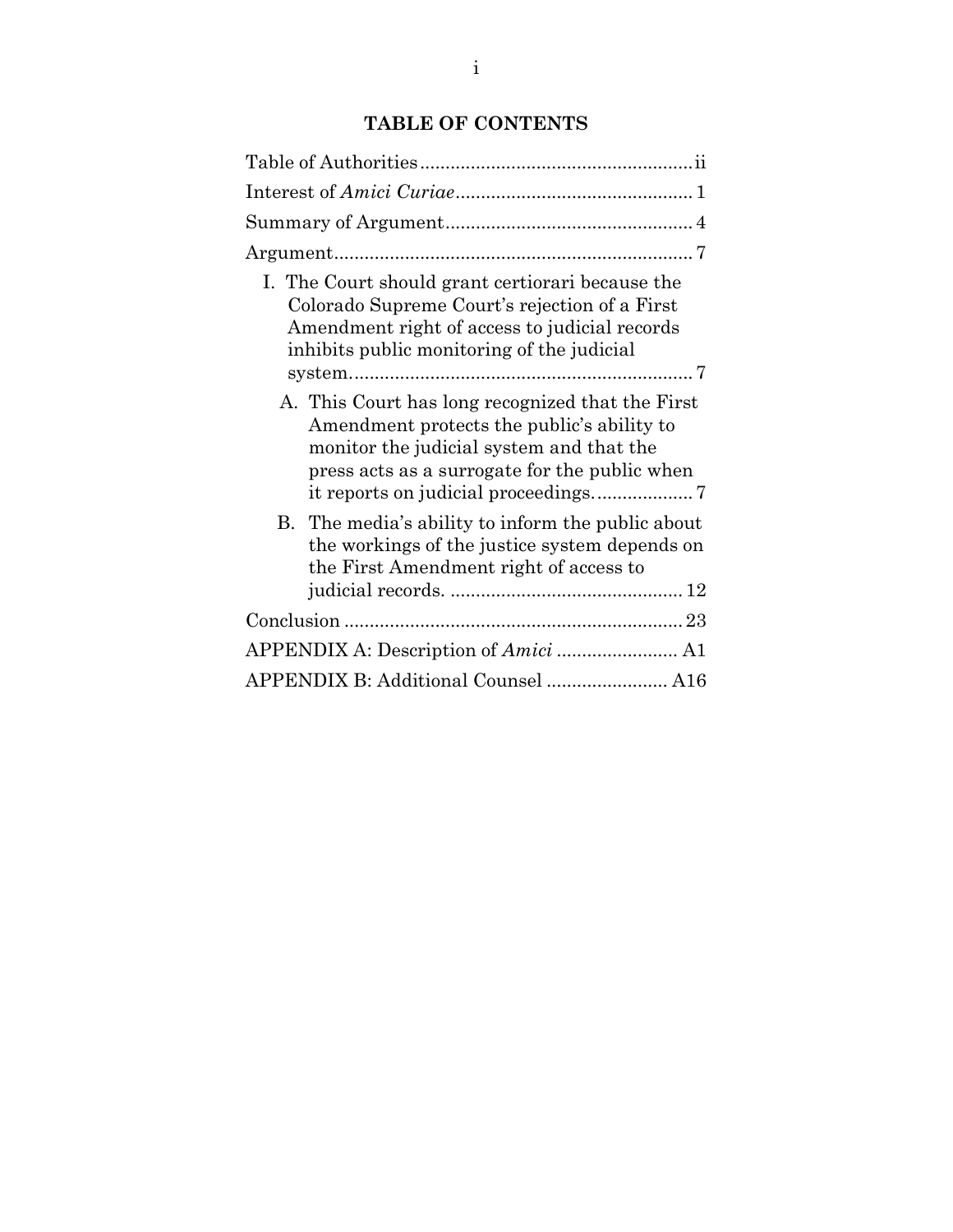# **TABLE OF AUTHORITIES**

# CASES

| Atkins v. Virginia, 536 U.S. 304 (2002)  18            |
|--------------------------------------------------------|
| Cox Broad. Corp. v. Cohn, 420 U.S. 469 (1975)  4, 9    |
| Globe Newspaper Co. v. Super. Ct., 457 U.S. 596        |
| Grosjean v. Am. Press. Co., 297 U.S. 233 (1936) 5, 8   |
|                                                        |
| Minneapolis Star & Tribune Co. v. Minnesota Com'r      |
| Near v. State of Minnesota ex rel. Olson, 283 U.S. 697 |
| Nebraska Press Ass'n v. Stuart, 427 U.S. 539           |
| <i>People v. Owens, 420 P.3d 257 (Colo. 2018)  13</i>  |
| People v. Owens, No. 06CR705 (Dist. Ct., Arapaho       |
| <i>Press-Enter. Co. v. Super. Ct., 464 U.S. 501</i>    |
| Press-Enter. Co. v. Super. Ct., 478 U.S. 1 (1986) 10   |
| Richmond Newspapers, Inc. v. Virginia, 448 U.S. 555    |
| Sheppard v. Maxwell, 384 U.S. 333 (1966)  10           |
| Syed v. State, 236 Md.App. 183 (2018)  16              |
| United States v. McVeigh, 119 F.3d 806 (10th Cir.      |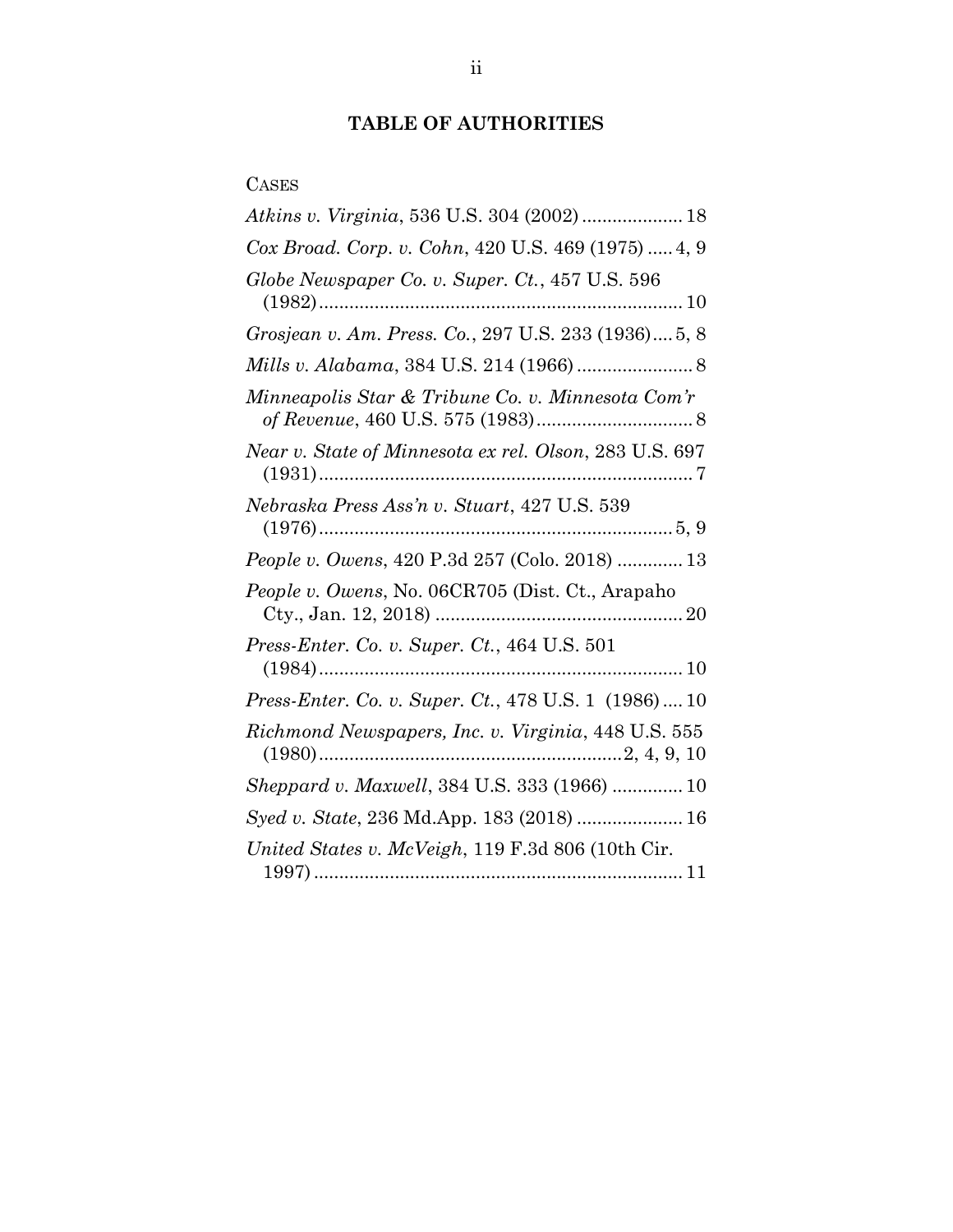## OTHER AUTHORITIES

| A Crime with Little Punishment, Wash. Post (Oct. 1,                                                                                                                                         |
|---------------------------------------------------------------------------------------------------------------------------------------------------------------------------------------------|
| Barbara Laker and Wendy Ruderman of<br>Philadelphia Daily News, Pulitzer Prizes,<br>https://perma.cc/8X4R-YZXF 17                                                                           |
| Central Park Five (Florentine Films 2012) 19                                                                                                                                                |
| Chao Xiong, Evidence supports charges against<br>officer in Castile shooting, prosecution argues, Star<br>Tribune (Jan. 18, 2017), https://perma.cc/7XXE-                                   |
| Douglas Martin, Randall Adams, 61, Dies; Freed<br>With Help of Film, N.Y. Times (June 25, 2011),                                                                                            |
| Maya Salam, Brock Turner Is Appealing His Sexual<br><i>Assault Conviction, N.Y. Times (Dec. 2, 2017),</i>                                                                                   |
| Melvin Claxton, <i>About This Series</i> , Virgin Islands<br>Daily News (Dec. 12, 1994), <i>available at</i><br>https://perma.cc/XNN2-DT44 14, 19                                           |
| Melvin Claxton, <i>Inept Prosecution</i> , Virgin Islands<br>Daily News (Dec. 20, 1994), available at<br>https://perma.cc/XNN2-DT44  14, 15                                                 |
| Melvin Claxton, Police Bungle Evidence: Mistakes<br>and Indifference Let Criminals Free, Virgin Islands<br>Daily News (Dec. 14, 1994), <i>available at</i><br>https://perma.cc/XNN2-DT44 15 |
| Pete Williams et al., New York Terrorist Attack:<br>Suspect Hit With Federal Charges, NBC News<br>(Nov. 1, 2017), https://perma.cc/LD9Y-Y5SL 12                                             |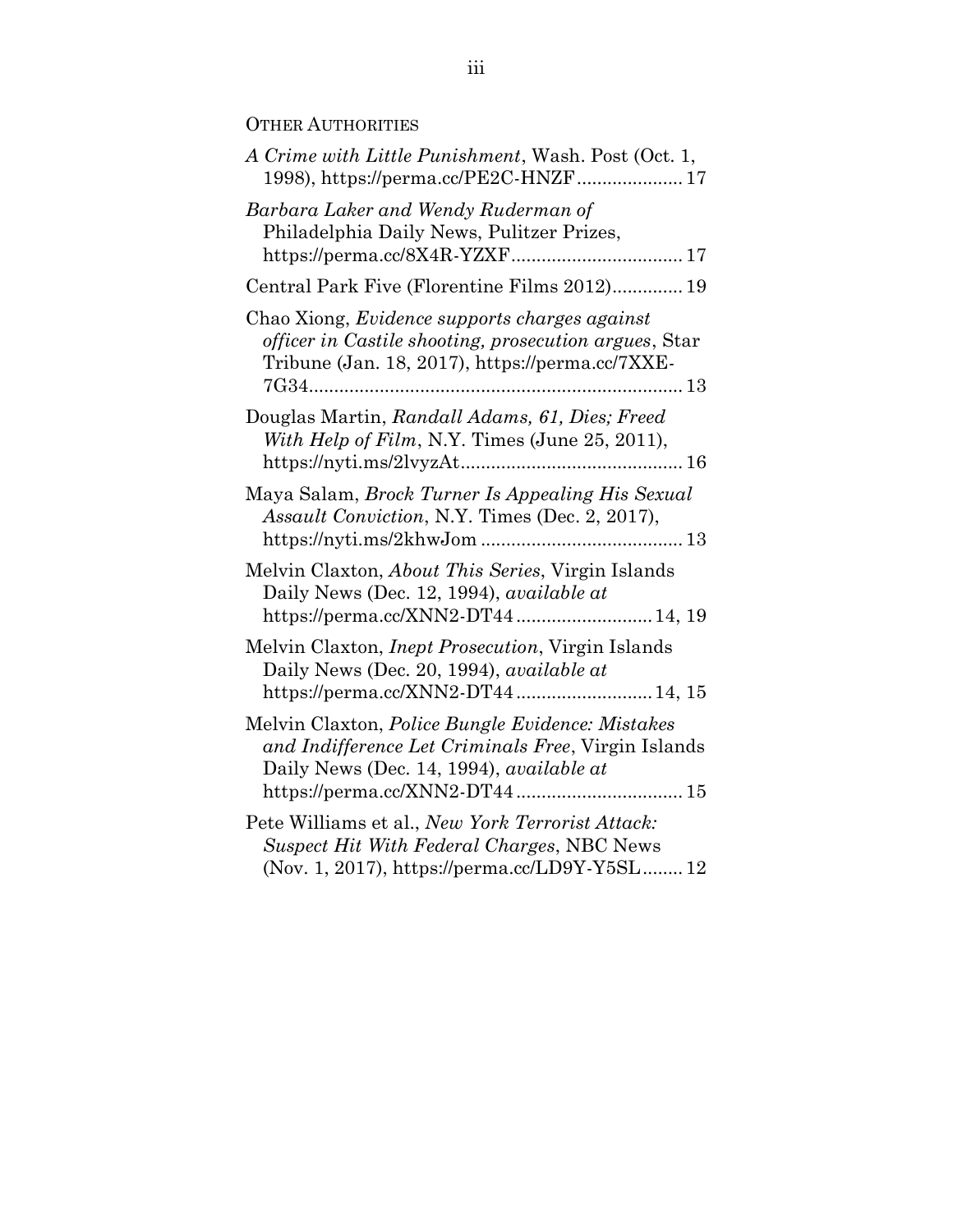| <i>Route Talk, Serial (Oct. 23, 2014),</i><br>https://perma.cc/Z82F-YHAF  16                                                                                           |
|------------------------------------------------------------------------------------------------------------------------------------------------------------------------|
| Scott Glover & Sara Sidner, Las Vegas Shooting:<br>Unsealed documents reveal new details, CNN (Jan.<br>13, 2018), https://perma.cc/KC2N-WQHH 12                        |
| Susan Greene, Three Men Still on Colorado's Death<br>Row After Judge Denies Capital Appeal, Colorado<br>Independent (Sept. 14, 2017),<br>https://perma.cc/7H3Q-TWWF 13 |
| The Case Against Adnan Syed, Serial (Oct. 30, 2014),                                                                                                                   |
| The Thin Blue Line (American Playhouse 1988) 16                                                                                                                        |
| The Virgin Islands Daily News, St. Thomas, VI,<br>Pulitzer Prizes, https://perma.cc/XNN2-DT4415                                                                        |
| Thomas G. Walker, <i>Eligible for Execution: The Story</i><br>of the Daryl Atkins Case (2008)18, 19, 20                                                                |
| Toni Locy, Covering the Courts: A Clash of Rights                                                                                                                      |
| William Ecenbarger, Kids for Cash (2012) 18                                                                                                                            |
| You've Got Some Gauls, Serial (Sept. 20, 2018),<br>https://perma.cc/DL4F-BHAL  18                                                                                      |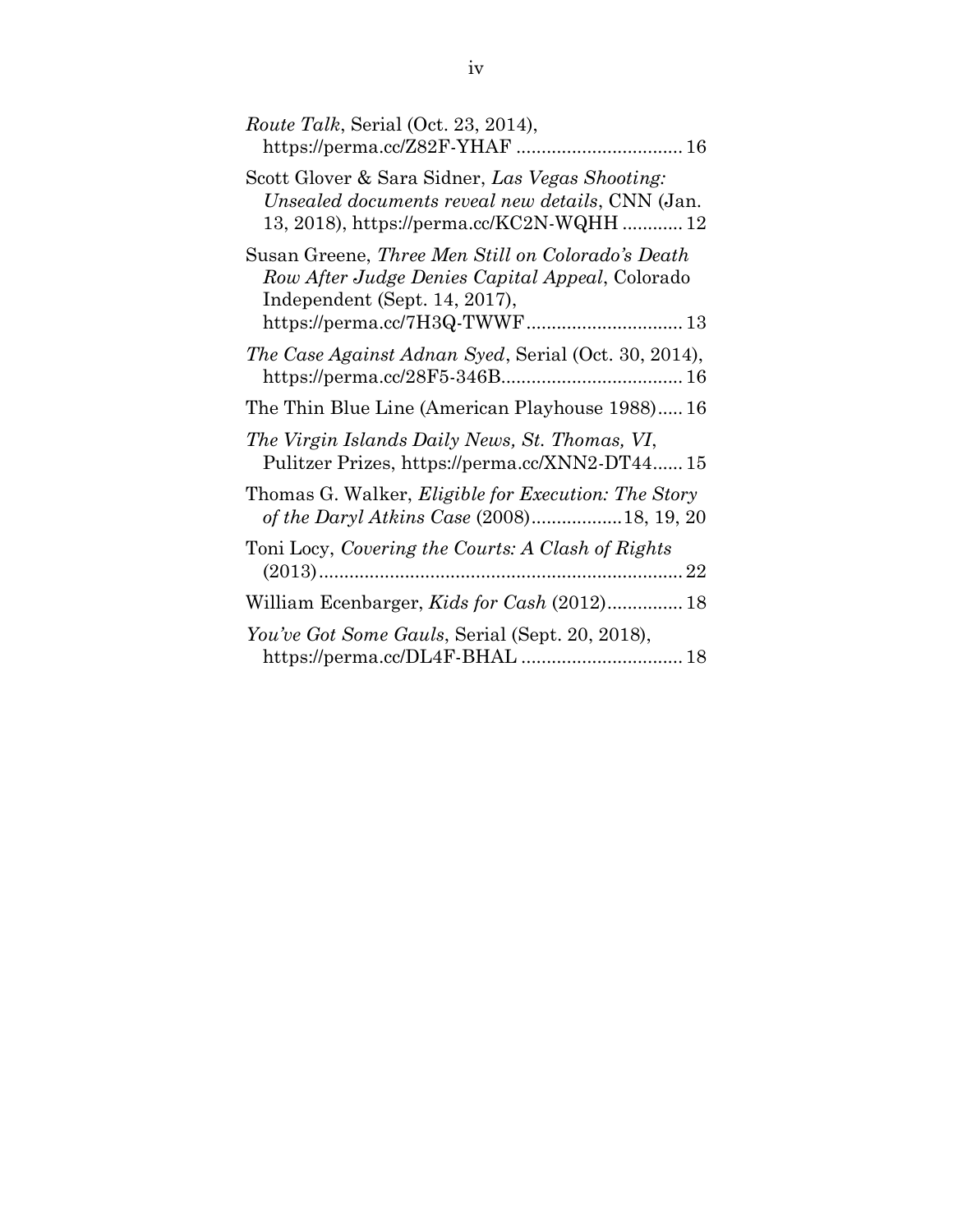#### **INTEREST OF** *AMICI CURIAE***<sup>1</sup>**

<span id="page-5-0"></span>*Amici curiae* are the Reporters Committee for Freedom of the Press, American Society of News Editors, The Associated Press, Associated Press Media Editors, Association of Alternative Newsmedia, Boston Globe Media Partners, LLC, Brechner Center for Freedom of Information, BuzzFeed, California News Publishers Association, Californians Aware, The Center for Investigative Reporting, Dow Jones & Company, Inc., First Amendment Coalition, First Look Media Works, Inc., Florida Press Association, Hearst Corporation, International Documentary Assn., Investigative Reporting Program, Investigative Reporting Workshop at American University, Maine Association of Broadcasters, Maine Freedom of Information Coalition, Maine Press Association, The Marshall Project, The McClatchy Company, The Media Institute, Media Law Resource Center, MPA – The Association of Magazine Media, MTM Acquisition, Inc. , National Freedom of Information Coalition, National Press Photographers Association, National Public Radio, Inc., NBCUniversal Media, LLC, New England First Amendment Coalition, The New York Times Company, The NewsGuild - CWA, Online News Association, Penguin Random House,

 $\overline{\phantom{a}}$ 

<sup>1</sup> Pursuant to Sup. Ct. R. 37, counsel for *amici curiae* state that no party's counsel authored this brief in whole or in part; no party or party's counsel made a monetary contribution intended to fund the preparation or submission of this brief; no person other than the *amici curiae*, its members or its counsel made a monetary contribution intended to fund the preparation or submission of this brief; that counsel for all parties were given timely notice of the intent to file this brief; and that written consent of all parties to the filing of the brief has been provided.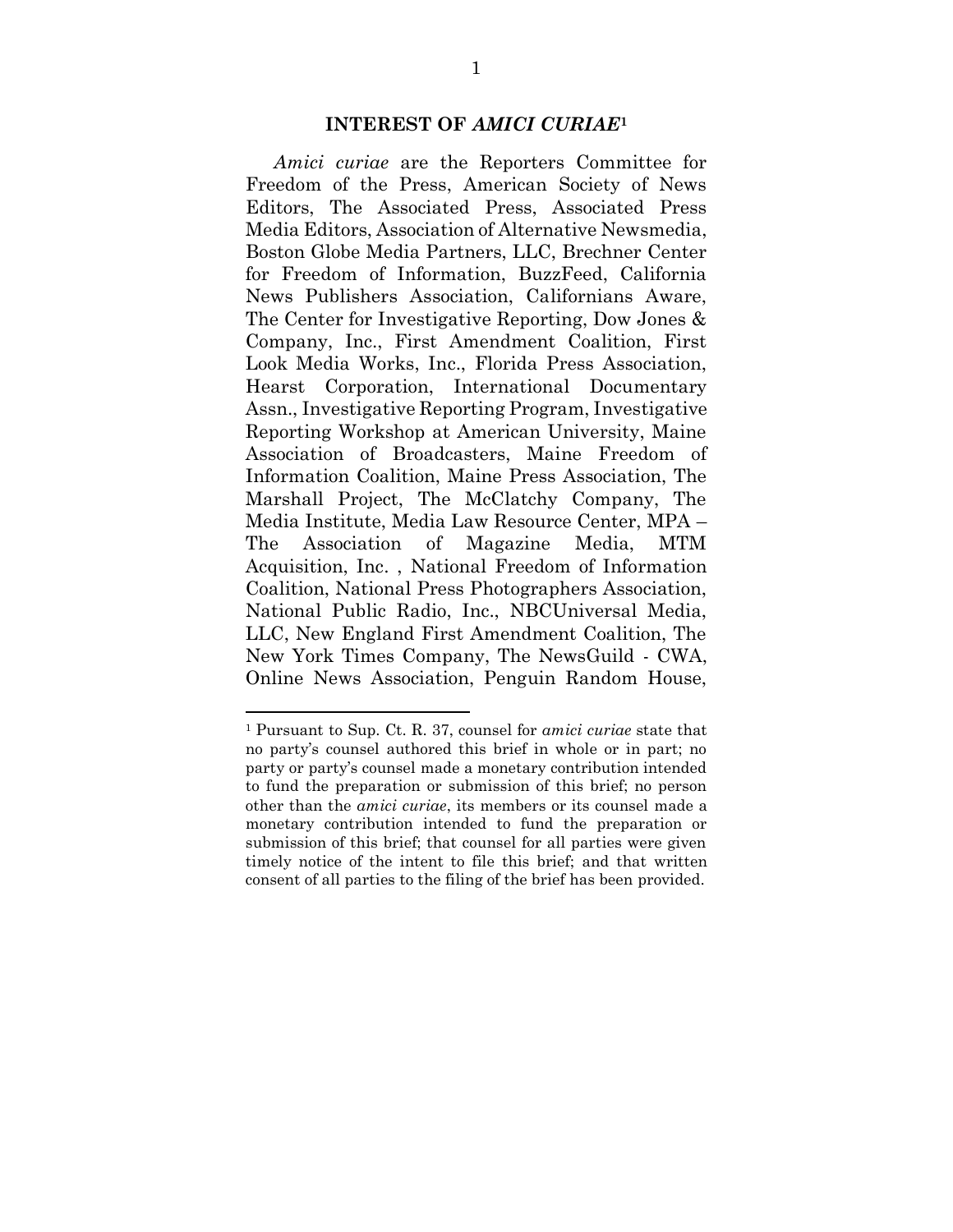Pennsylvania NewsMedia Association, POLITICO LLC, Radio Television Digital News Association, Reporters Without Borders, The Seattle Times Company, Serial Productions, LLC, Sinclair Broadcast Group, Inc., SJ Acquisition, Inc., Society of Professional Journalists, Tully Center for Free Speech, and The Washington Post. 2

As news media organizations, publishers, and organizations dedicated to protecting the First Amendment interests of journalists and authors, *amici* have a strong interest in this case. The Colorado Supreme Court's holding that there is no qualified First Amendment right of access to judicial records in criminal proceedings undermines the press's vital role in informing the public about the workings of the criminal justice system. Among other things, access to court records gives the news media the tools necessary for daily reporting about the criminal justice system, as well allows journalists, writers, and documentarians to shed light on past cases that inform the public about the history of our nation's courts and development of important jurisprudence.

This Court has long recognized that the press acts as a surrogate for the public when it exercises its First Amendment right of access to judicial proceedings and that such access is necessary to the proper functioning of the judicial system. *See Richmond Newspapers, Inc. v. Virginia*, 448 U.S. 555, 573 (1980) (plurality opinion). A presumptive First Amendment right of access to records of criminal cases facilitates the

 $\overline{\phantom{a}}$ 

<sup>2</sup> Full descriptions of each of the *amici* are included as Appendix A.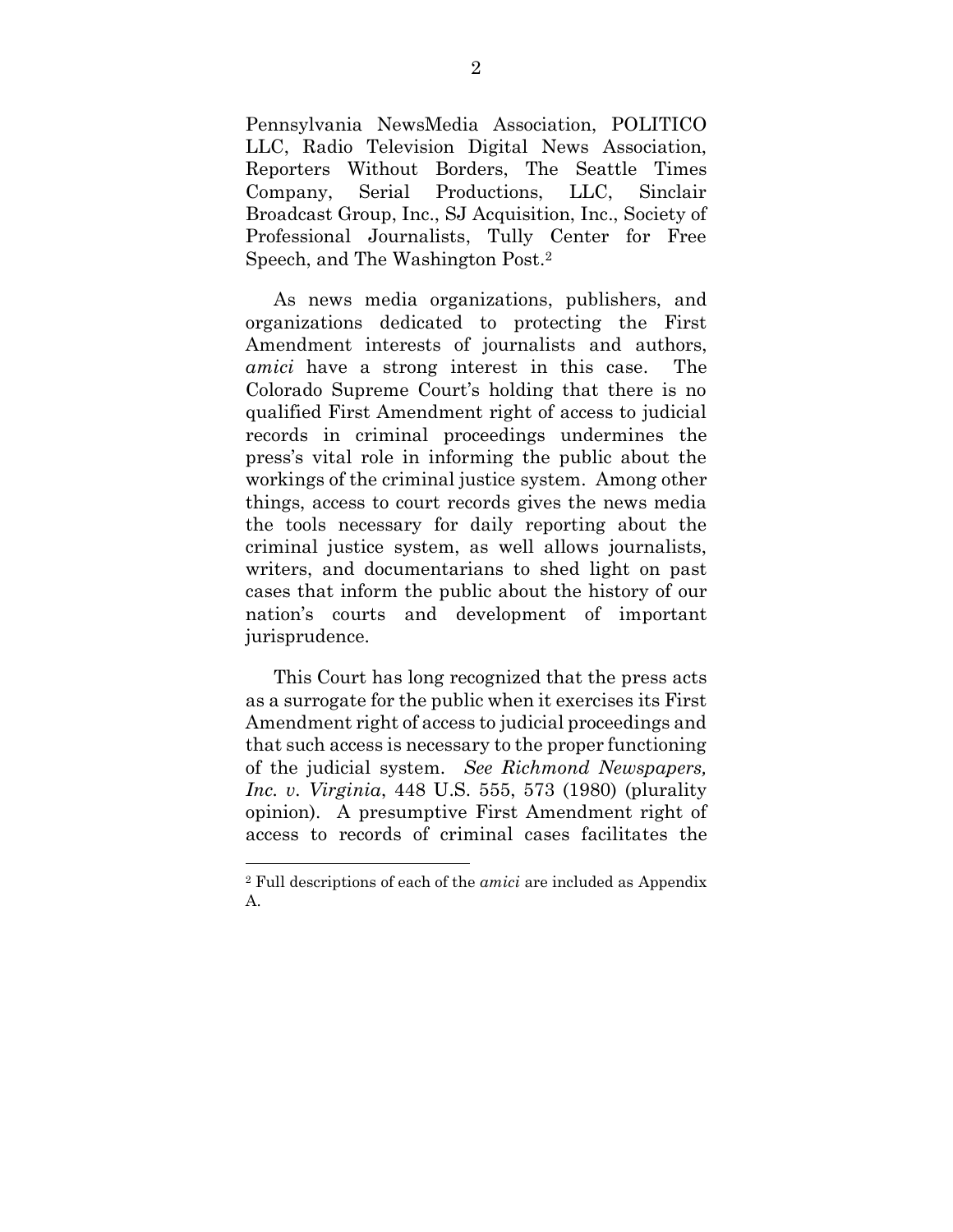press's ability to fulfill this role, allowing the benefits of sunlight to be realized.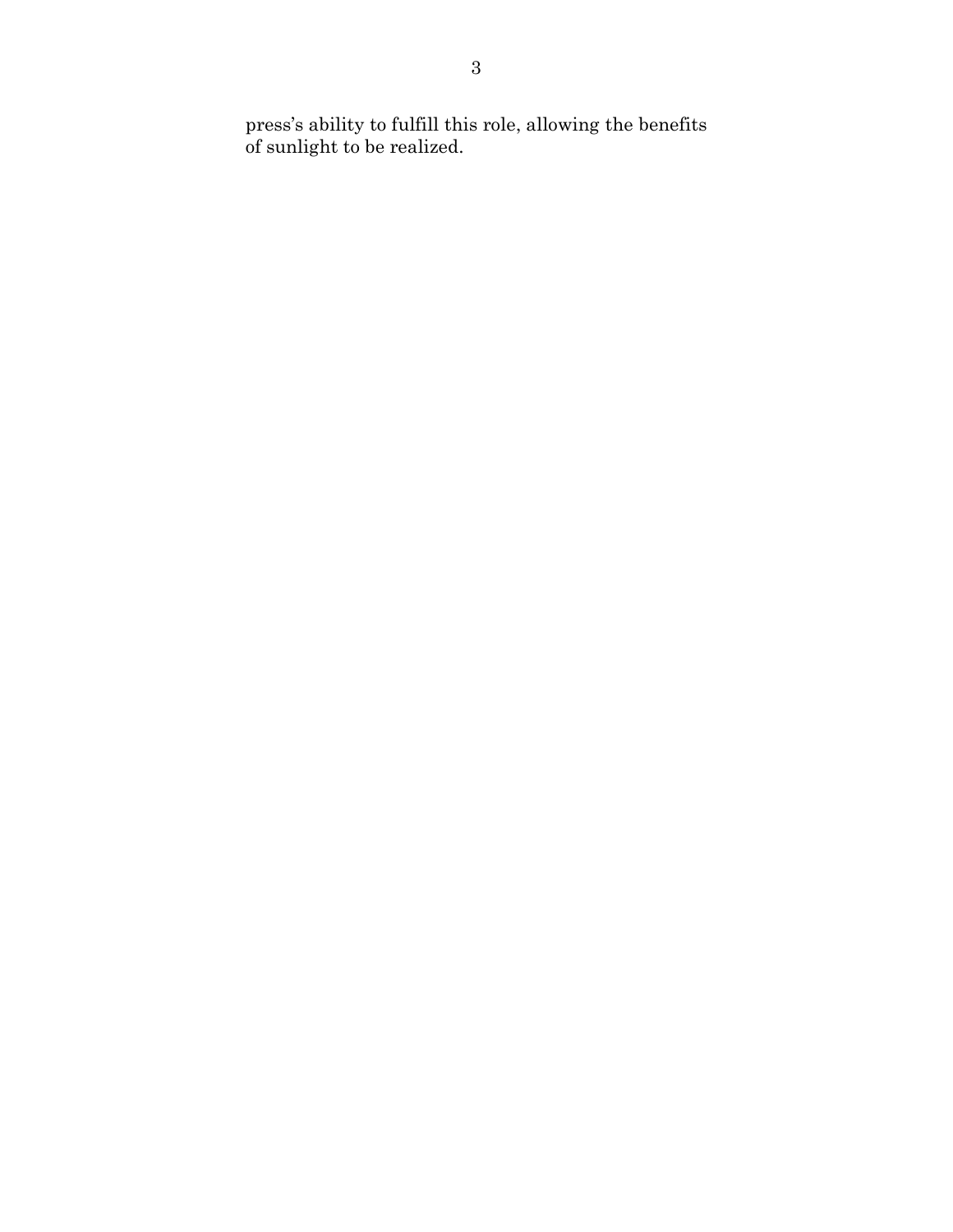#### **SUMMARY OF ARGUMENT**

<span id="page-8-0"></span>The Court should grant certiorari because the Colorado Supreme Court's refusal to recognize any First Amendment right of access to court records in criminal cases impedes the public monitoring of the judicial system, which is essential for the functioning of our democracy. This Court has long recognized that the First Amendment provides a right of public access to court proceedings in order to promote public trust in the judiciary as well as provide necessary "checks and balances" to guard against injustices. *Richmond Newspapers*, 448 U.S. at 592 (Brennan, J., concurring); *see also id.* at 570–72 (plurality opinion) (finding that individuals are likely to trust courts only if they can observe their operations); *Cox Broad. Corp. v. Cohn*, 420 U.S. 469, 491–92 (1975) (noting that public access to courts "guarantee[s] the fairness of trials").

The media has traditionally played a central role in ensuring the accountability of—and public trust in—the court system. This Court has called the press the "surrogates" of the public, *see Richmond Newspapers*, 448 U.S. at 573. Because individual citizens cannot realistically attend all criminal trials or pore through court records to stay informed about the goings-on of the judiciary, they depend upon journalists, authors, and news organizations to call their attention to individual cases of importance and systemic flaws in the justice system by attending court proceedings and reviewing court documents on their behalf. *See Cox Broad.*, 420 U.S. at 491–92 ("[I]n a society in which each individual has but limited time and resources with which to observe at first hand the operations of his government, he relies necessarily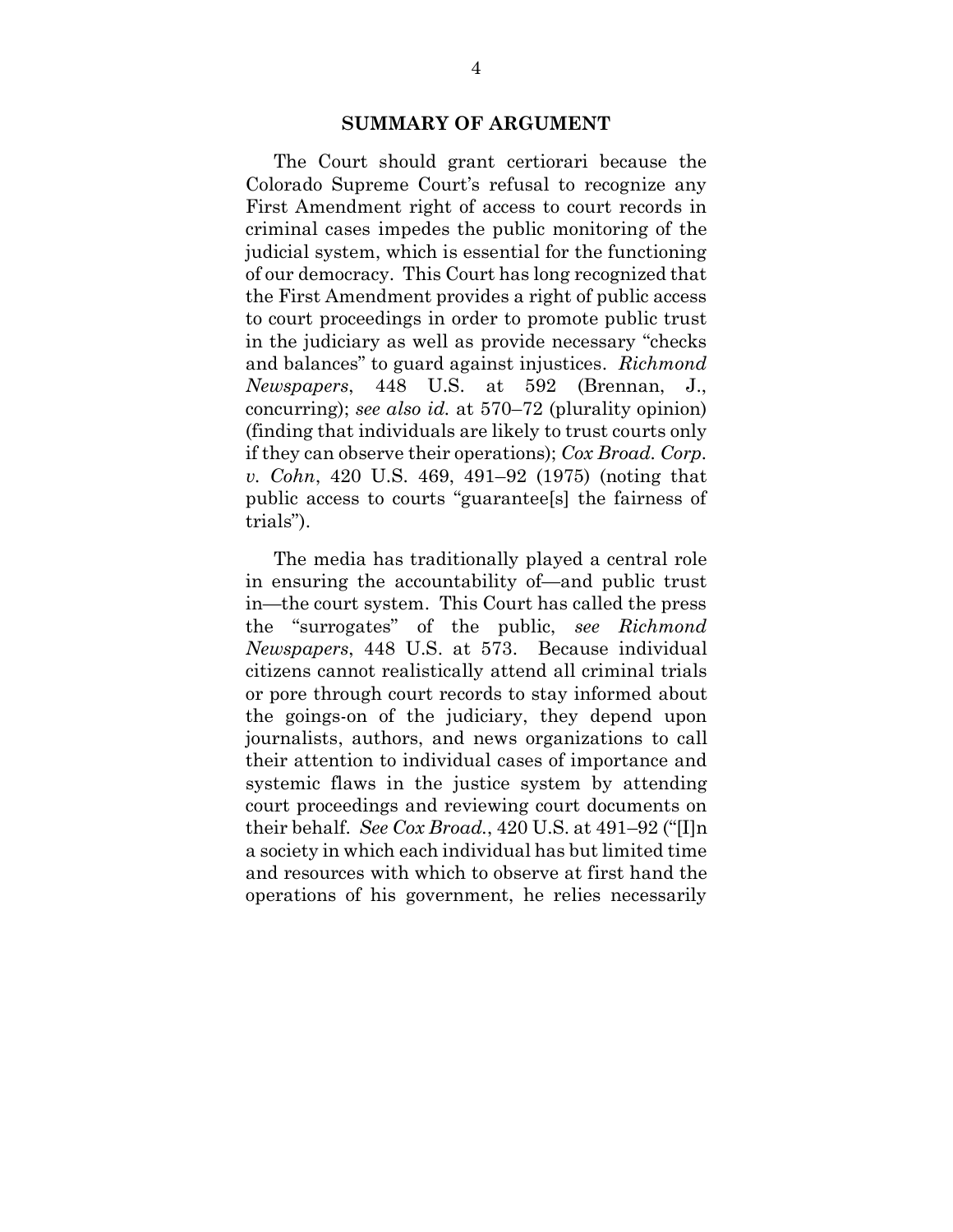upon the press to bring him in convenient form the facts of those operations"); *see also Grosjean v. Am. Press. Co.*, 297 U.S. 233, 250 (1936) (finding that the press is "a vital source of public information" that serves as a restraint on government abuses by encouraging public accountability); *Nebraska Press Ass'n v. Stuart*, 427 U.S. 539, 559–60 (1976) (finding that media reports about the courts allow citizen participation in government administration).

Public oversight of the criminal courts thus relies upon press access to judicial proceedings—access that is guaranteed by the First Amendment. Likewise, press access to court records is also necessary for journalists to bring to the public stories of import about the functioning of the nation's courts. In addition to requiring access to court records to report fully and accurately on individual criminal cases as they progress, journalists and authors also use court records to recount historical court cases, in which the public interest may not have become clear until after the case was closed. In addition, reporters and authors require access to court records to report on systemic issues in the criminal justice system, which requires not simply attending trials, but also scouring legal filings, transcripts, and opinions to uncover patterns and trends.

A First Amendment presumption of public access to judicial proceedings, alone, is not enough; a constitutional right of access to court records is necessary if the press is to offer the public an accurate account of systemic issues plaguing our justice system, and of individual criminal cases. By rejecting a First Amendment right of access to criminal court records, the Colorado Supreme Court jeopardizes the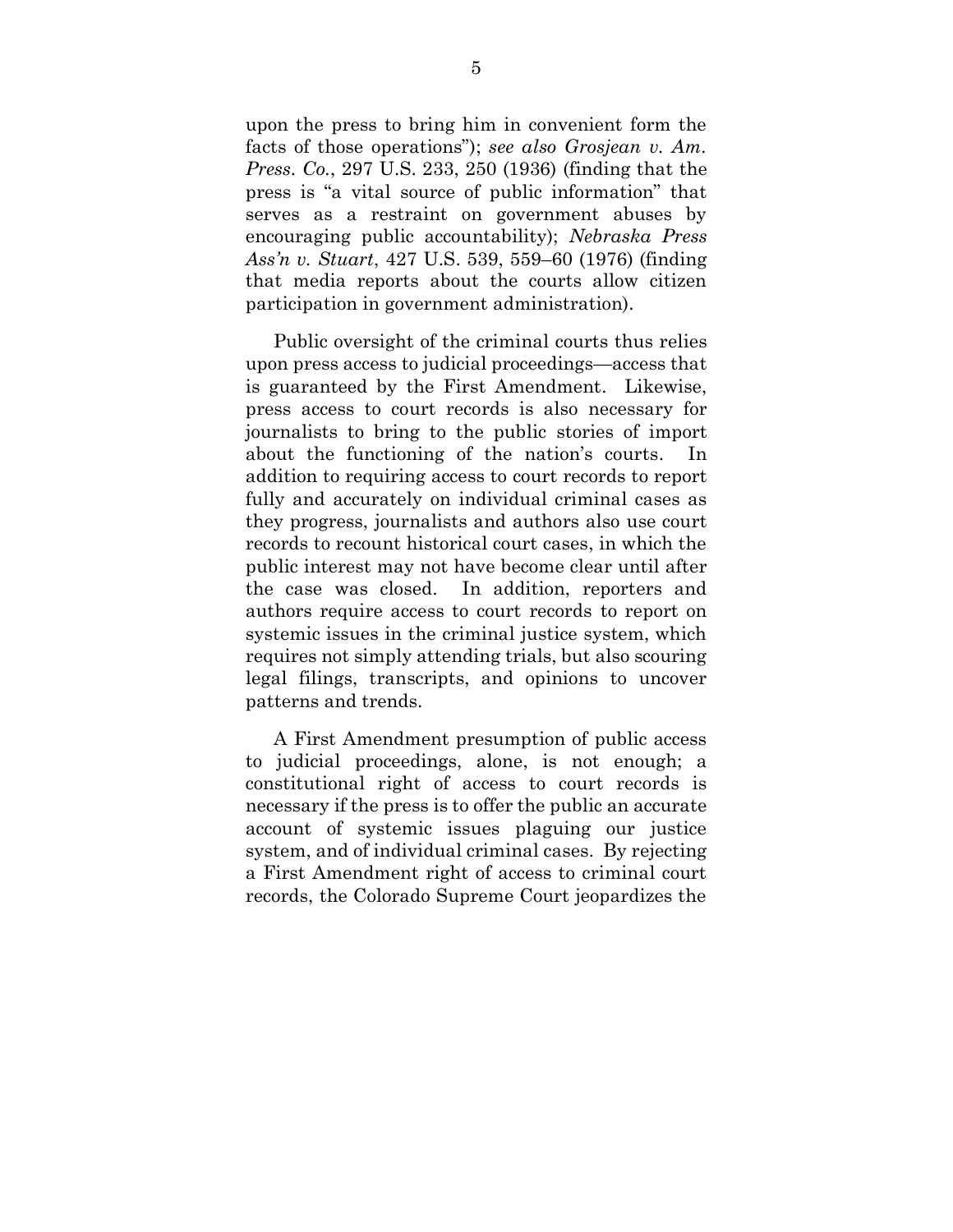media's ability to bring accurate and detailed reporting to the public. To ensure the press may continue its role in serving the public as a watchdog over the criminal justice system, this Court should grant the Petition for Certiorari.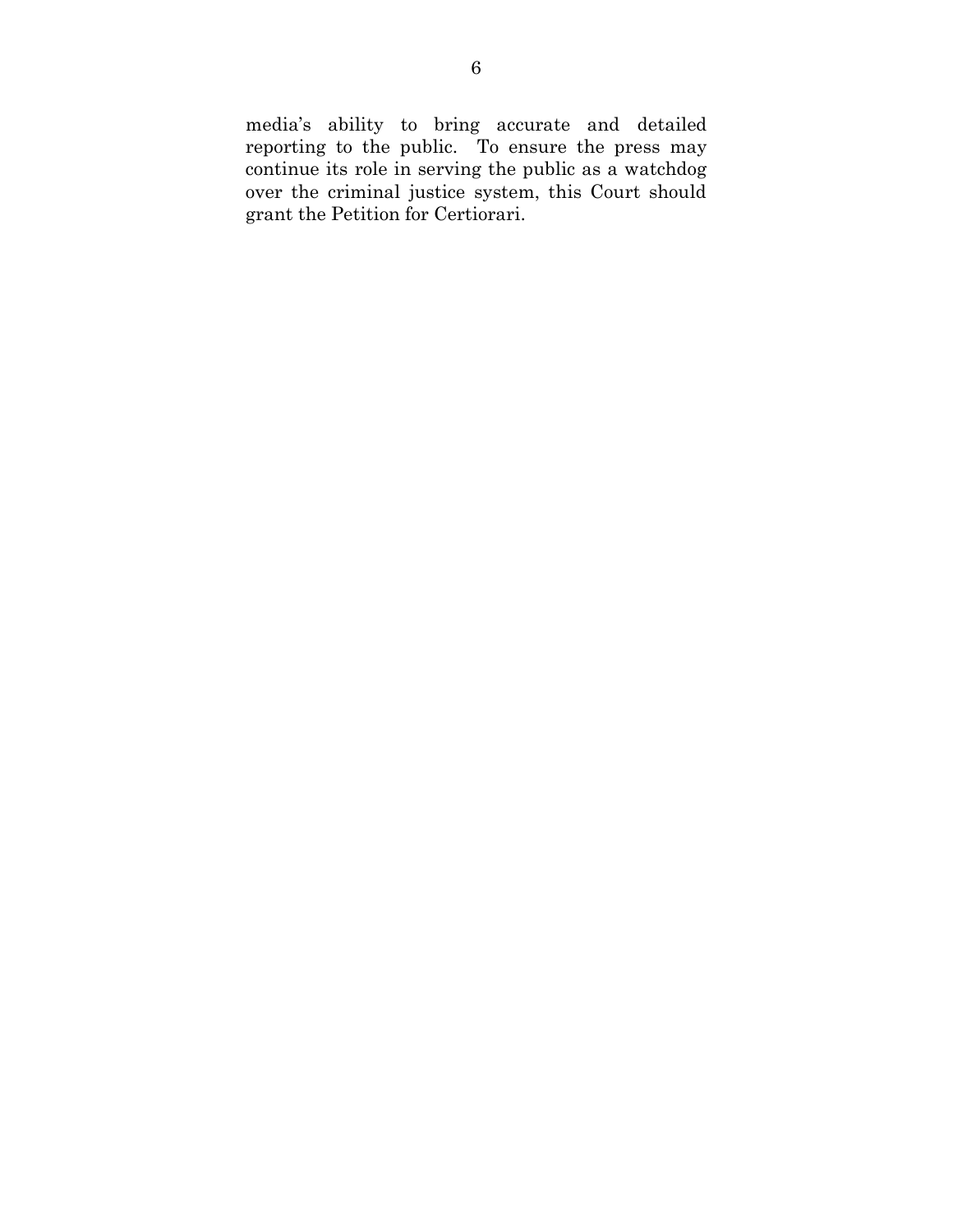#### **ARGUMENT**

- <span id="page-11-2"></span><span id="page-11-1"></span><span id="page-11-0"></span>**I. The Court should grant certiorari because the Colorado Supreme Court's rejection of a First Amendment right of access to judicial records inhibits public monitoring of the judicial system.**
	- **A. This Court has long recognized that the First Amendment protects the public's ability to monitor the judicial system and that the press acts as a surrogate for the public when it reports on judicial proceedings.**

The role of the press in fostering public accountability of the government by informing the citizenry is well established. In 1931, this Court noted:

[T]he administration of government has become more complex, the opportunities for malfeasance and corruption have multiplied, crime has grown to most serious proportions, and the danger of its protection by unfaithful officials and of the impairment of the fundamental security of life and property by criminal alliances and official neglect, emphasizes the primary need of a vigilant and courageous press[.]

*Near v. State of Minnesota ex rel. Olson*, 283 U.S. 697, 719–20 (1931).

Since *Near*, this Court has repeatedly recognized the critical role the press plays in informing the public about the workings of government, which in turn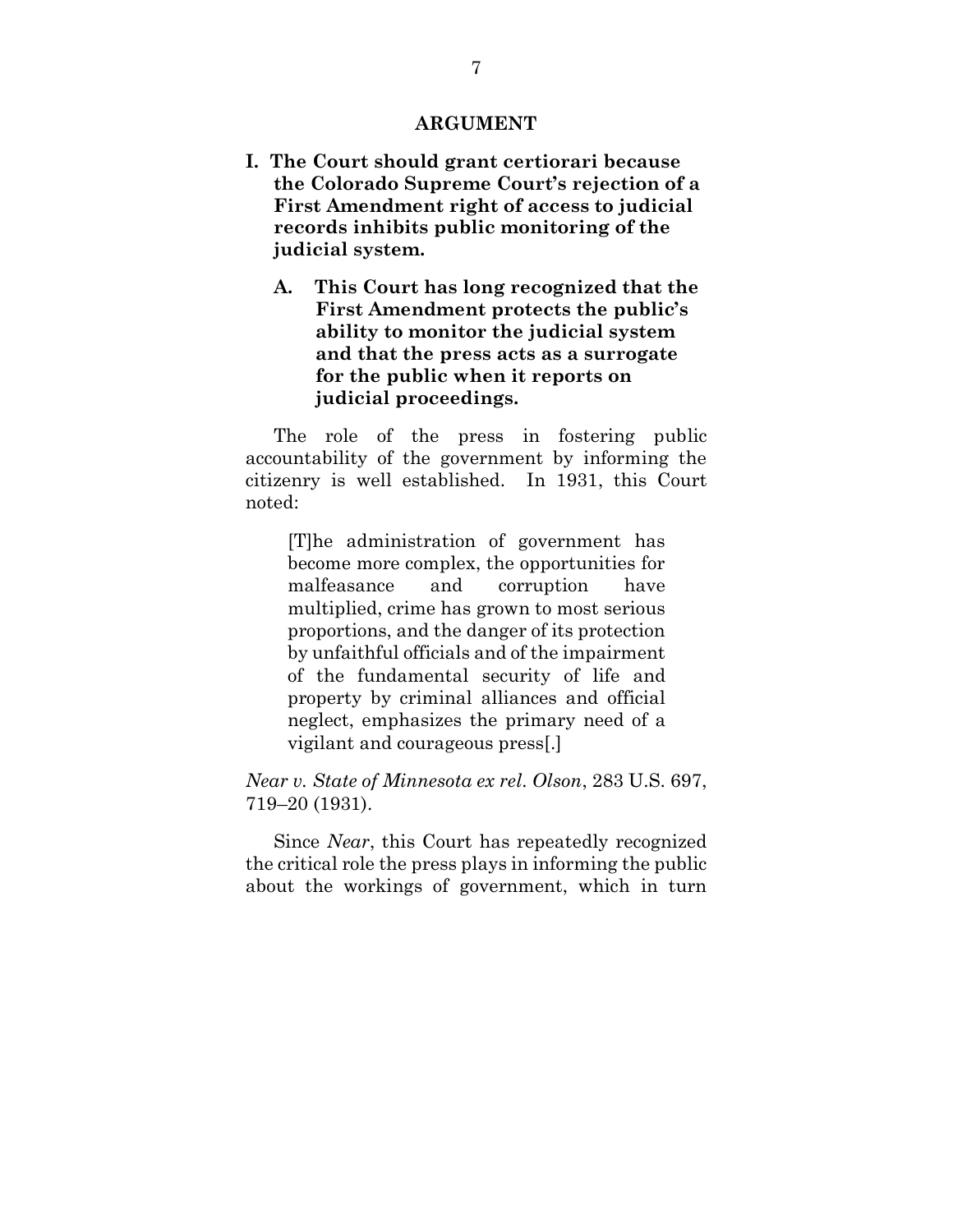allows the public to hold government officials accountable for their decisions and actions. *See Minneapolis Star & Tribune Co. v. Minnesota Com'r of Revenue*, 460 U.S. 575, 585 (1983) (stating the "basic assumption of our political system that the press will often serve as an important restraint on government"). In holding that Louisiana could not impose a special tax on publications with a circulation of more than 20,000 copies per week, for example, this Court recognized that the press prevents government abuses of power by contributing to an informed public. *Grosjean*, 297 U.S. at 250 ("[A]n untrammeled press [is] a vital source of public information. . . . [S]ince informed public opinion is the most potent of all restraints upon misgovernment, the suppression or abridgment of the publicity afforded by a free press cannot be regarded otherwise than with grave concern."). As Justice Black, writing for the Court in *Mills v. Alabama*, stated: "[T]he press serves and was designed to serve as a powerful antidote to any abuses of power by governmental officials, and as a constitutionally chosen means for keeping officials . . . responsible to all the people whom they were selected to serve." 384 U.S. 214, 219 (1966).

The Court also has specifically recognized that the public relies upon the news media for information about the judicial system. In *Cox Broadcasting Corp. v. Cohn*, for example, the Court stated:

In the first place, in a society in which each individual has but limited time and resources with which to observe at first hand the operations of his government, he relies necessarily upon the press to bring to him in convenient form the facts of those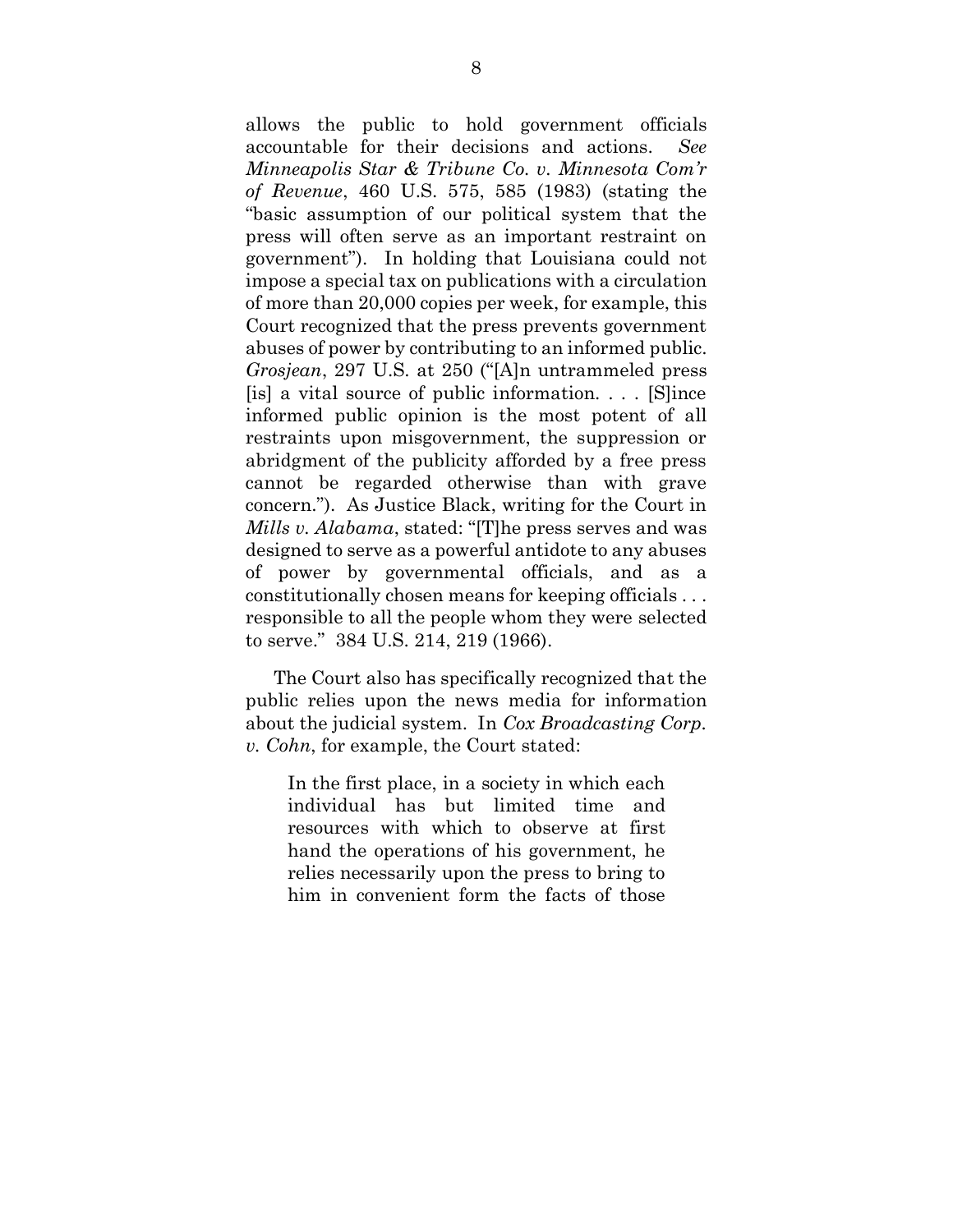operations.... With respect to judicial proceedings in particular, the function of the press serves to guarantee the fairness of trials and to bring to bear the beneficial effects of public scrutiny upon the administration of justice.

#### 420 U.S. at 491–92.

Similarly, in *Richmond Newspapers, Inc. v. Virginia*, the Court found that the media often acts as "surrogates for the public" in monitoring the judiciary and holding all participants in judicial proceedings to account. 448 U.S. at 573. As the Court stated, while in earlier times public attendance at court was common, people now acquire information about trials "chiefly through the print and electronic media." *Id.* "With the press, cinema, and electronic media now supplying the representations or reality of the real life drama once available only in the courtroom, attendance at court is no longer a widespread pastime." *Id.* at 572; *see also Nebraska Press Ass'n*, 427 U.S. at 587 ("Commentary and reporting on the criminal justice system is at the core of First Amendment values, for the operation and integrity of that system is of crucial import to citizens concerned with the administration of government.").

As Petitioner notes, Pet. for Writ of Cert. at 12, *Colorado Indep. v. Dist. Court*, No. 18-404 (U.S. Sept. 28, 2018), court proceedings have been historically open to the public for two primary reasons: First, public access encourages citizens to trust the judicial process. *Richmond Newspapers*, 448 U.S. at 570–72 (stating that "[p]eople in an open society do not demand infallibility from their institutions, but it is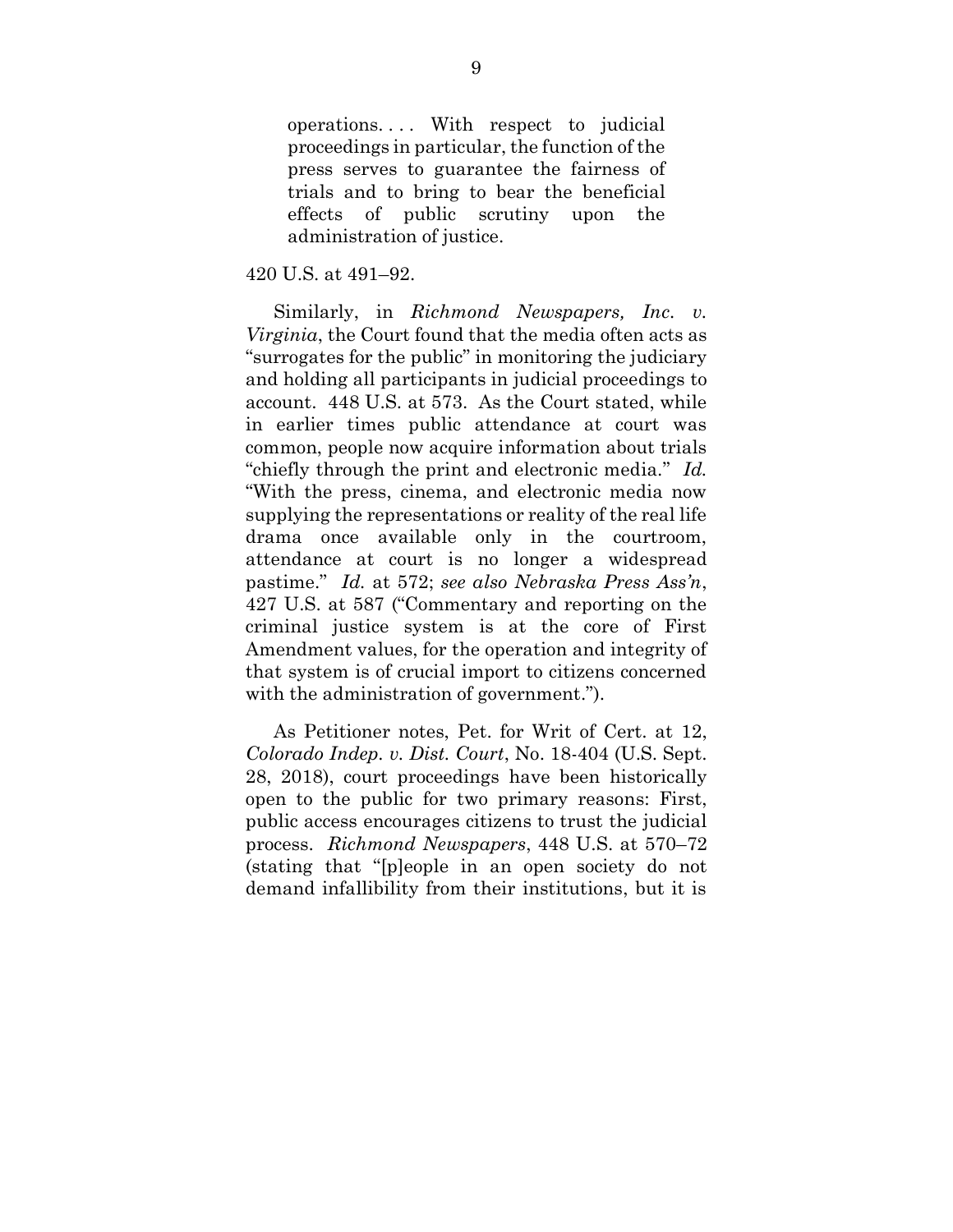difficult for them to accept what they are prohibited from observing"). Second, public access promotes fairness of the judicial process by preventing abuses of power. *Id*. at 570–72; *see also id*. at 592 (Brennan, J., concurring) (noting that "public access to court proceedings is one of the numerous 'checks and balances' of our system"). In modern times, both of these purposes are fulfilled through the public's consumption of press reports about the courts and specific cases. *See Sheppard v. Maxwell*, 384 U.S. 333, 350 (1966) ("The press does not simply publish information about trials but guards against the miscarriage of justice by subjecting the police, prosecutors, and judicial processes to extensive public scrutiny and criticism.").

In recognition of the long history of public access and the positive contribution that public access makes to the effective administration of justice, this Court has held that the First Amendment creates a presumptive right of access to criminal court proceedings. *See Press-Enter. Co. v. Super. Ct.*, 478 U.S. 1, 13 (1986) (*Press-Enterprise II*); *Press-Enter. Co. v. Super. Ct.*, 464 U.S. 501, 509 (1984) (*Press-Enterprise I*); *Globe Newspaper Co. v. Super. Ct.*, 457 U.S. 596, 606–07 (1982); *Richmond Newspapers*, 448 U.S. at 580. This Court has also recognized that transcripts of certain criminal proceedings are subject to the First Amendment right of access. *See Press-Enterprise II*, 478 U.S. at 13 (holding that the First Amendment right of access applies to preliminary hearings in criminal cases as they are conducted in California and stating that "[d]enying the transcript of a 41-day preliminary hearing would frustrate what we have characterized as the 'community therapeutic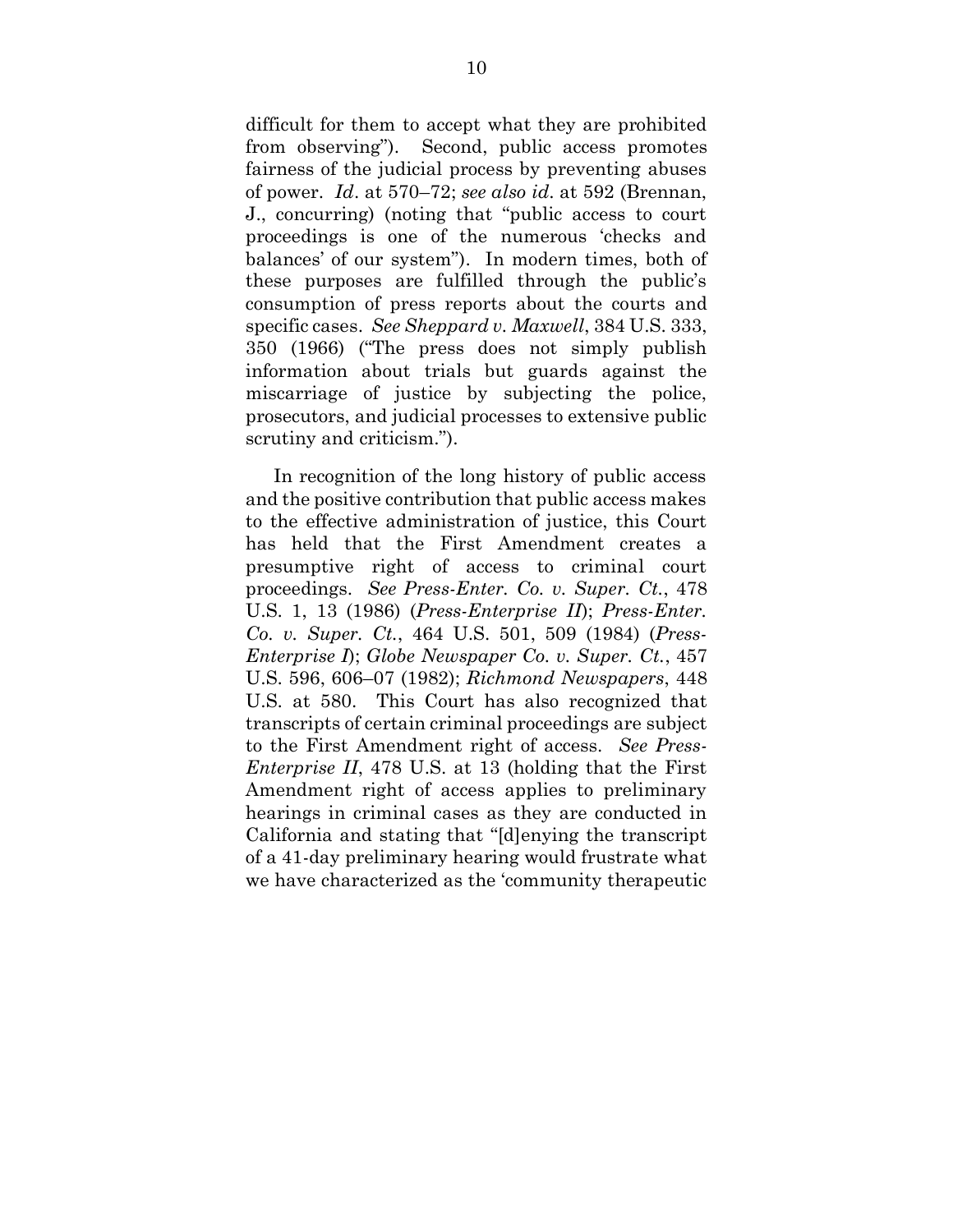value' of openness"); *Press-Enterprise I*, 464 U.S. at 513 (finding a First Amendment right of access to a transcript of a *voir dire* in a criminal case). Thus, the Colorado Supreme Court's decision conflicts with this Court's precedent on the right of access to transcripts in criminal cases.

But this Court has not squarely addressed whether the First Amendment creates a presumptive right of access to records of criminal court proceedings other than court transcripts. **<sup>3</sup>** This gap in the Court's jurisprudence enabled the Colorado Supreme Court's decision, and, if that decision is permitted to stand uncorrected, it will undermine the press's ability to fulfill its constitutionally mandated role as a surrogate for the public.

 $\overline{\phantom{a}}$ 

<sup>3</sup> As Petitioner notes, every federal circuit court of appeals to consider the specific issue of whether the qualified First Amendment right of access applies to criminal court records has held that it does. *See* Pet. for Writ of Cert. at 16–23, *Colorado Indep. v. Dist. Court*, No. 18-404 (U.S. Sept. 28, 2018) (collecting cases). The U.S. Court of Appeals for the Tenth Circuit has not specifically resolved whether a qualified First Amendment right of access to criminal court records exists. *See United States v. McVeigh*, 119 F.3d 806, 811–12 (10th Cir. 1997) (discussing that many federal circuit courts have determined the First Amendment requires press access to at least some court documents, but reiterating that the Tenth Circuit has not yet decided the issue); *see also* Pet. for Writ of Cert., *supra*, at 20 n.5. Petitioner also correctly notes that several federal circuit courts have recognized a First Amendment right of access to civil court records. Pet. for Writ of Cert., *supra* at 19 n.4 (collecting cases).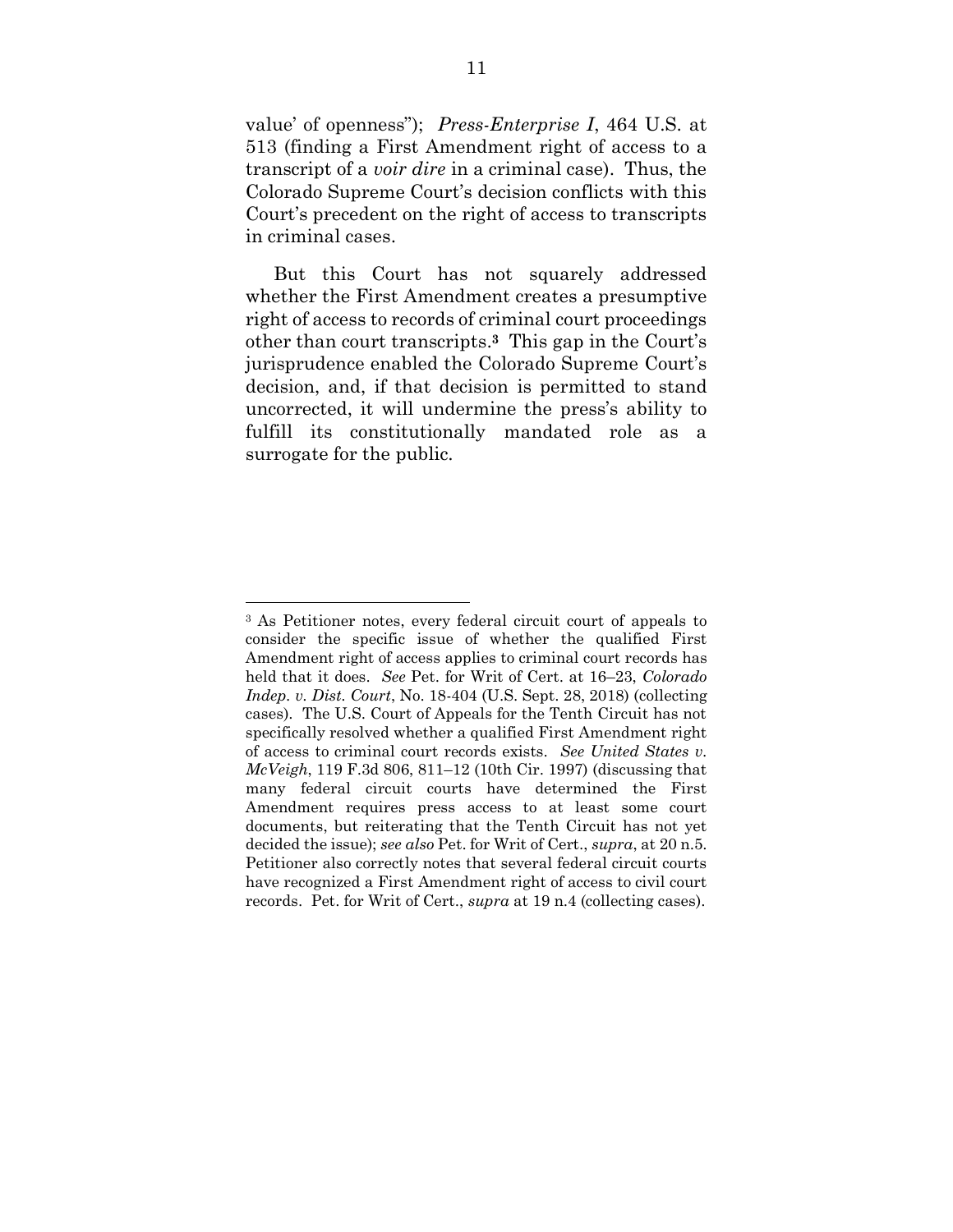## <span id="page-16-0"></span>**B. The media's ability to inform the public about the workings of the justice system depends on the First Amendment right of access to judicial records.**

A First Amendment right of access to judicial records of criminal proceedings is necessary if journalists and authors are to act as the eyes and ears of members of the public, informing them about the workings of the criminal justice system so they can take an active role in their government. News organizations and other members of the media rely on access to court records in criminal cases every day for routine reporting on the courts. In addition, they also use criminal court records to uncover problems within the judicial system so that they can be addressed and to inform public understanding of the judicial process, enhancing trust in the outcomes of that process.

Access to court documents is essential to routine reporting on ongoing criminal cases. Such access provides journalists with a reliable source of information, allowing them to better understand the facts of a case and legal positions of the parties so that they can accurately convey that information to the public. For this reason, news stories about criminal investigations and prosecutions frequently cite to and discuss court records. *See, e.g.*, Pete Williams et al., *New York Terrorist Attack: Suspect Hit With Federal Charges*, NBC News (Nov. 1, 2017), https://perma.cc/LD9Y-Y5SL (quoting from a criminal complaint and reporting about the federal charges brought against a man accused of a deadly attack using a truck in New York City); Scott Glover & Sara Sidner, *Las Vegas Shooting: Unsealed documents reveal new details*, CNN (Jan. 13, 2018),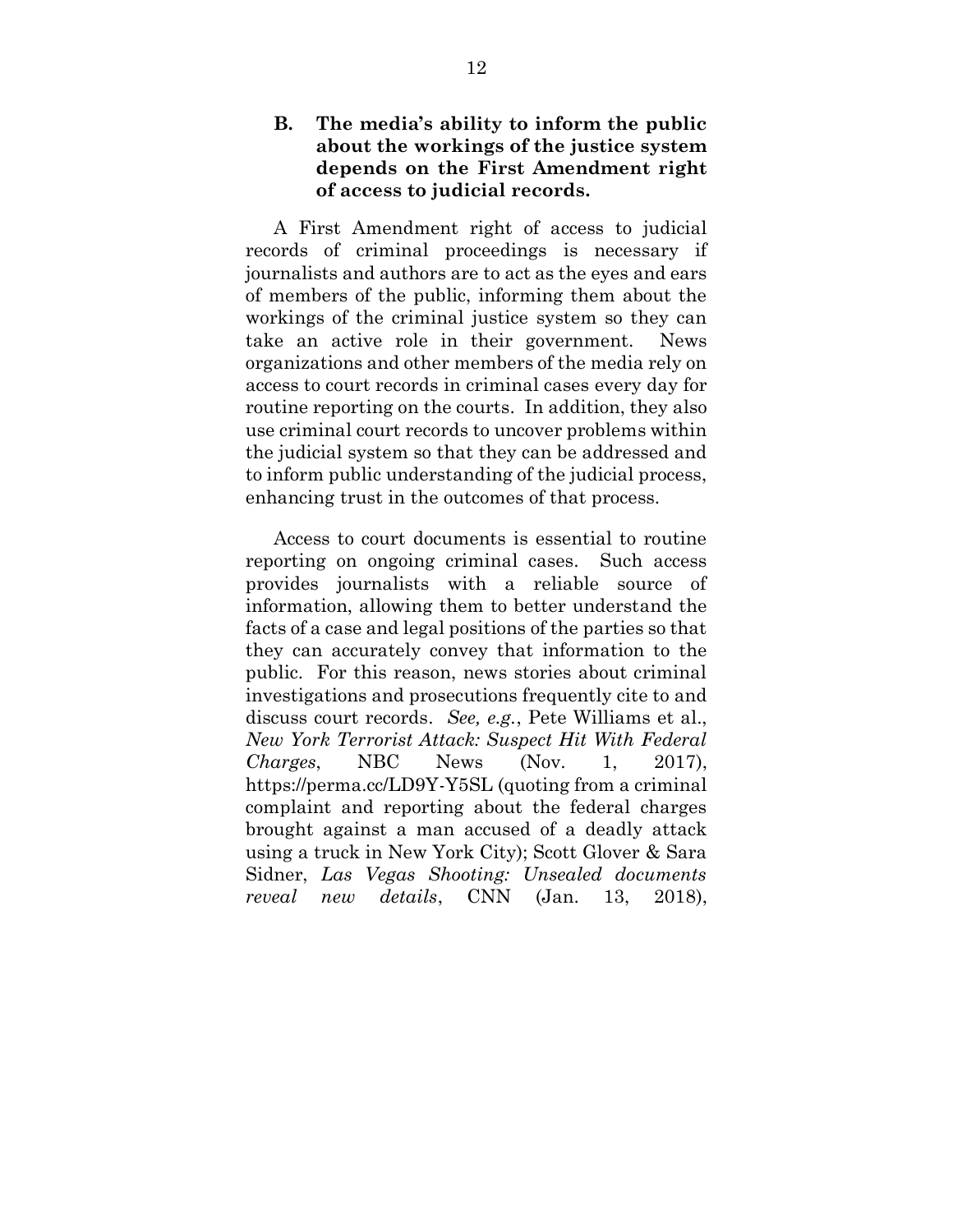https://perma.cc/KC2N-WQHH (relying on "[h]undreds of pages of court documents" to report on the investigation into the motivations of a man who carried out a mass shooting on a crowd of concertgoers in Las Vegas); Maya Salam, *Brock Turner Is Appealing His Sexual Assault Conviction*, N.Y. Times (Dec. 2, 2017), https://nyti.ms/2khwJom (discussing and linking to an appellate brief filed by the defendant whose trial and sentencing in a sexual assault case sparked a national outcry); Chao Xiong, *Evidence supports charges against officer in Castile shooting, prosecution argues*, Star Tribune (Jan. 18, 2017), https://perma.cc/7XXE-7G34 (discussing and quoting from a memorandum filed by the prosecution with the court in the criminal trial of a police officer accused of shooting an African-American man during a traffic stop).

Access to criminal court records can also help the media report on potential injustices or allegations of misconduct in individual cases. For example, in this matter, *The Colorado Independent* sought access to sealed motion papers, a hearing transcript, and an order after defendant Sir Mario Owens, who was convicted of first-degree murder and sentenced to death, sought post-conviction relief and to disqualify the District Attorney's Office. *People v. Owens*, 420 P.3d 257, 258 (Colo. 2018) (*en banc*). Owens alleged that the District Attorney had failed to disclose evidence that would have been favorable to his defense, *id.*, including that the District Attorney's Office had paid thousands of dollars to informant witnesses who testified against him. Susan Greene, *Three Men Still on Colorado's Death Row After Judge Denies Capital Appeal*, Colorado Independent (Sept.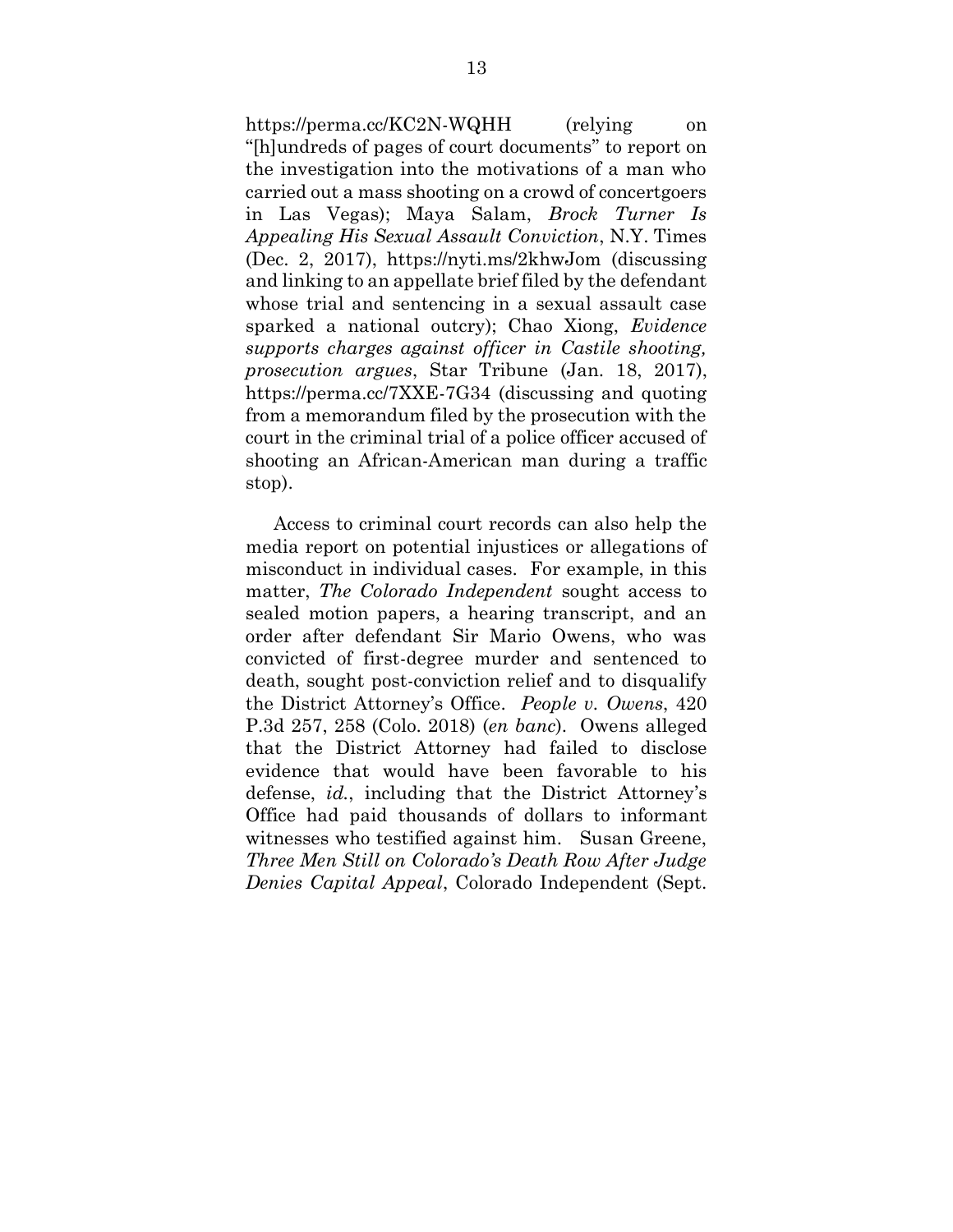14, 2017), https://perma.cc/7H3Q-TWWF (noting that certain records in the case "remain sealed to this day"). Access to the sealed records in this case would assist *The Colorado Independent* and other media in revealing the full story about Owens' allegations to the public.

In addition to facilitating reporting on individual cases, access to court records also allows news organizations and other media to identify and report on broader trends in the criminal justice system. For example, during a crime wave in the U.S. Virgin Islands in the 1990s, reporter Melvin Claxton and project editor J. Lowe Davis spent six months poring over criminal court records and conducting interviews to publish a series of articles that identified "the Virgin Islands people and institutions that [made] crime easy, rewarding and acceptable," and analyzed "what the territory can do about crime." *See* Melvin Claxton, *About This Series*, Virgin Islands Daily News (Dec. 12, 1994), *available at* https://perma.cc/XNN2- DT44. The investigation revealed the local criminal justice system—including the police, courts, offices of the federal and territorial Attorneys General, and probation offices—was unprepared to address the wave of serious and violent offenses being committed, including murder, assault, and rape. *Id*.

Many of the stories in the series reported about the system's handling of specific crimes. In one story, for example, Claxton reported that a 16-year-old boy who had robbed and raped a middle-aged Norwegian tourist at knife point had been in custody just a year prior to the attack, after raping another woman and admitting to the sexual assault of a dozen others. Melvin Claxton, *Inept Prosecution*, Virgin Islands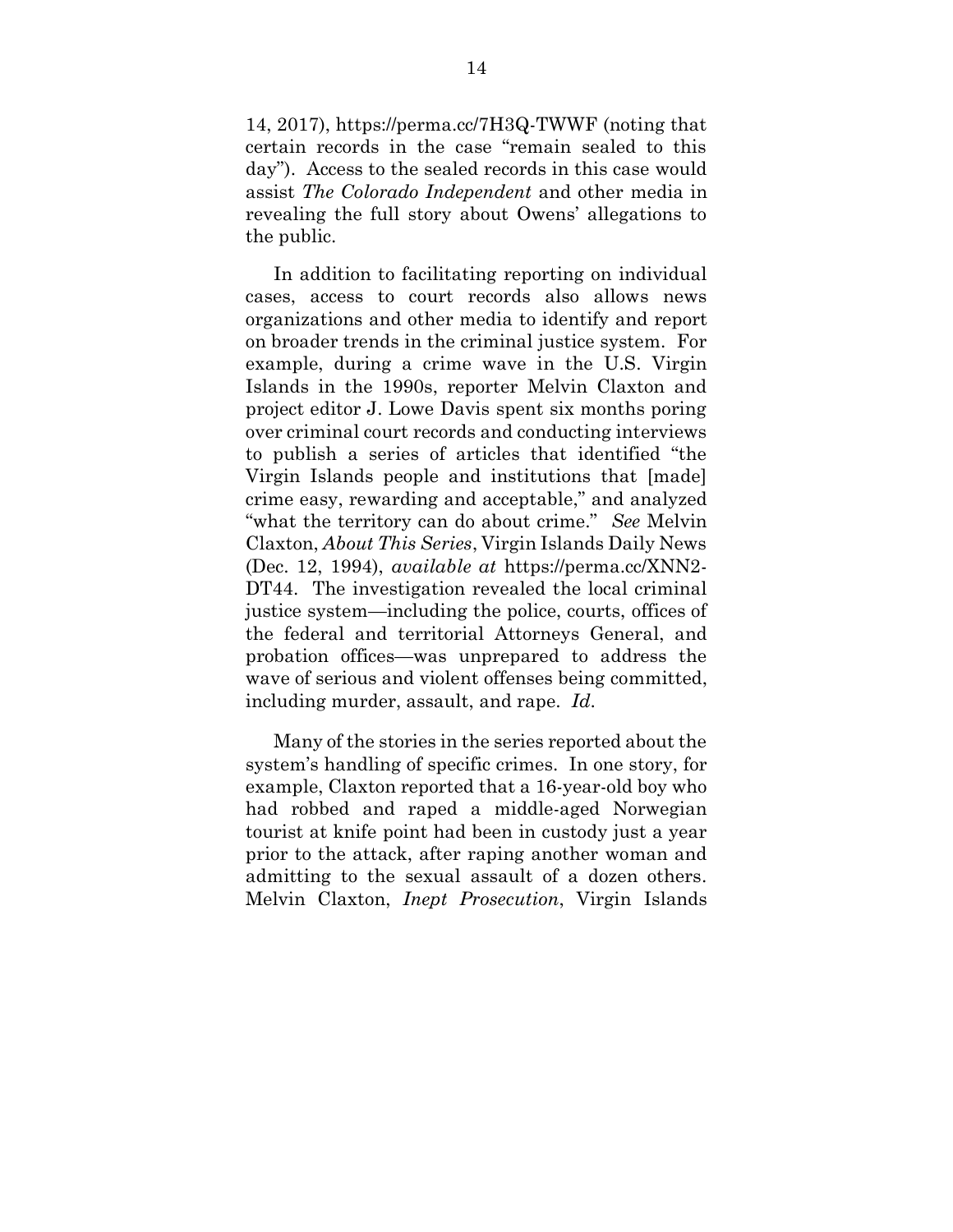Daily News (Dec. 20, 1994), *available at*  https://perma.cc/XNN2-DT44. The assailant had escaped consequence when the Attorney General's office filed the wrong charges and the case was dismissed, leaving him free to commit additional crimes. *Id*. In another example, Claxton reported that a man who confessed to bludgeoning a taxi driver to death with a rock could not be prosecuted after the murder weapon disappeared from the police evidence locker. Melvin Claxton, *Police Bungle Evidence: Mistakes and Indifference Let Criminals Free*, Virgin Islands Daily News (Dec. 14, 1994), *available at*  https://perma.cc/XNN2-DT44.

These examples were buttressed in the reporting by statistics gleaned from a thorough "review of Territorial Court records since 1990." *Inept Prosecution*, *supra*. This review revealed, among other things, that half of cases handled by the territorial Attorney General's Office were dismissed before trial; 81% of all convictions came from plea bargains to lesser charges; and a third of cases in the Territorial Court had been dismissed due to lack of money for transporting out-of-town witnesses or defendants in the five years preceding the report. *Id.*

The investigation earned *The Daily News* the 1995 Pulitzer Prize for Public Service Journalism. *The Virgin Islands Daily News, St. Thomas, VI*, Pulitzer Prizes, https://perma.cc/XNN2-DT44. It also led to widespread reforms to the criminal justice system on the Islands. *Id.* This Pulitzer prize-winning series and the reforms it inspired would not have been possible, however, had Claxton and Davis not had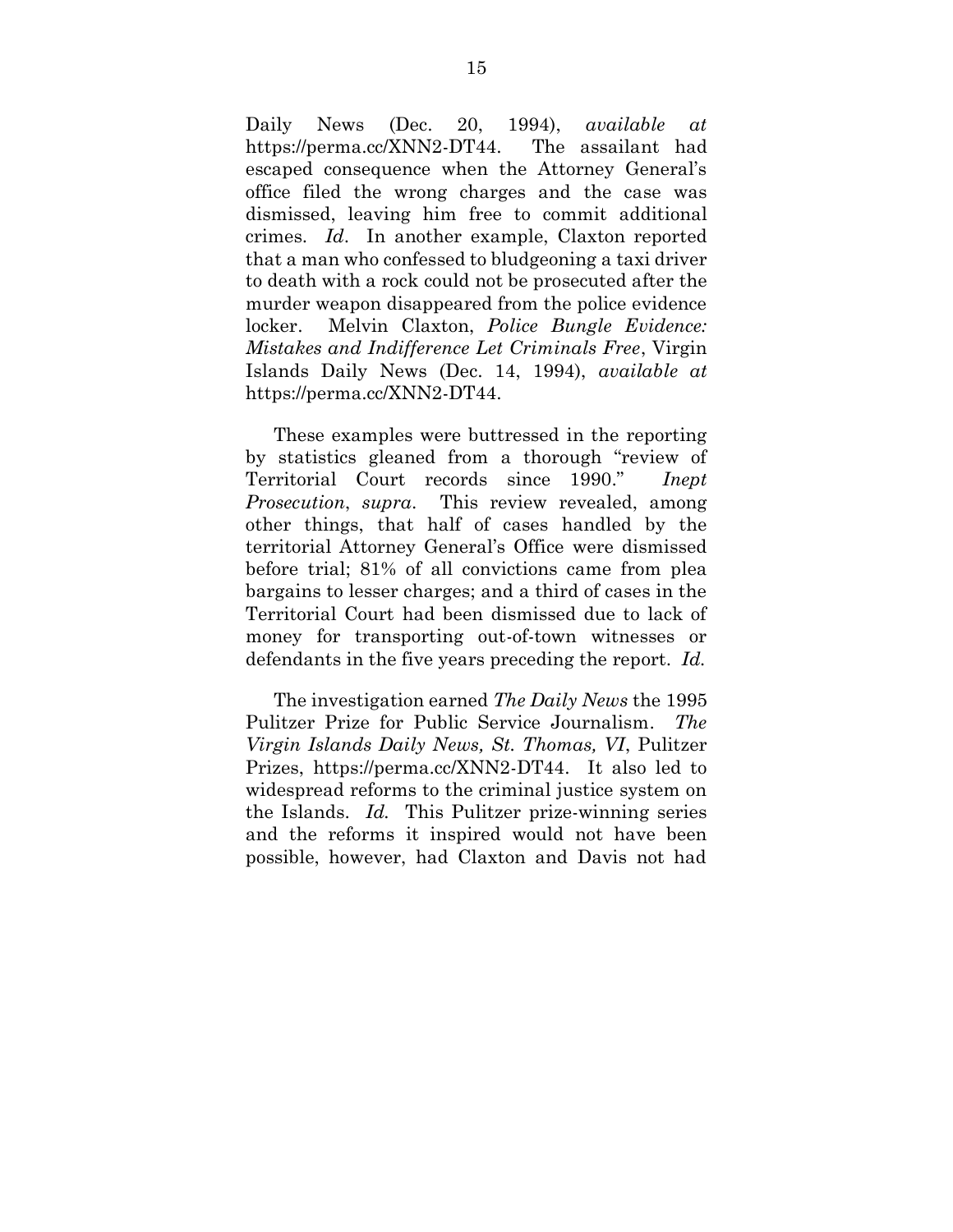access to criminal court records to begin their investigation.

Claxton and Davis are not alone in using court records to reveal systemic failures within the criminal justice system. For example, in the documentary film *The Thin Blue Line*, documentarians showed a statement written by the defendant and introduced at trial as a "confession" to demonstrate how the prosecution in that case had been dishonest in its presentation of evidence. *See* The Thin Blue Line (American Playhouse 1988). The documentary revealed that a man who had been convicted of murdering a Dallas police officer likely did not commit the crime by demonstrating that key witnesses had perjured themselves, leading to his conviction being overturned. *Id*.; *see also* Douglas Martin, *Randall Adams, 61, Dies; Freed With Help of Film*, N.Y. Times (June 25, 2011), https://nyti.ms/2lvyzAt.

Similarly, in the first season of the well-known podcast *Serial*, reporter Sarah Koenig and her team reviewed records entered into evidence, witness statements, court transcripts, and party disclosure statements to report about the case of a man convicted of murdering his ex-girlfriend in the Baltimore area. *See, e.g.*, *Route Talk*, Serial (Oct. 23, 2014), https://perma.cc/Z82F-YHAF; *The Case Against Adnan Syed*, Serial (Oct. 30, 2014), https://perma.cc/28F5-346B. The podcast revealed that a known alibi witness was never contacted by either the prosecution or defense, a fact that led to the man's conviction being overturned. *Id*.; *see also Syed v. State*, 236 Md.App. 183 (2018) (upholding a state circuit court decision overturning Syed's conviction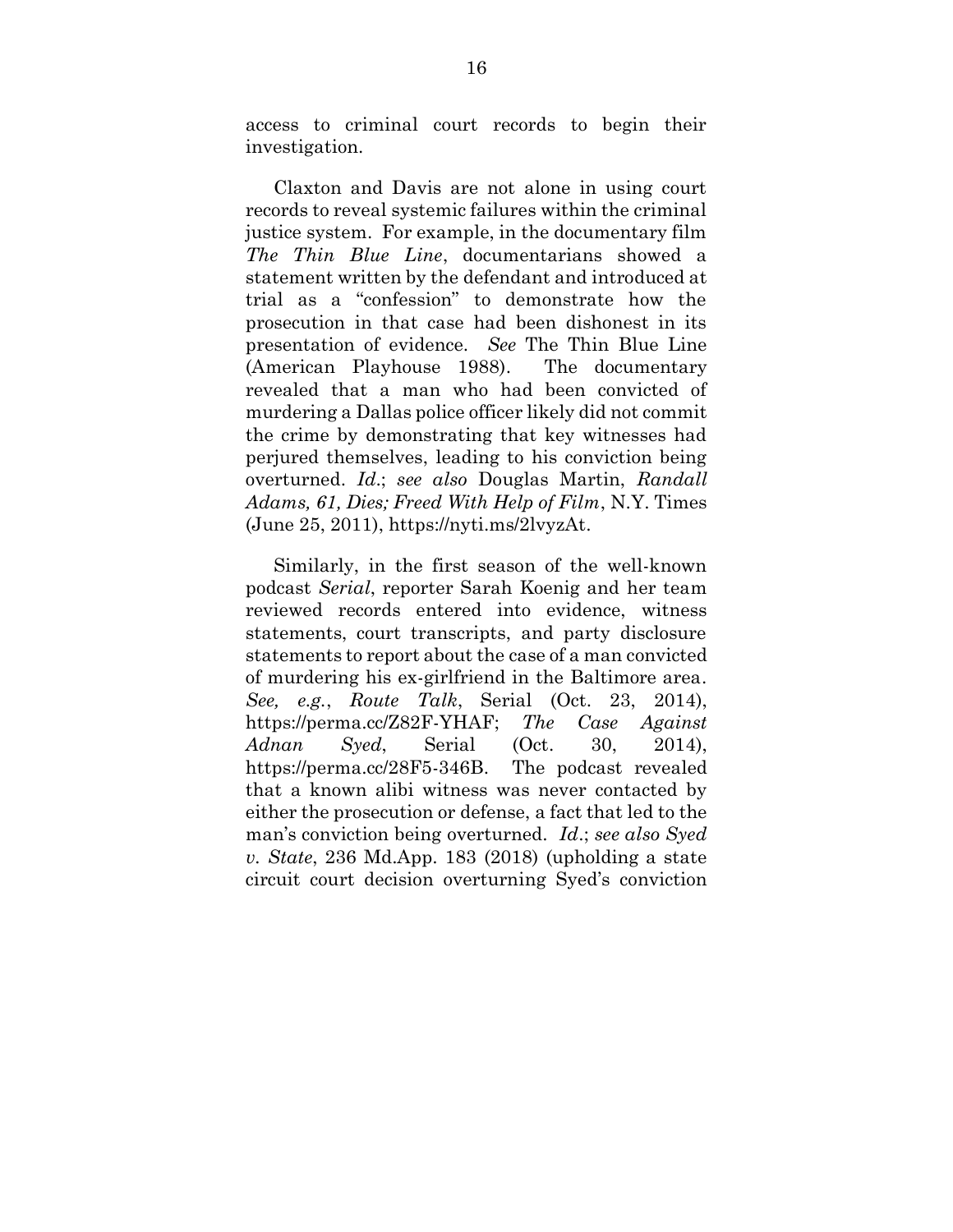and ordering a new trial), *cert. granted*, 460 Md. 3 (2018).

In addition, court records have been pivotal to news reports that:

- Informed the public of the minimal consequences faced by those convicted of felony embezzlement, who often fail to pay court-ordered restitution and face no additional penalties for this failure. *See*  Toni Locy, *A Crime with Little Punishment*, Wash. Post (Oct. 1, 1998), https://perma.cc/PE2C-HNZF (stating that "Virginia court records show[ed] judges ordered 518 defendants convicted of felony embezzlement to repay more than \$9.6 million[.] . . . But less than \$1.2 million has been repaid, according to an analysis of court orders and payments by The Washington Post").
- Furthered an FBI probe into a corrupt Philadelphia narcotics squad that had been bribing informants to lie about where they had purchased drugs in order to secure more arrests and false convictions. *See Barbara Laker and Wendy Ruderman of*  Philadelphia Daily News, Pulitzer Prizes, https://perma.cc/8X4R-YZXF (collecting articles in which Laker and Ruderman used court records to demonstrate that a confidential informant, who admitted to helping the police lie to illegally obtain warrants to search suspects' homes, had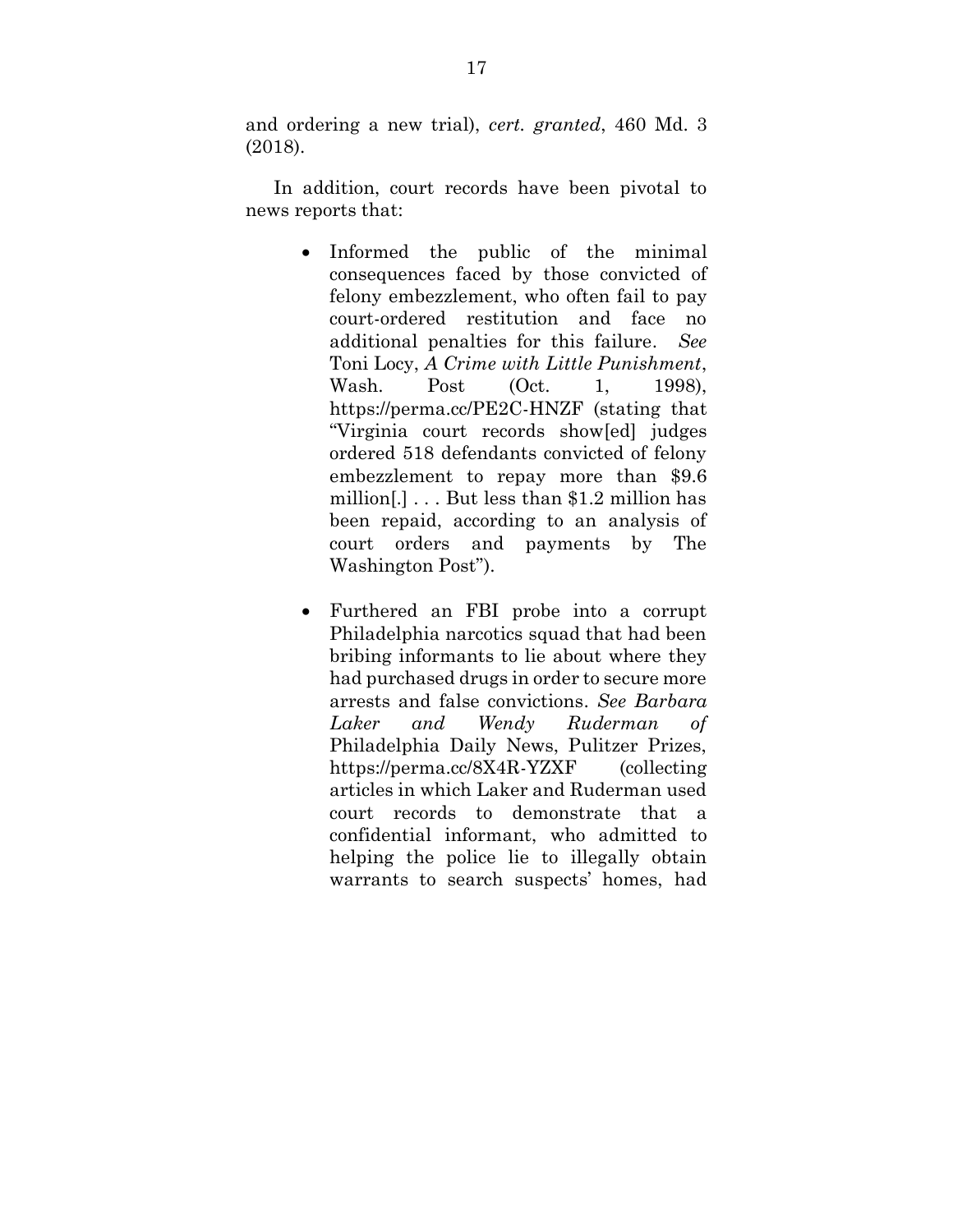been instrumental in the arrests of 200 alleged drug dealers and to show that the confidential informant had been renting his home from one of the involved officers).

- Analyzed how two Pennsylvania judges engaged in a kickback scheme in which they received money in exchange for imposing harsh sentences on juvenile offenders and sending them to a for-profit juvenile detention center, *see* William Ecenbarger, *Kids for Cash* xiv (2012) (citing a review of "thousands of pages of court documents").
- Brought to public light the mishandling of cases by a judge at the Cleveland Justice Center and reported on his formal reprimand by the Ohio Supreme Court on one occasion, *see You've Got Some Gauls*, Serial (Sept. 20, 2018), https://perma.cc/DL4F-BHAL (relying on court transcripts of mishandled cases).

In addition to relying on court records to report on ongoing criminal cases and systemwide concerns, reporters and authors also employ court records from criminal proceedings to offer the public a glimpse into the historical workings of the justice system. For example, in *Eligible for Execution: The Story of the Daryl Atkins Case*, Thomas G. Walker takes readers through the entire investigation and history leading up to this Court's decision in *Atkins v. Virginia*, in which the Court held that executions of intellectually disabled individuals violate the 8th Amendment. Thomas G. Walker, *Eligible for Execution: The Story*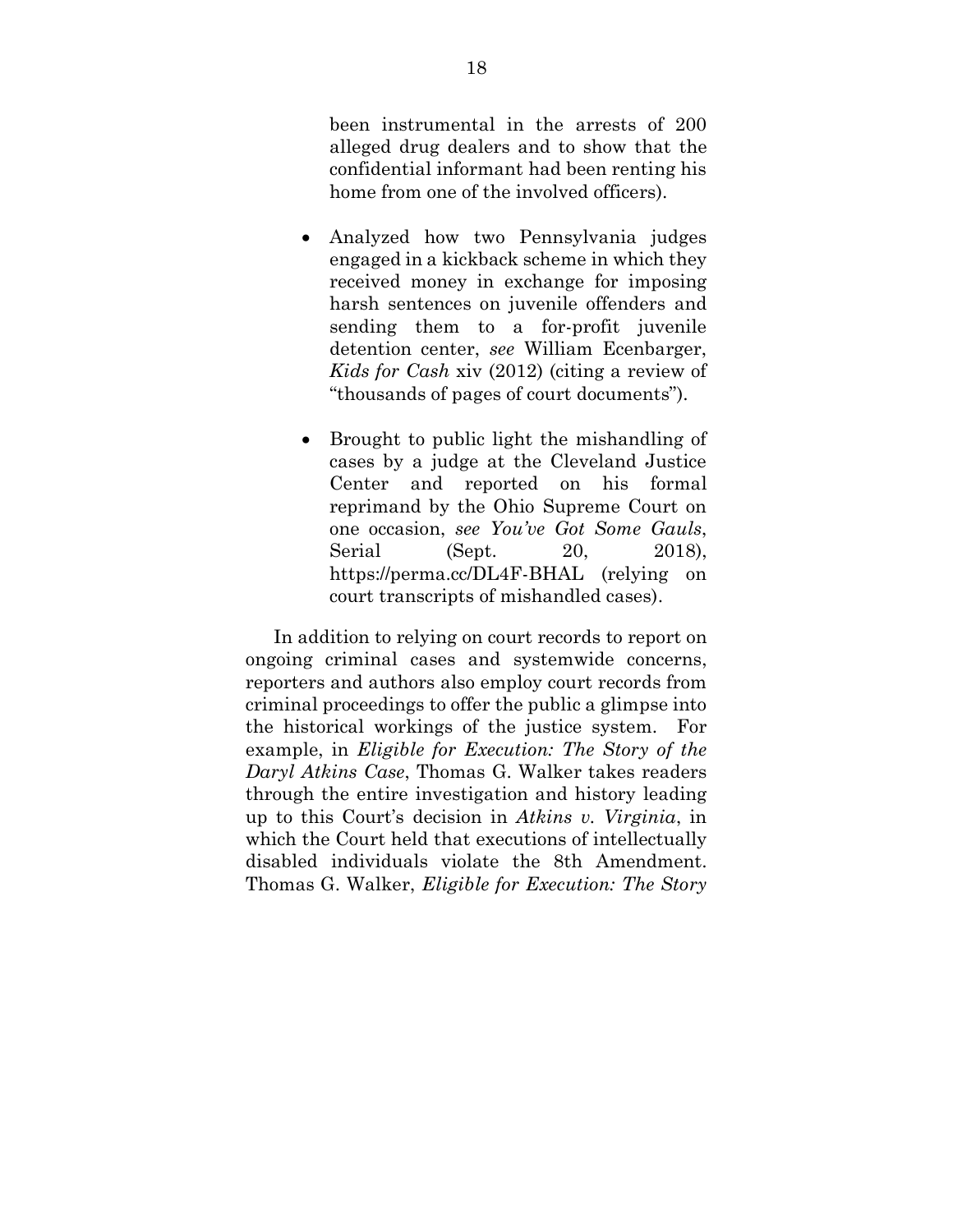*of the Daryl Atkins Case* (2008); *see generally Atkins v. Virginia*, 536 U.S. 304 (2002). The book draws upon trial transcripts and psychiatric evaluations to recount the crime at issue in the case—the murder of Eric Michael Nesbitt. *See Eligible for Execution*, *supra* at 12. To examine the investigation and prosecution of the case, Walker calls upon pre-trial motions hearings transcripts as well as trial transcripts and medical examiner reports. *See id*. at 44. Finally, and perhaps most importantly for the book's explanation of the historical disposition of the case, Walker cites trial transcripts to discuss the various testimony and evidence offered at trial. *Id*. at 160.

Similarly, in the documentary *Central Park Five*, award-winning documentarians Ken Burns, Sarah Burns, and David McMahon used court records, including confessions entered into evidence at trial, coupled with interviews of the defendants and others, to demonstrate how the justice system initially failed in allowing teenagers' false confessions—elicited after many hours of questioning—to lead to their convictions for rape. Central Park Five (Florentine Films 2012). The documentary then demonstrated how the judicial system ultimately succeeded in exonerating the five individuals wrongly convicted of rape when another man confessed to the crime. *Id*.

As these examples illustrate, journalists, authors, documentarians, and news organizations need access to court records, and not solely court proceedings, not only for routine, daily reporting, but also to examine issues facing the criminal justice system as a whole and to report on cases of historical importance.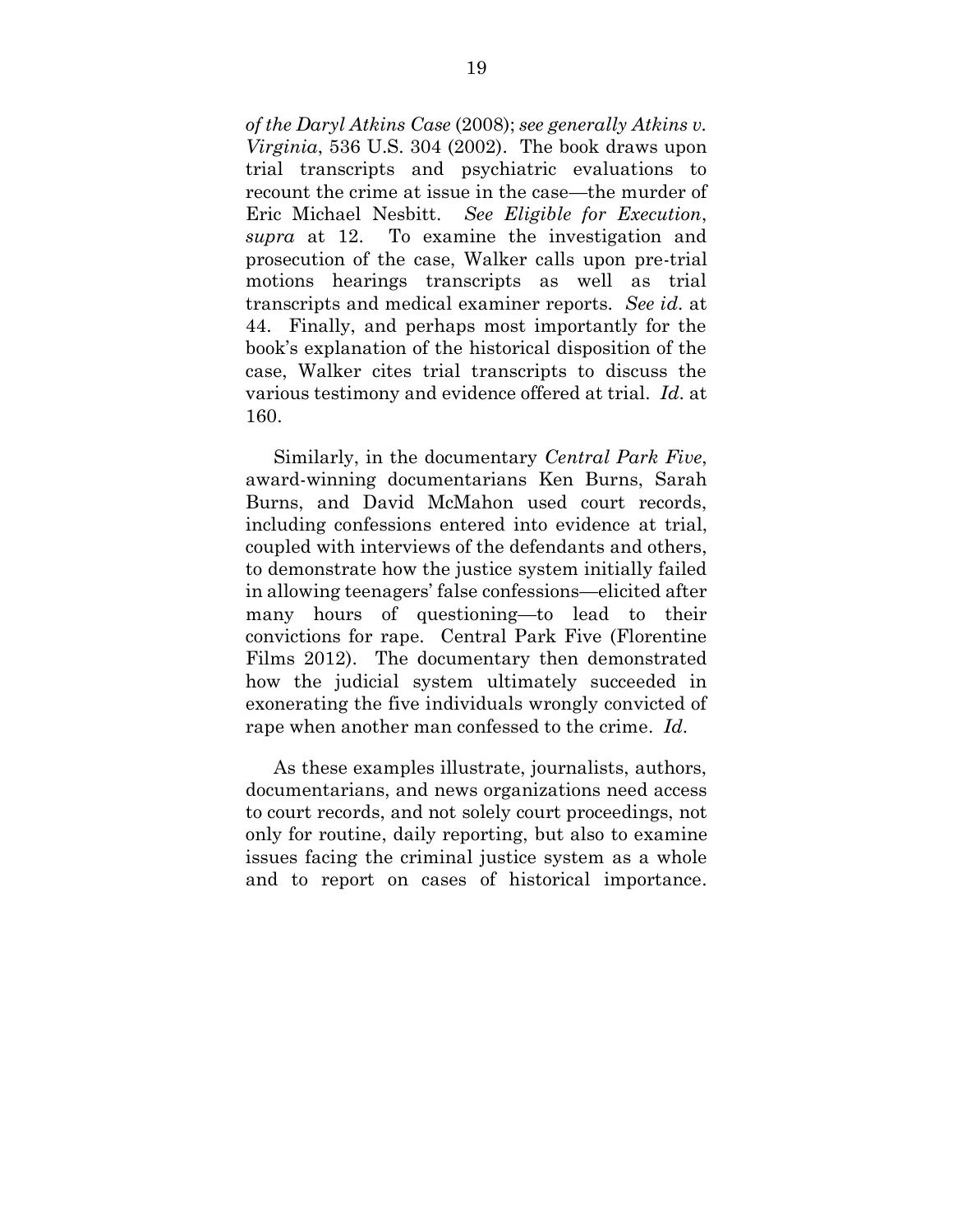Investigations into systemic issues within the criminal justice system often require examination of a large number of court records to identify patterns, make comparisons, and draw conclusions. *See, e.g. About this Series*, *supra* (relying on thousands of court records to report not only how problems arose in individual cases, but also how issues such as prosecutorial disorganization, rampant loss of evidence, and over-reliance on plea bargaining had become endemic to the entire system). This type of information, gleaned from hundreds or thousands of court records, is not available from attendance at court proceedings alone.

Journalists, authors, and other members of the media also often must rely on court records to report about cases that have long since concluded. At times, public interest in a case may not surface until after proceedings have completed. For example, in the *Atkins* case, it was not clear that the judicial proceedings were especially noteworthy until the defendant appealed his decision to this Court, resulting in a landmark legal ruling. *Eligible for Execution*, *supra*. With cases such as these, the newsworthiness of or public interest in a particular case may not become evident until it is too late for reporters to attend court proceedings. Thus, journalists and others writing or otherwise reporting about these cases must rely on court documents to create an accurate account.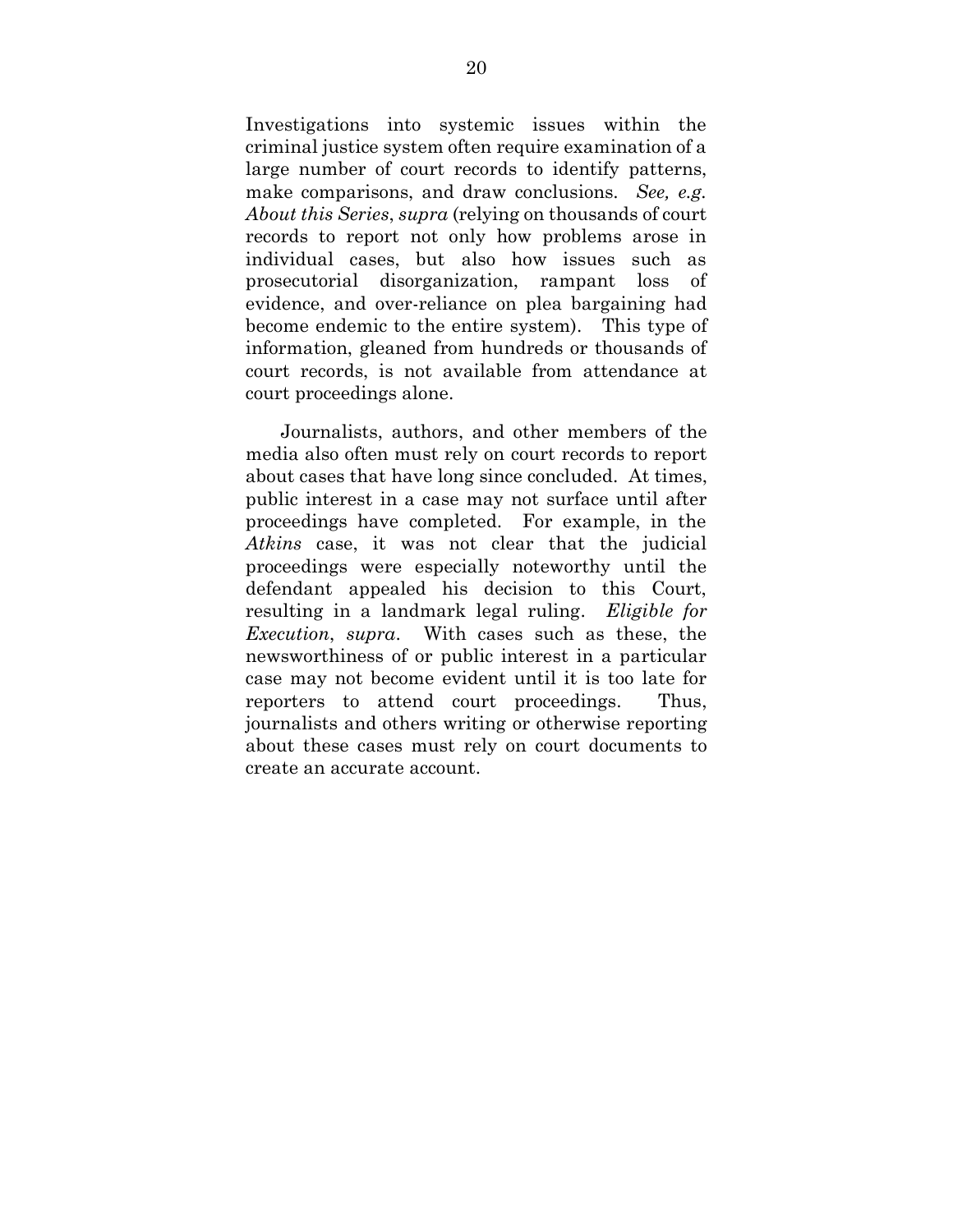Even in such cases in which court transcripts are available,<sup>4</sup> access to other court records is often essential to make sense of what occurred during the proceedings. *See, e.g.*, *Globe Newspaper Co. v. Pokaski*, 868 F.2d 497, 502 (1st Cir. 1989) (finding that "without access to documents the public often would not have a 'full understanding' of the proceeding and therefore would not always be in a position to serve as an effective check on the system"); *Associated Press v. U.S. Dist. Court for Cent. Dist. of California*, 705 F.2d 1143, 1145 (9th Cir. 1983) (noting that court documents offer a better understanding of the judicial process and government functioning). As a result, some federal circuit courts have recognized an additional basis for the First Amendment right of access to court records, in addition to the "experience and logic" test set forth in this Court's decision in *Press-Enterprise II*. *See Hartford Courant Co. v. Pellegrino*, 380 F.3d 83, 92–93 (2d Cir. 2004). Those federal circuit courts have identified a First Amendment right of access to court records "derived from or a necessary corollary of the capacity to attend the relevant proceedings." *Id.* at 93; *see also Co. Doe v. Public Citizen*, 749 F.3d 246, 267 (4th Cir. 2014).

 $\overline{\phantom{a}}$ 

<sup>4</sup> In this case, of course, the Arapahoe County District Court denied Petitioner's request to unseal even the transcripts of criminal proceedings, among other court records. *People v. Owens*, No. 06CR705 (Dist. Ct., Arapaho Cty., Jan. 12, 2018) (available as Appendix B to Petitioner's Petition for a Writ of Certiorari. *See* Pet. for Writ of Cert. at App. 9a, *Colorado Indep. v. Dist. Court*, No. 18-404 (U.S. Sept. 28, 2018)). The Colorado Supreme Court affirmed the district court's decision, *Owens*, 420 P.3d at 259, and thus even transcripts are unavailable to the press in this case.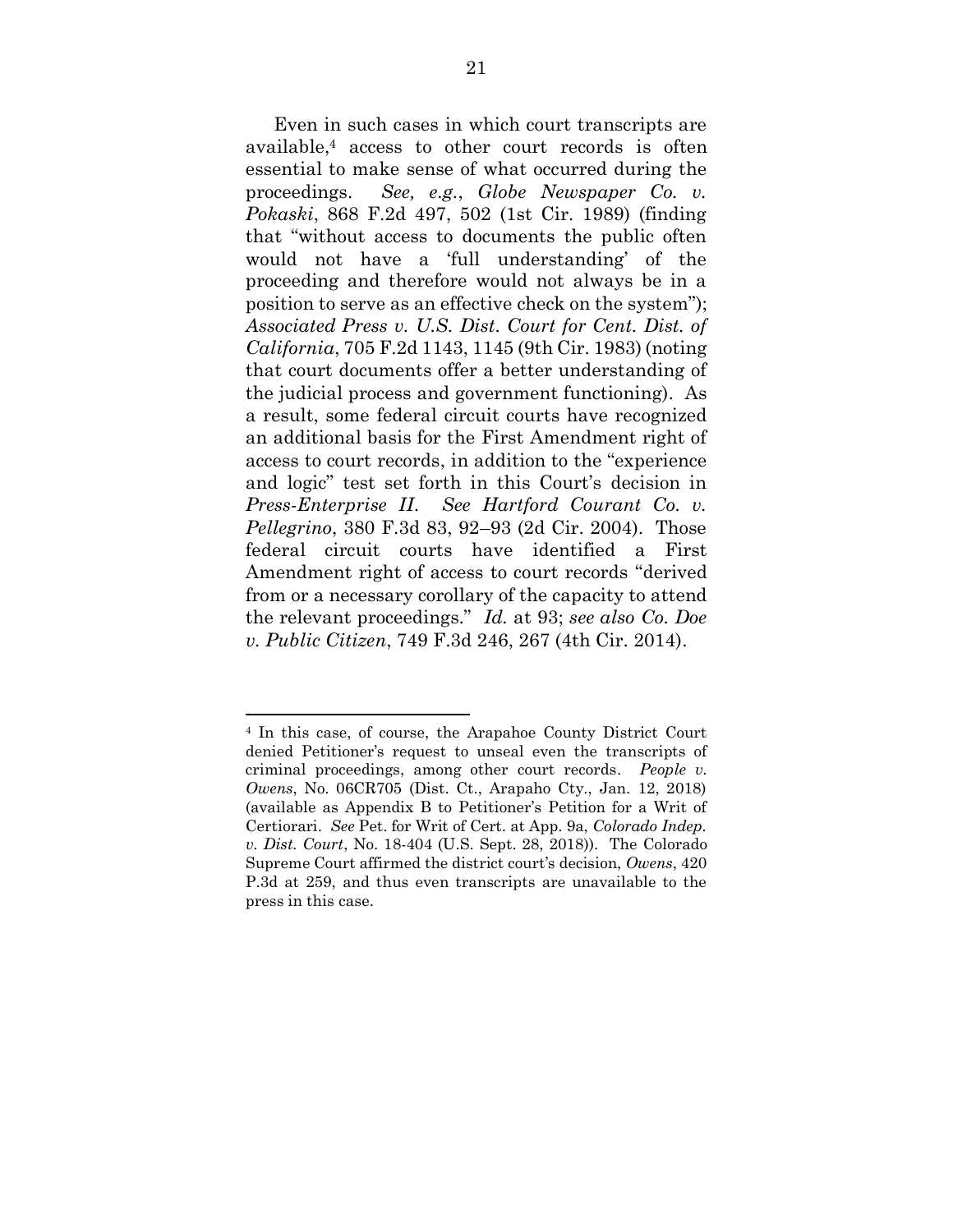If journalists and authors are to obtain access to the criminal court records necessary to inform the public and fulfill the purposes of the First Amendment presumption of access to court proceedings, it is essential that this Court recognize a First Amendment presumption of access to records of criminal proceedings. News organizations and other members of the media cannot rely on attorneys, law enforcement, victims, and defendants, each of whom may have their own biases and agendas, for their investigations into the criminal justice system. Court records obtained from the court itself are among the most reliable and authoritative sources of information about the criminal justice system, and about particular cases. *See generally*, Toni Locy, *Covering the Courts: A Clash of Rights* 9 (2013) (explaining that court records can help to verify source accounts of a case).

In sum, when journalists, book authors, and documentarians have access to court records in criminal proceedings, the public gains a more nuanced view of the workings, shortfalls, and successes of the criminal justice system. The First Amendment right of access to court records is critical to the news media's ability to provide the public with detailed and historical accounts about criminal proceedings. Because the Colorado Supreme Court's conclusion that there is no qualified First Amendment right of access to court records in criminal proceedings ignores this Court's precedent and undermines the essential role of the press and the public in serving as a watchdog over the criminal justice system, this Court should grant the Petition for Certiorari.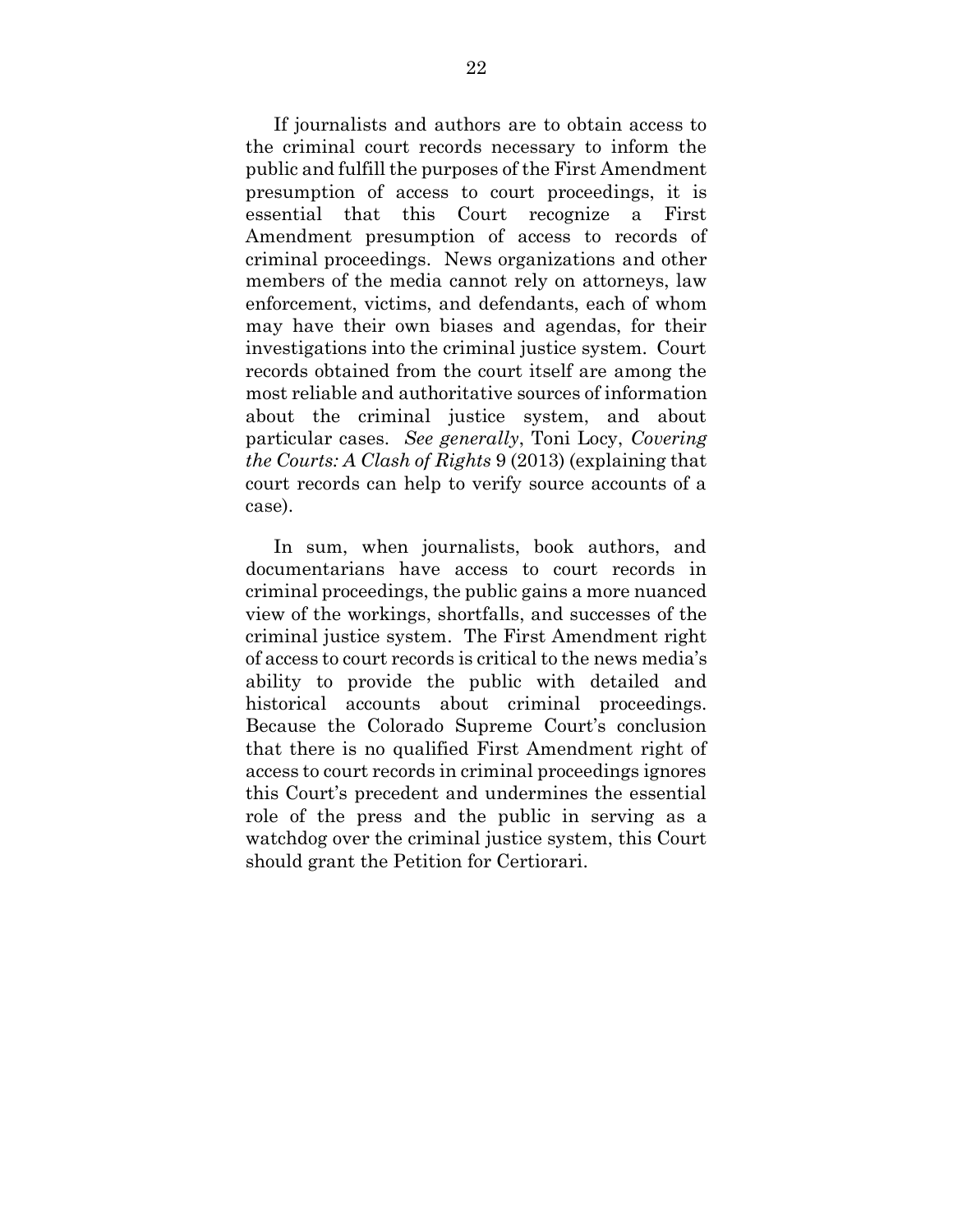#### **CONCLUSION**

<span id="page-27-0"></span>For the foregoing reasons, *amici* respectfully request that this Court grant Petitioner's petition for certiorari review of the ruling of the Colorado Supreme Court that the qualified First Amendment right of access does not apply to motion papers, transcripts or orders in a criminal prosecution.

Respectfully submitted,

BRUCE D. BROWN *Counsel of Record* KATIE TOWNSEND CAITLIN VOGUS THE REPORTERS COMMITTEE FOR FREEDOM OF THE PRESS 1156 15th St. NW, Suite 1020 Washington, D.C. 20005 bbrown@rcfp.org (703) 795-9300

October 26, 2018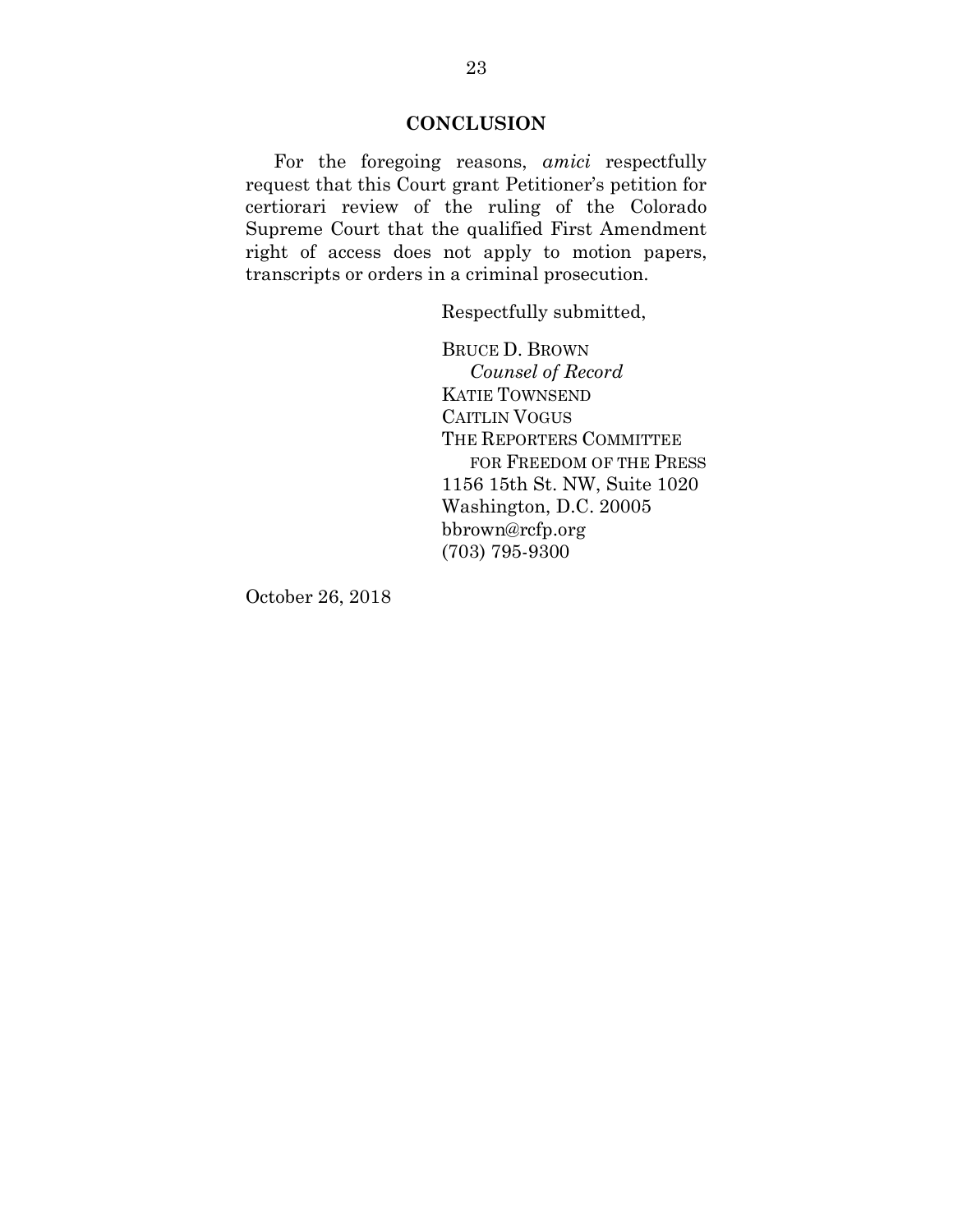#### **APPENDIX A**

<span id="page-28-0"></span>Descriptions of *amici*:

**The Reporters Committee for Freedom of the Press** is an unincorporated nonprofit association. The Reporters Committee was founded by leading journalists and media lawyers in 1970 when the nation's news media faced an unprecedented wave of government subpoenas forcing reporters to name confidential sources. Today, its attorneys provide *pro bono* legal representation, *amicus curiae* support, and other legal resources to protect First Amendment freedoms and the newsgathering rights of journalists. The Reporters Committee has represented the interests of the press and the public in numerous cases involving significant freedom of expression issues, including in this Court.

With some 500 members, **American Society of News Editors** ("ASNE") is an organization that includes directing editors of daily newspapers throughout the Americas. ASNE changed its name in April 2009 to American Society of News Editors and approved broadening its membership to editors of online news providers and academic leaders. Founded in 1922 as American Society of Newspaper Editors, ASNE is active in a number of areas of interest to top editors with priorities on improving freedom of information, diversity, readership and the credibility of newspapers.

**The Associated Press** ("AP") is a news cooperative organized under the Not-for-Profit Corporation Law of New York. The AP's members and subscribers include the nation's newspapers,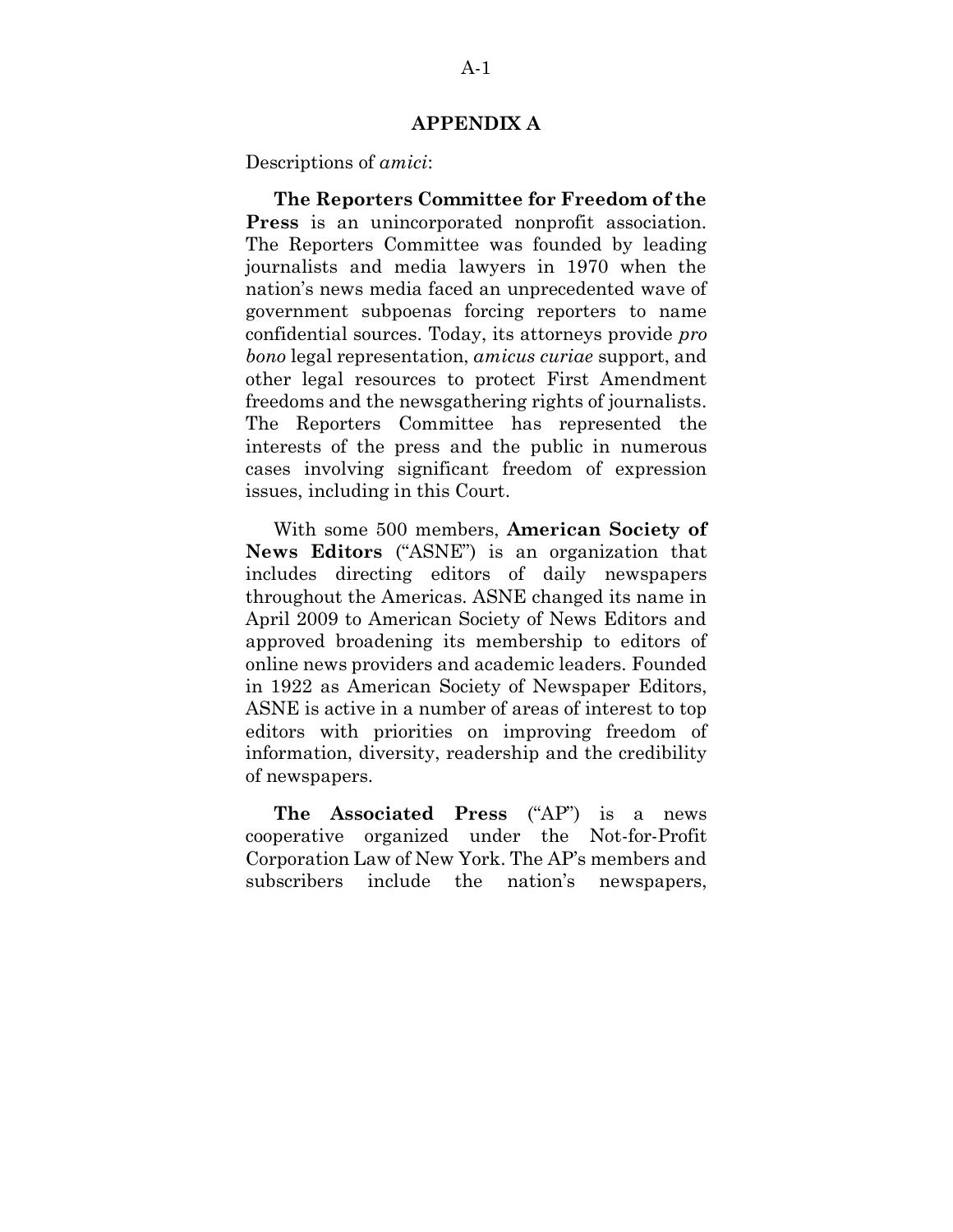magazines, broadcasters, cable news services and Internet content providers. The AP operates from 280 locations in more than 100 countries. On any given day, AP's content can reach more than half of the world's population.

**The Associated Press Media Editors** is a nonprofit, tax-exempt organization of newsroom leaders and journalism educators that works closely with The Associated Press to promote journalism excellence. APME advances the principles and practices of responsible journalism; supports and mentors a diverse network of current and emerging newsroom leaders; and champions the First Amendment and promotes freedom of information.

**Association of Alternative Newsmedia**  ("AAN") is a not-for-profit trade association for 130 alternative newspapers in North America, including weekly papers like The Village Voice and Washington City Paper. AAN newspapers and their websites provide an editorial alternative to the mainstream press. AAN members have a total weekly circulation of seven million and a reach of over 25 million readers.

**Boston Globe Media Partners, LLC** publishes The Boston Globe, the largest daily newspaper in New England.

**The Brechner Center for Freedom of Information** (the "Brechner Center") at the University of Florida in Gainesville exists to advance understanding, appreciation and support for freedom of information in the state of Florida, the nation and the world. Since its founding in 1977, the Brechner Center has served as a source of academic research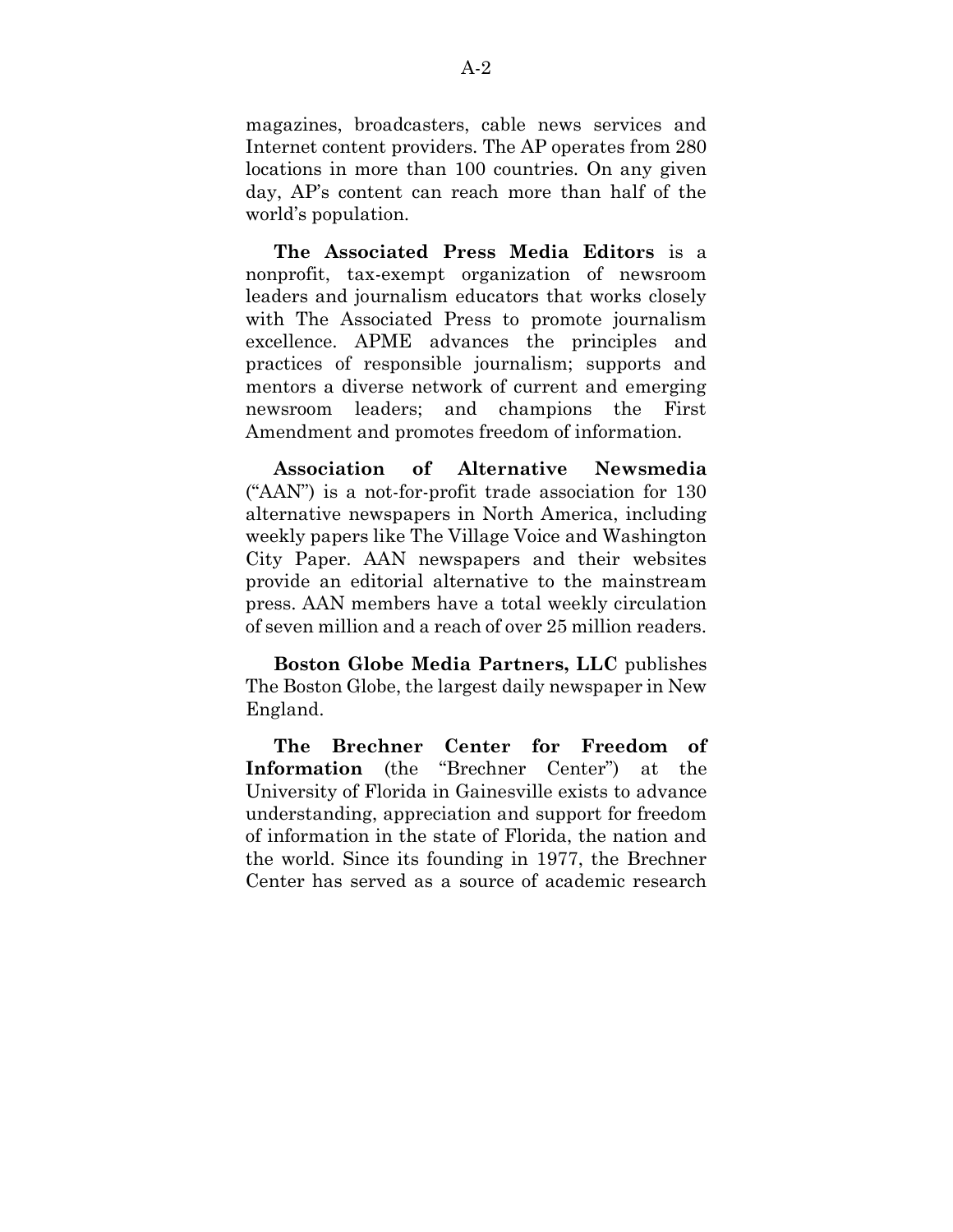and expertise about the law of gathering and sharing information, and the Center regularly appears as a friend-of-the-court in federal and state appellate cases nationwide where the public's right to informed participation in government is at stake. The Center is exercising the academic freedom of its faculty to express their scholarly views, and is not submitting this brief on behalf of the University of Florida or the University of Florida Board of Trustees.

**BuzzFeed** is a social news and entertainment company that provides shareable breaking news, original reporting, entertainment, and video across the social web to its global audience of more than 200 million.

**The California News Publishers Association** ("CNPA") is a nonprofit trade association representing the interests of over 1300 daily, weekly and student newspapers and news websites throughout California.

**Californians Aware** is a nonpartisan nonprofit corporation organized under the laws of California and eligible for tax exempt contributions as a  $501(c)(3)$ charity pursuant to the Internal Revenue Code. Its mission is to foster the improvement of, compliance with and public understanding and use of, the California Public Records Act and other guarantees of the public's rights to find out what citizens need to know to be truly self-governing, and to share what they know and believe without fear or loss.

**The Center for Investigative Reporting** (CIR), founded in 1977, is the nation's oldest nonprofit investigative newsroom. CIR produces investigative journalism for its website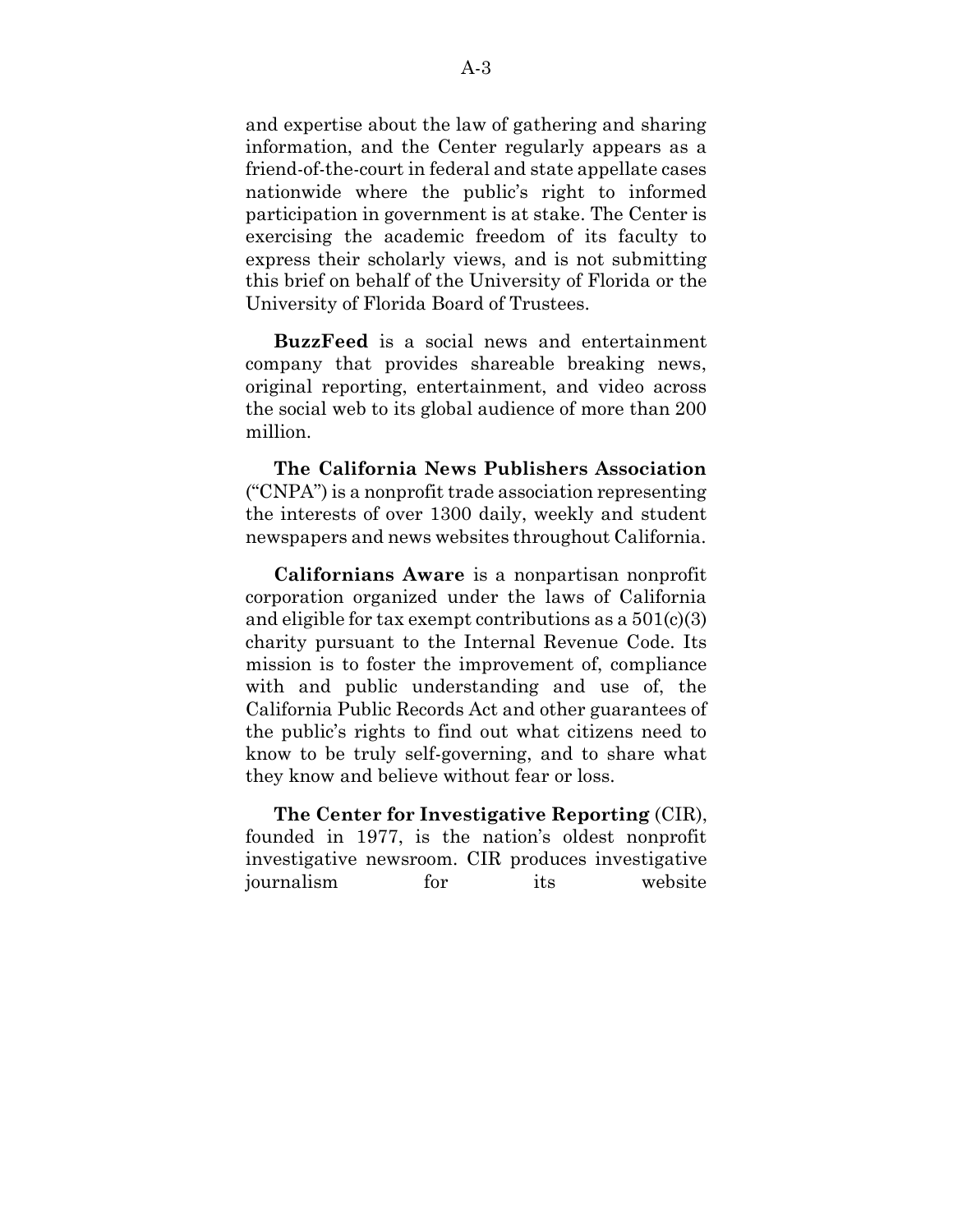https://www.revealnews.org/, the Reveal national public radio show and podcast, and various documentary projects. CIR often works in collaboration with other newsrooms across the country.

**Dow Jones & Company, Inc.**, is a global provider of news and business information, delivering content to consumers and organizations around the world across multiple formats, including print, digital, mobile and live events. Dow Jones has produced unrivaled quality content for more than 130 years and today has one of the world's largest newsgathering operations globally. It produces leading publications and products including the flagship Wall Street Journal; Factiva; Barron's; MarketWatch; Financial News; Dow Jones Risk & Compliance; Dow Jones Newswires; and Dow Jones VentureSource.

**First Amendment Coalition** is a nonprofit public interest organization dedicated to defending free speech, free press and open government rights in order to make government, at all levels, more accountable to the people. The Coalition's mission assumes that government transparency and an informed electorate are essential to a self-governing democracy. To that end, we resist excessive government secrecy (while recognizing the need to protect legitimate state secrets) and censorship of all kinds.

**First Look Media Works, Inc.** is a new nonprofit digital media venture that produces The Intercept, a digital magazine focused on national security reporting.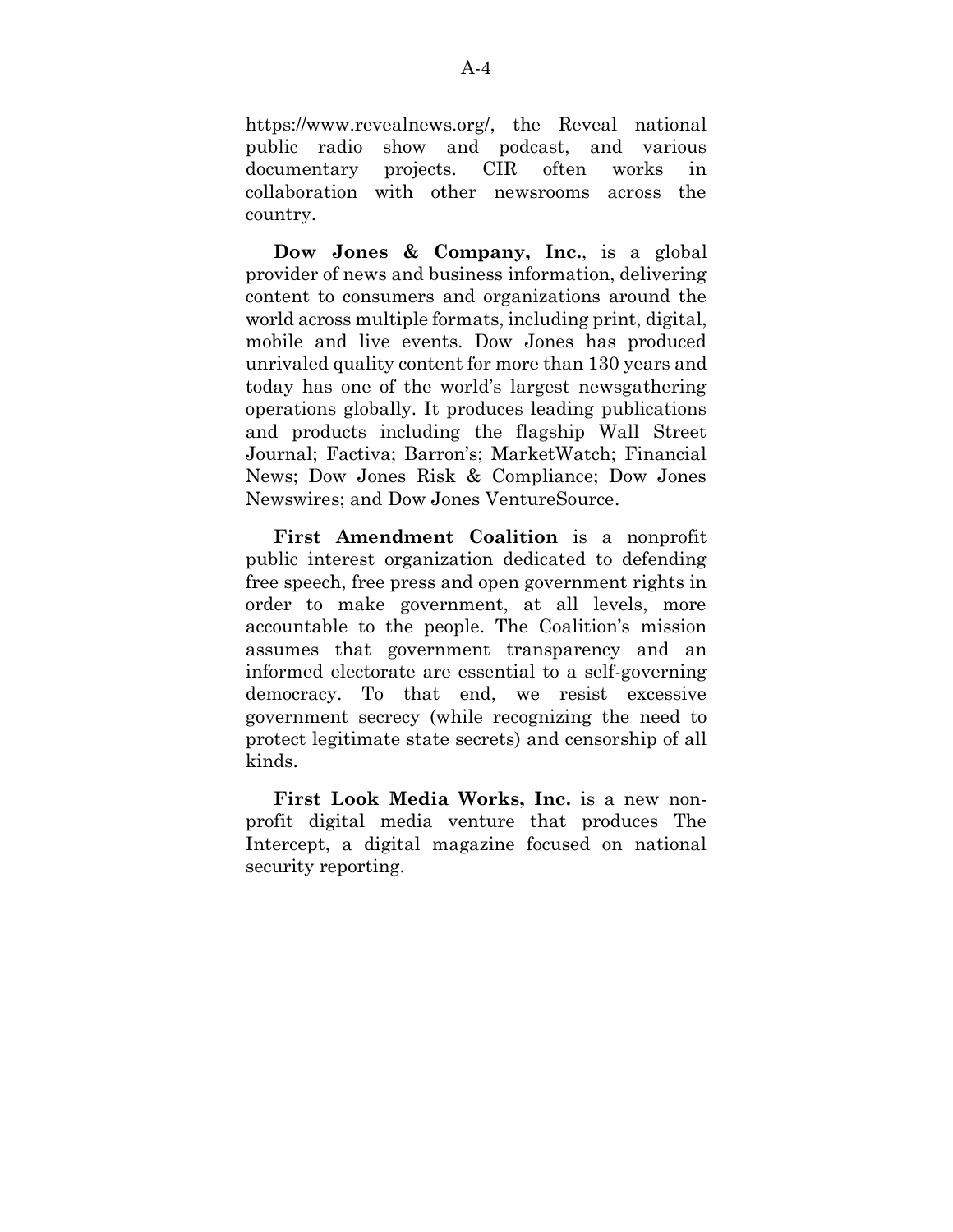**The Florida Press Association** was founded in 1879 as a nonprofit corporation to protect the freedoms and advance the professional standards of the press of Florida. The Florida Press Association includes all of the daily and most of the weekly newspapers in the state in its membership.

**Hearst** is one of the nation's largest diversified media, information and services companies with more than 360 businesses. Its major interests include ownership of 15 daily and more than 30 weekly newspapers, including the San Francisco Chronicle, Houston Chronicle, and Albany Times Union; hundreds of magazines around the world, including Cosmopolitan, Good Housekeeping, ELLE, Harper's BAZAAR and O, The Oprah Magazine; 31 television stations such as KCRA-TV in Sacramento, Calif. and KSBW-TV in Monterey/Salinas, CA, which reach a combined 19 percent of U.S. viewers; ownership in leading cable television networks such as A&E, HISTORY, Lifetime and ESPN; global ratings agency Fitch Group; Hearst Health; significant holdings in automotive, electronic and medical/pharmaceutical business information companies; Internet and marketing services businesses; television production; newspaper features distribution; and real estate.

**The International Documentary Association** (IDA) is dedicated to building and serving the needs of a thriving documentary culture. Through its programs, the IDA provides resources, creates community, and defends rights and freedoms for documentary artists, activists, and journalists.

**The Investigative Reporting Program (IRP)** at UC Berkeley's Graduate School of Journalism is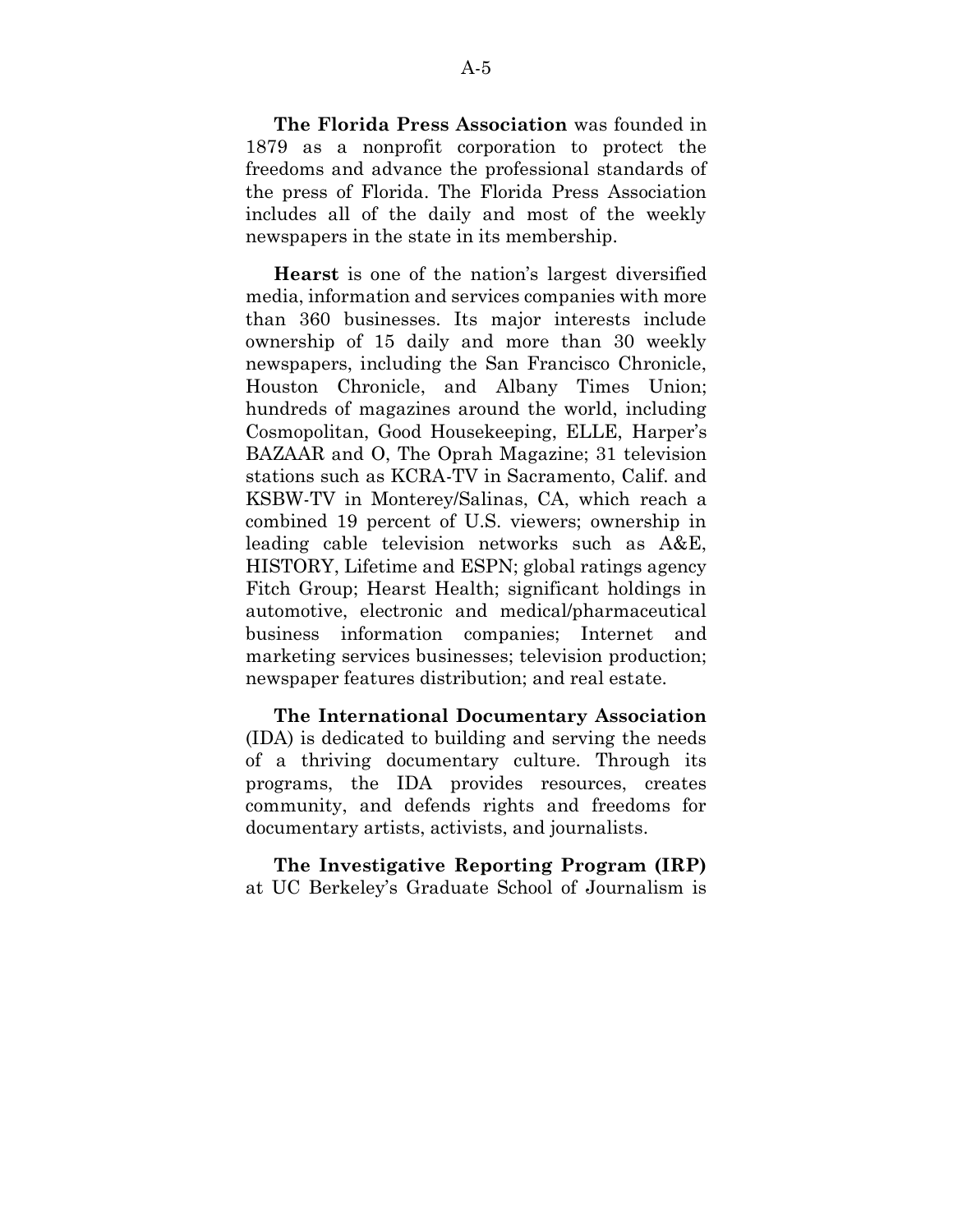dedicated to promoting and protecting the practice of investigative reporting. Evolving from a single seminar, the IRP now encompasses a nonprofit newsroom, a seminar for undergraduate reporters and a post-graduate fellowship program, among other initiatives. Through its various projects, students have opportunities to gain mentorship and practical experience in breaking major stories for some of the nation's foremost print and broadcast outlets. The IRP also works closely with students to develop and publish their own investigative pieces. The IRP's work has appeared on PBS Frontline, Univision, Frontline/WORLD, NPR and PBS NewsHour and in publications such as Mother Jones, The New York Times, Los Angeles Times, Time magazine and the San Francisco Chronicle, among others.

**The Investigative Reporting Workshop**, a project of the School of Communication (SOC) at American University, is a nonprofit, professional newsroom. The Workshop publishes in-depth stories at investigativereportingworkshop.org about government and corporate accountability, ranging widely from the environment and health to national security and the economy.

**The Maine Association of Broadcasters** is an incorporated 501(c)(6) trade association. It was founded in 1947 to represent the interests of the free, over-the-air radio and television stations federally licensed to serve the state of Maine. MAB advocates for issues and causes that affect the industry, including right-to-know and First Amendment issues.

**The Maine Freedom of Information Coalition** is a non-profit that unites the Maine Press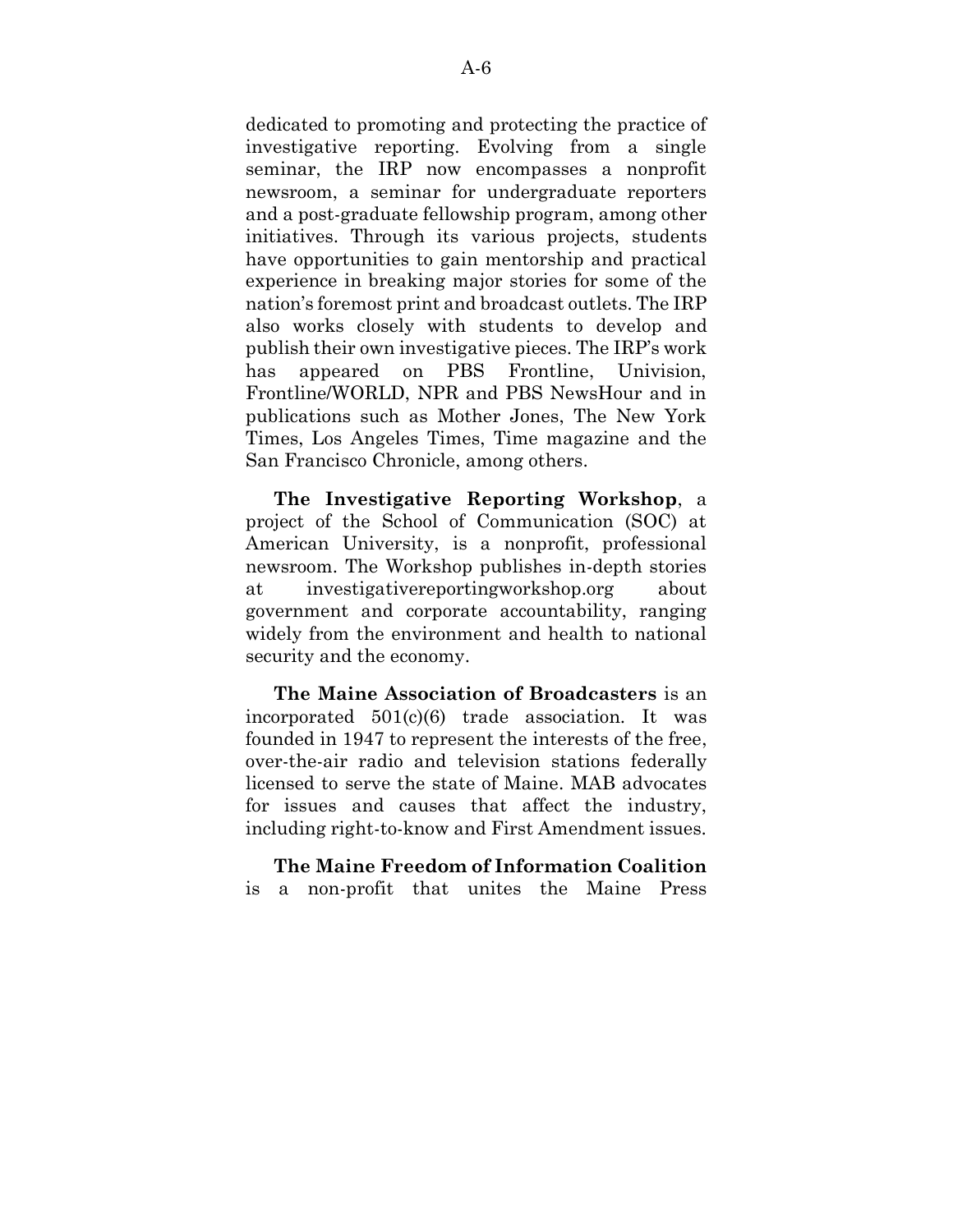Association, the Maine Association of Broadcasters, the New England First Amendment Coalition, the Maine Library Association, public employees, and private individuals in the goal of educating all Mainers, from individual citizens to educators, students, the media, legal professionals, public and business officials, about their rights and responsibilities as citizens of our democracy. The Coalition aims to broaden knowledge and awareness of the First Amendment and state laws aimed at assuring public access to government proceedings and government records.

**The Maine Press Association**, founded in 1864, is a non-profit statewide association of newspapers. It consists of seven daily, thirty-four weekly, and two digital newspapers across Maine. The Association's purposes include improving the conditions of journalism and journalists by promoting and protecting the principles of freedom of speech and of the press and the public's right to know.

**The Marshall Project** is a nonpartisan, nonprofit news organization that seeks to create and sustain a sense of national urgency about the United States criminal justice system. The Marshall Project publishes prize-winning original reporting about the criminal justice system on its website, www.themarshallproject.com, and in partnership with other news organizations.

**The McClatchy Company** is a 21st century news and information leader, publisher of iconic brands such as the Miami Herald, The Kansas City Star, The Sacramento Bee, The Charlotte Observer, The (Raleigh) News and Observer, and the (Fort Worth)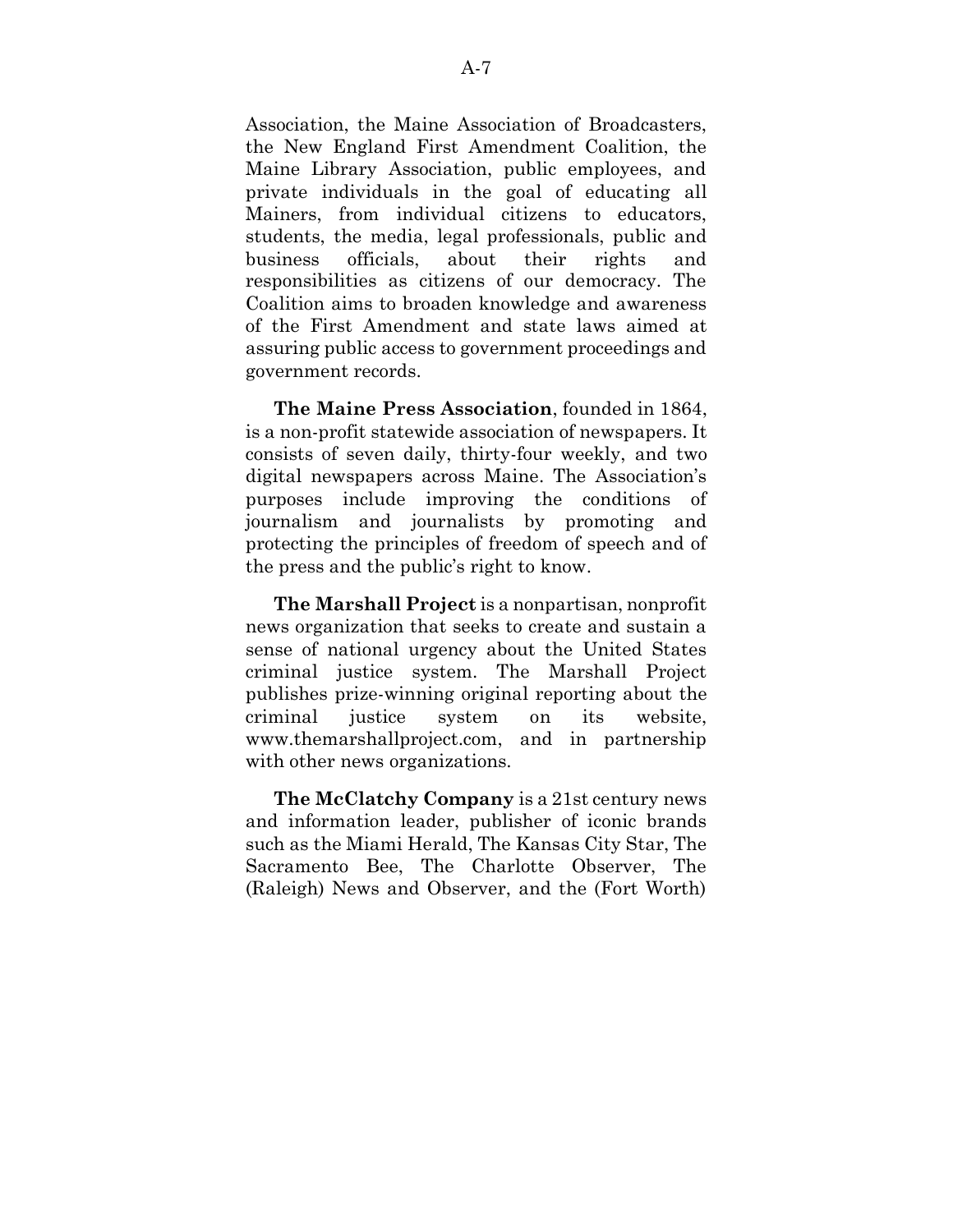Star-Telegram. McClatchy operates media companies in 28 U.S. markets in 14 states, providing each of its communities with high-quality news and advertising services in a wide array of digital and print formats. McClatchy is headquartered in Sacramento, Calif., and listed on the New York Stock Exchange under the symbol MNI.

**The Media Institute** is a nonprofit research foundation specializing in communications policy issues founded in 1979. The Media Institute exists to foster three goals: freedom of speech, a competitive media and communications industry, and excellence in journalism. its program agenda encompasses all sectors of the media, from print and broadcast outlets to cable, satellite, and online services.

**The Media Law Resource Center, Inc.** ("MLRC") is a non-profit professional association for content providers in all media, and for their defense lawyers, providing a wide range of resources on media and content law, as well as policy issues. These include news and analysis of legal, legislative and regulatory developments; litigation resources and practice guides; and national and international media law conferences and meetings. The MLRC also works with its membership to respond to legislative and policy proposals, and speaks to the press and public on media law and First Amendment issues. It counts as members over 125 media companies, including newspaper, magazine and book publishers, TV and radio broadcasters, and digital platforms, and over 200 law firms working in the media law field. The MLRC was founded in 1980 by leading American publishers and broadcasters to assist in defending and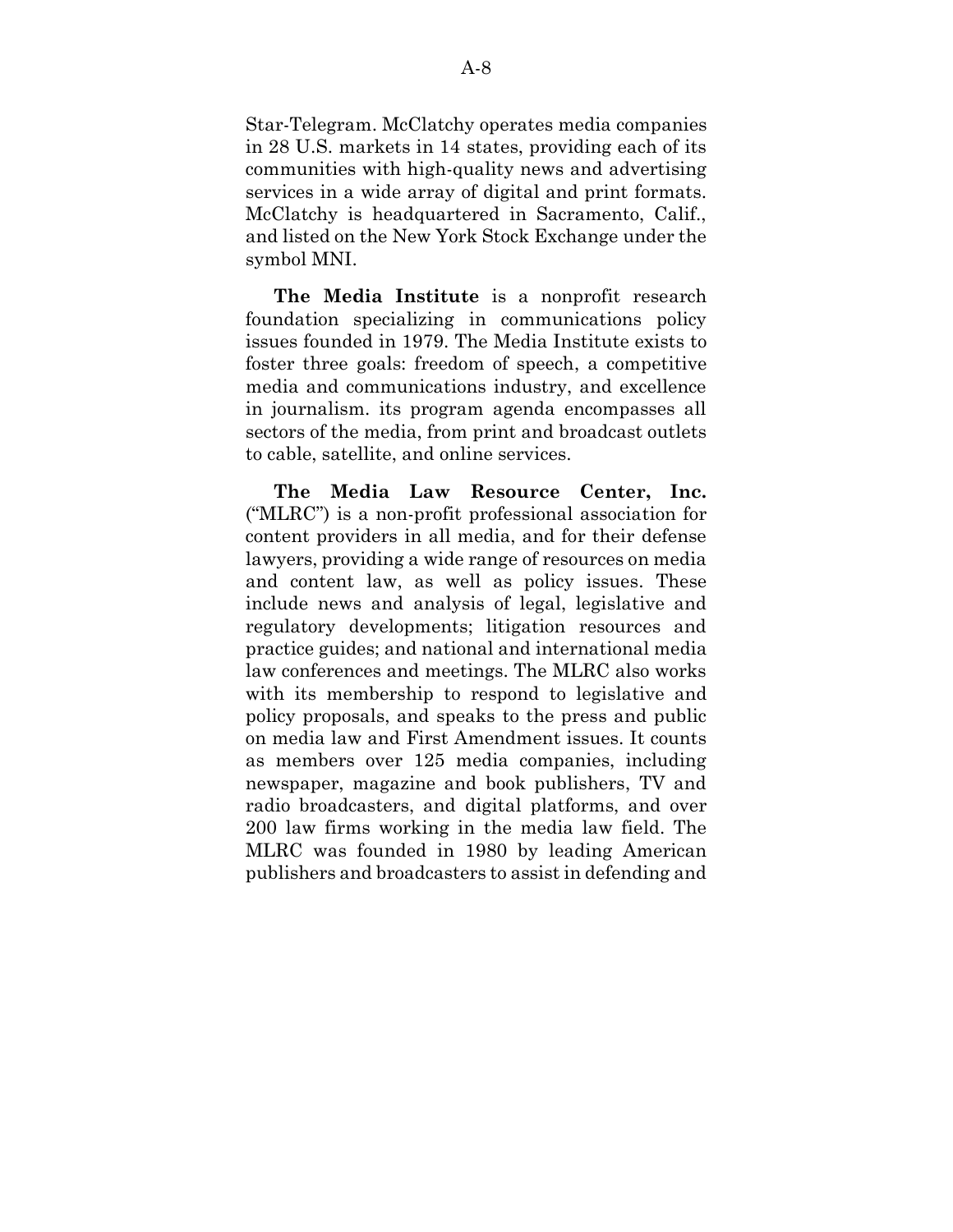protecting free press rights under the First Amendment.

**MPA – The Association of Magazine Media**, ("MPA") is the largest industry association for magazine publishers. The MPA, established in 1919, represents over 175 domestic magazine media companies with more than 900 magazine titles. The MPA represents the interests of weekly, monthly and quarterly publications that produce titles on topics that cover news, culture, sports, lifestyle and virtually every other interest, avocation or pastime enjoyed by Americans. The MPA has a long history of advocating on First Amendment issues.

**MTM Acquisition, Inc.** publishes the *Portland Press Herald / Maine Sunday Telegram*, the *Kennebec Journal* and the *Morning Sentinel*. Its newspapers cover Maine's largest City, Portland, and the State capital, Augusta, and reach more Mainers than any other news organizations in the State. Having won a Maine Supreme Judicial Court ruling enforcing the public's constitutional right to access jury voir dire in Maine (*In re. MaineToday Media, Inc.*, 59 A.3d 499, 41 Media L.Rep. 1237 (Me. 2013)), the newspapers have a profound interest in protecting and clarifying the public's constitutional right to access records of criminal judicial proceedings in state court.

**The National Freedom of Information Coalition** is a national nonprofit, nonpartisan organization of state and regional affiliates representing 45 states and the District of Columbia. Through its programs and services and national member network, NFOIC promotes press freedom, litigation and legislative and administrative reforms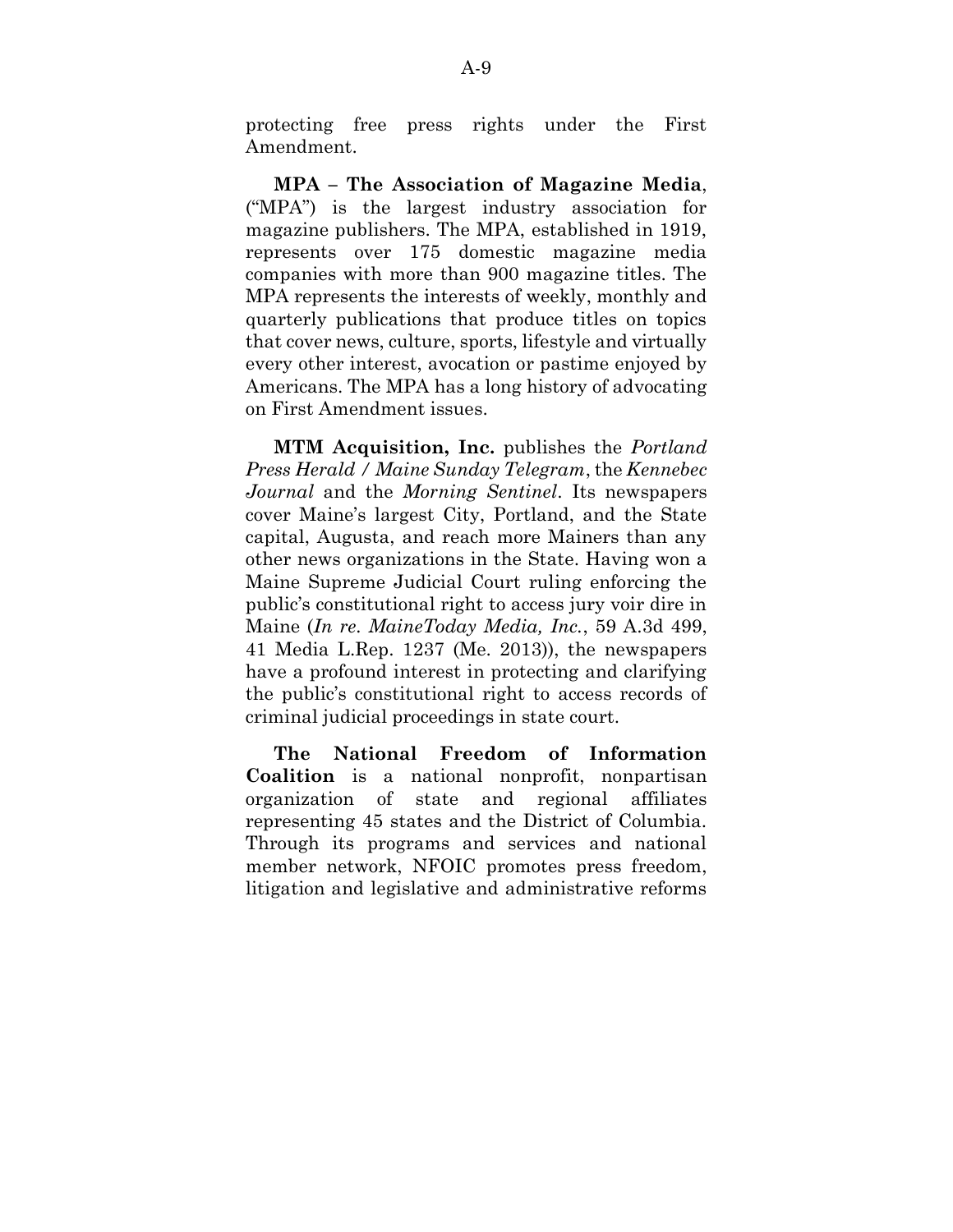that ensure open, transparent and accessible state and local governments and public institutions.

**The National Press Photographers Association** ("NPPA") is a 501(c)(6) non-profit organization dedicated to the advancement of visual journalism in its creation, editing and distribution. NPPA's members include television and still photographers, editors, students and representatives of businesses that serve the visual journalism industry. Since its founding in 1946, the NPPA has vigorously promoted the constitutional rights of journalists as well as freedom of the press in all its forms, especially as it relates to visual journalism. The submission of this brief was duly authorized by Mickey H. Osterreicher, its General Counsel.

**National Public Radio, Inc.** (NPR) is an awardwinning producer and distributor of noncommercial news, information, and cultural programming. A privately supported, not-for-profit membership organization, NPR serves an audience of 30 million people who listen to NPR programming and newscasts each week via more than 1000 noncommercial, independently operated radio stations, licensed to more than 260 NPR Members and numerous other NPR-affiliated entities. In addition, NPR is reaching an expanding audience via its digital properties, including podcasts (which see about 19 million unique users each month), social media, mobile applications, and NPR.org (which sees about 37 million unique visitors each month).

**NBCUniversal Media, LLC** is one of the world's leading media and entertainment companies in the development, production and marketing of news,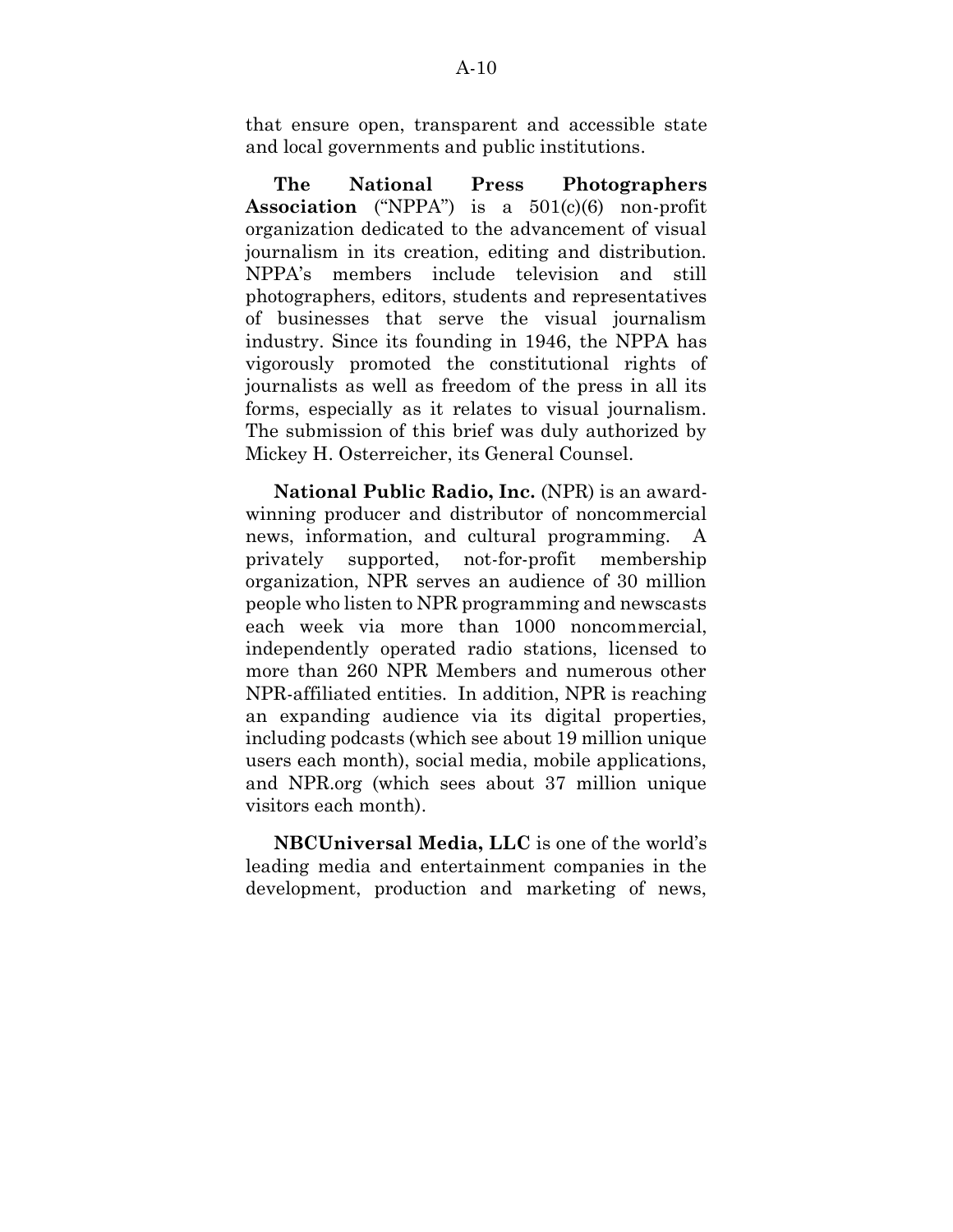entertainment and information to a global audience. Among other businesses, NBCUniversal Media, LLC owns and operates the NBC television network, the Spanish-language television network Telemundo, NBC News, several news and entertainment networks, including MSNBC and CNBC, and a television-stations group consisting of owned-andoperated television stations that produce substantial amounts of local news, sports and public affairs programming. NBC News produces the "Today" show, "NBC Nightly News with Lester Holt," "Dateline NBC" and "Meet the Press."

**New England First Amendment Coalition** is a non-profit organization working in the six New England states to defend, promote and expand public access to government and the work it does. The coalition is a broad-based organization of people who believe in the power of transparency in a democratic society. Its members include lawyers, journalists, historians and academicians, as well as private citizens and organizations whose core beliefs include the principles of the First Amendment. The coalition aspires to advance and protect the five freedoms of the First Amendment, and the principle of the public's right to know in our region. In collaboration with other like-minded advocacy organizations, NEFAC also seeks to advance understanding of the First Amendment across the nation and freedom of speech and press issues around the world.

**The New York Times Company** is the publisher of *The New York Times* and *The International Times*, and operates the news website nytimes.com.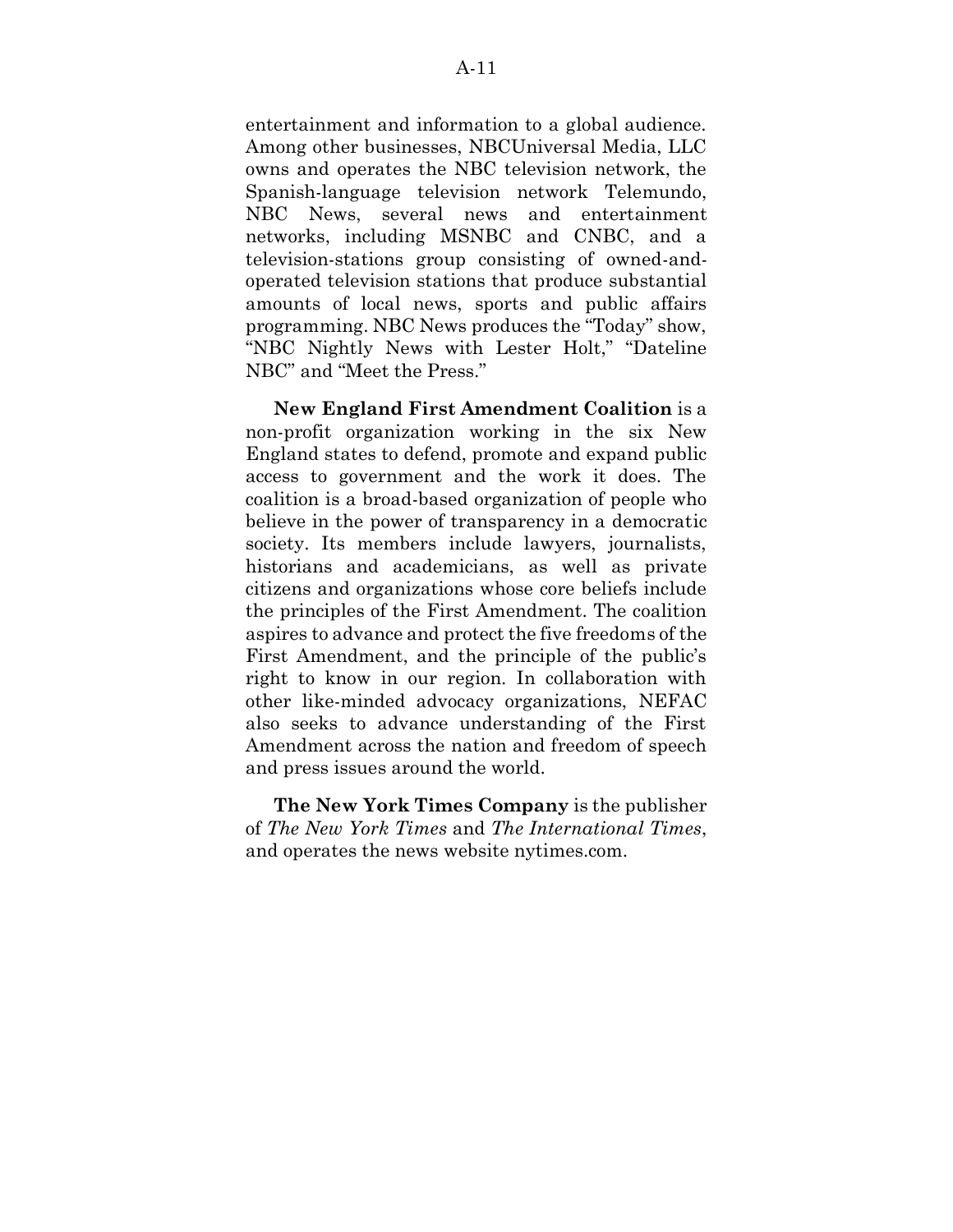**The News Guild – CWA** is a labor organization representing more than 30,000 employees of newspapers, newsmagazines, news services and related media enterprises. Guild representation comprises, in the main, the the editorial and online departments of these media outlets. The News Guild is a sector of the Communications Workers of America. CWA is America's largest communications and media union, representing over 700,000 men and women in both private and public sectors.

**Online News Association** ("ONA") is the world's largest association of online journalists. ONA's mission is to inspire innovation and excellence among journalists to better serve the public. ONA's more than 2,000 members include news writers, producers, designers, editors, bloggers, technologists, photographers, academics, students and others who produce news for the Internet or other digital delivery systems. ONA hosts the annual Online News Association conference and administers the Online Journalism Awards. ONA is dedicated to advancing the interests of digital journalists and the public generally by encouraging editorial integrity and independence, journalistic excellence and freedom of expression and access.

**Penguin Random House LLC** publishes adult and children's fiction and nonfiction in print and digital trade book form in the U.S. The Penguin Random House global family of companies employ more than 10,000 people across almost 250 editorially and creatively independent imprints and publishing houses that collectively publish more than 15,000 new titles annually. Its publishing lists include more than 60 Nobel Prize laureates and hundreds of the world's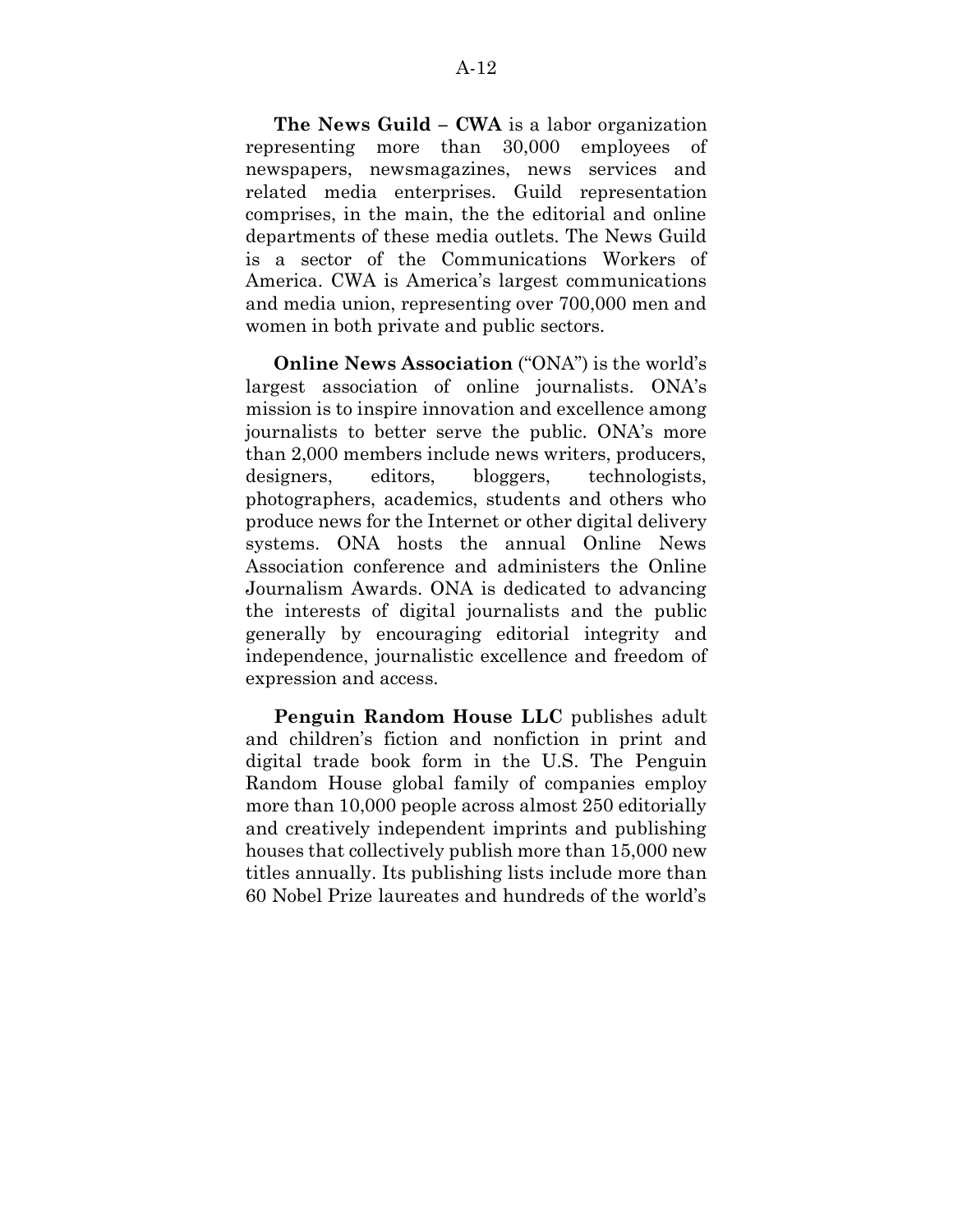most widely read authors, among whom are many investigative journalists covering domestic politics, the justice system, business and international affairs.

**The Pennsylvania NewsMedia Association** ("PNA"), with headquarters located in Harrisburg, Pennsylvania, represents the interests of over three hundred (300) daily and weekly newspapers and other media-related organizations across the Commonwealth of Pennsylvania in ensuring that the press can gather information and report to the public.

**POLITICO** is a global news and information company at the intersection of politics and policy. Since its launch in 2007, POLITICO has grown to more than 350 reporters, editors and producers. It distributes 30,000 copies of its Washington newspaper on each publishing day, publishes POLITICO Magazine, with a circulation of 33,000 six times a year, and maintains a U.S. website with an average of 26 million unique visitors per month.

**Radio Television Digital News Association** ("RTDNA") is the world's largest and only professional organization devoted exclusively to electronic journalism. RTDNA is made up of news directors, news associates, educators and students in radio, television, cable and electronic media in more than 30 countries. RTDNA is committed to encouraging excellence in the electronic journalism industry and upholding First Amendment freedoms.

**Reporters Without Borders** has been fighting censorship and supporting and protecting journalists since 1985. Activities are carried out on five continents through its network of over 150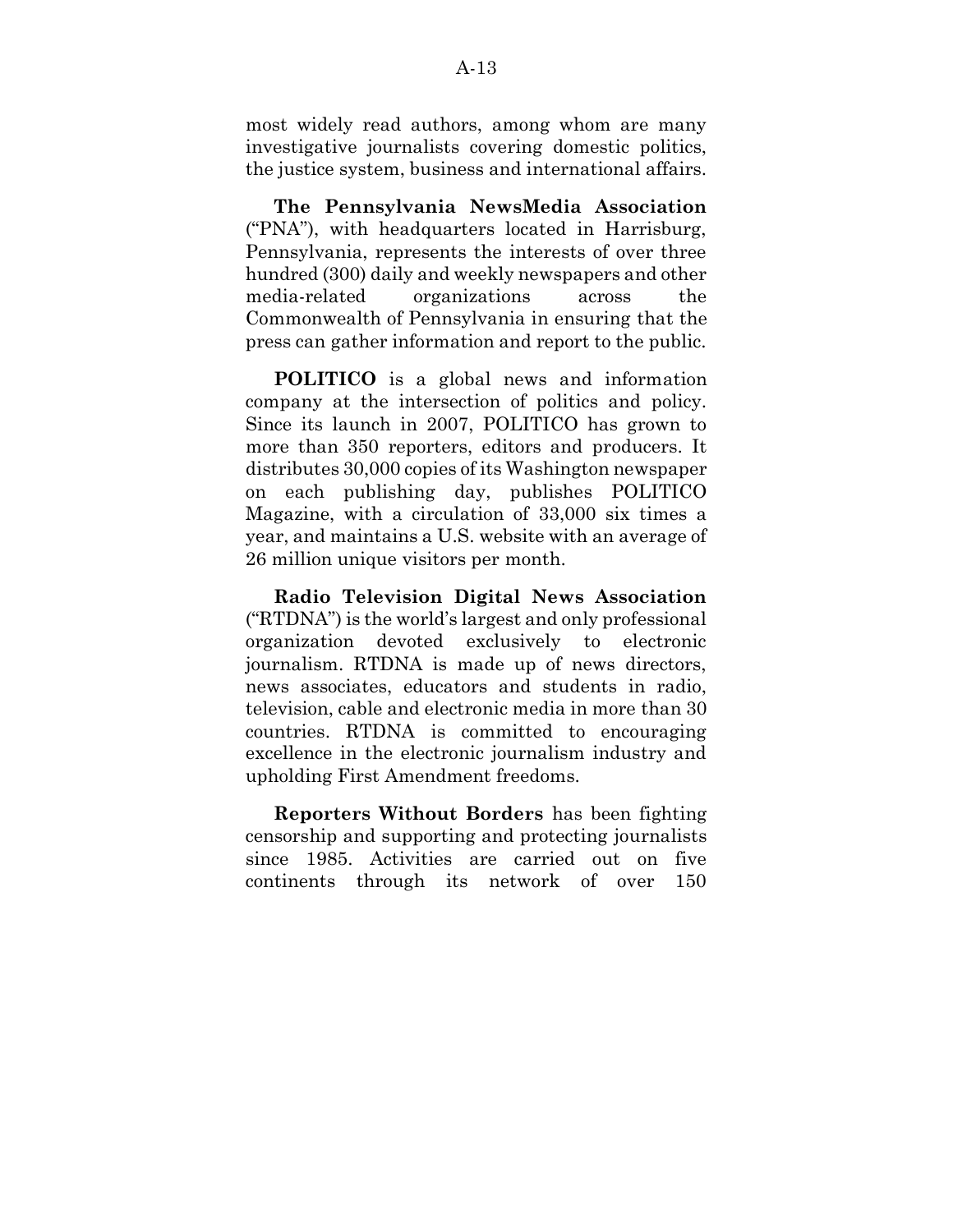correspondents, its national sections, and its close collaboration with local and regional press freedom groups. Reporters Without Borders currently has 10 offices and sections worldwide.

**The Seattle Times Company**, locally owned since 1896, publishes the daily newspaper *The Seattle Times*, together with the *Yakima Herald-Republic* and *Walla Walla Union-Bulletin*, all in Washington state.

**Serial Productions, LLC** is a company dedicated to producing high-quality investigative journalism in the audio digital realm. The Serial podcast, produced by Serial Productions, is the most downloaded podcast in the world.

**Sinclair** is one of the largest and most diversified television broadcasting companies in the country. The Company owns, operates and/or provides services to 191 television stations in 89 markets. The Company is a leading local news provider in the country and has multiple national networks, live local sports production, as well as stations affiliated with all the major networks.

**SJ Acquisition, Inc.**, publishes the *Sun Journal* and eight weekly newspapers that are distributed in seven counties across central, western, coastal and southern Maine, with combined readership of more than 25,000 in print daily and weekly and topping 1.7 million in monthly page views. The Sun Journal covers Maine's second largest City, Lewiston. It is a news organization dedicated to the public's right to know, and has frequently advocated for that right in its news and opinion pages.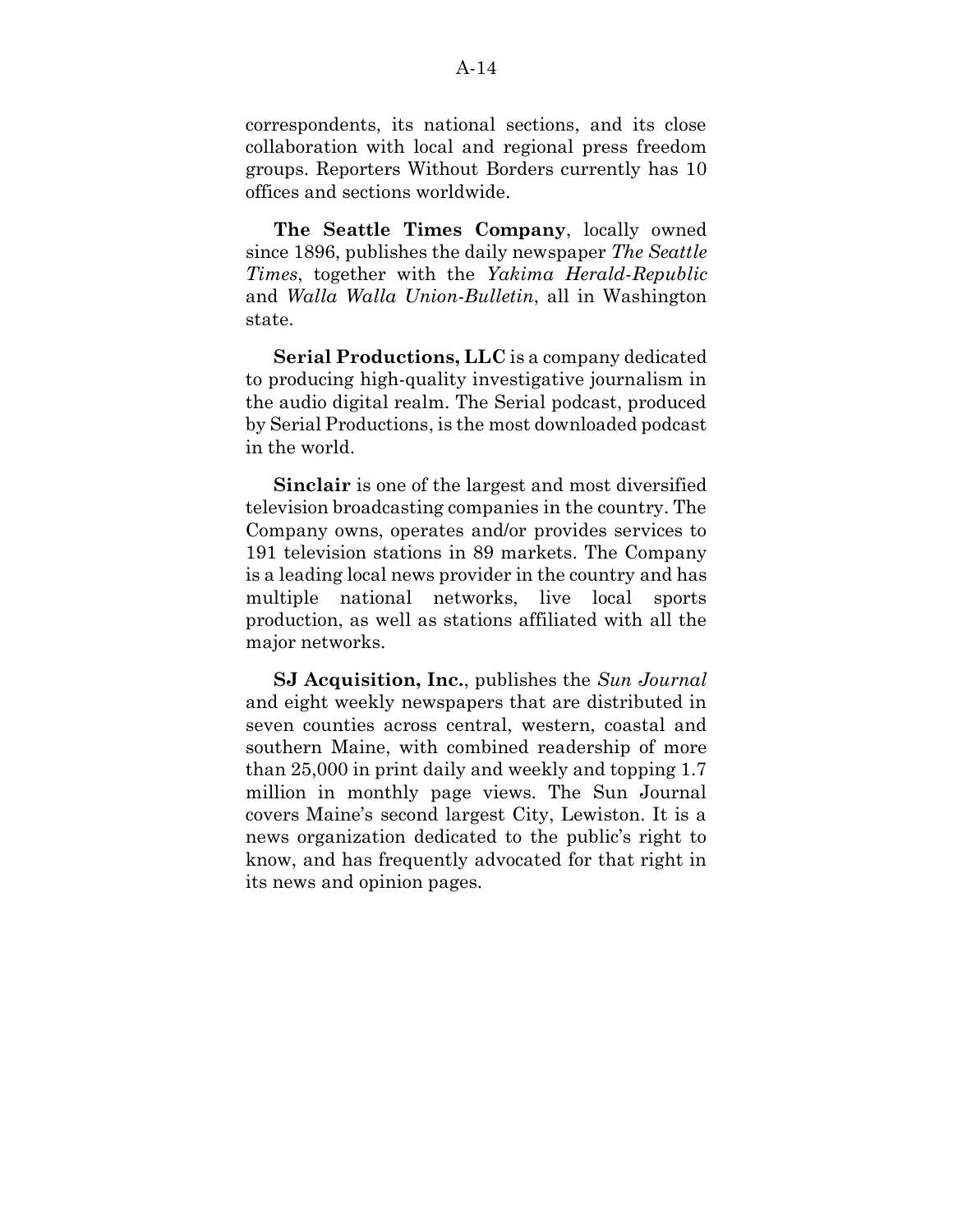**Society of Professional Journalists** ("SPJ") is dedicated to improving and protecting journalism. It is the nation's largest and most broad-based journalism organization, dedicated to encouraging the free practice of journalism and stimulating high standards of ethical behavior. Founded in 1909 as Sigma Delta Chi, SPJ promotes the free flow of information vital to a well-informed citizenry, works to inspire and educate the next generation of journalists and protects First Amendment guarantees of freedom of speech and press.

**The Tully Center for Free Speech** began in Fall, 2006, at Syracuse University's S.I. Newhouse School of Public Communications, one of the nation's premier schools of mass communications.

**The Washington Post** (formally, WP Company LLC d/b/a The Washington Post) is a news organization based in Washington, D.C. It publishes The Washington Post newspaper and the website www.washingtonpost.com, and produces a variety of digital and mobile news applications. The Post has won 47 Pulitzer Prizes for journalism, including awards in 2018 for national and investigative reporting.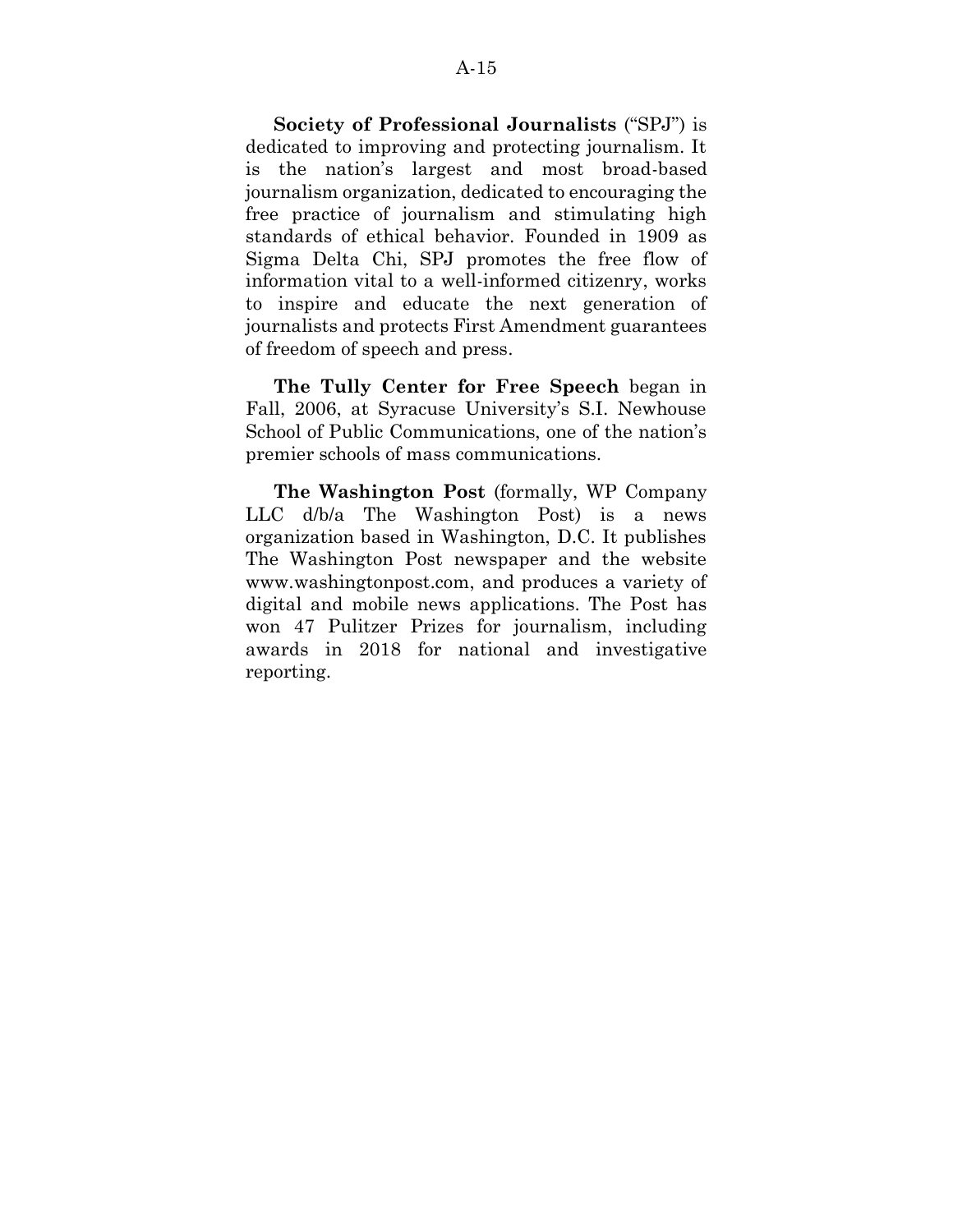### A-16

### **APPENDIX B**

<span id="page-43-0"></span>Additional *amici* counsel:

Kevin M. Goldberg Fletcher, Heald & Hildreth, PLC 1300 N. 17th St., 11th Floor Arlington, VA 22209 *Counsel for American Society of News Editors Counsel for Association of Alternative Newsmedia*

Karen Kaiser General Counsel The Associated Press 450 W. 33rd Street New York, NY 10001

Dan Krockmalnic Boston Globe Media Partners, LLC 1 Exchange Place Boston, MA 02109 617-929-7157

Frank D. LoMonte, Esq. Director, The Brechner Center for Freedom of Information University of Florida College of Journalism and Communications 3208 Weimer Hall P.O. Box 118400 Gainesville, FL 32611-8400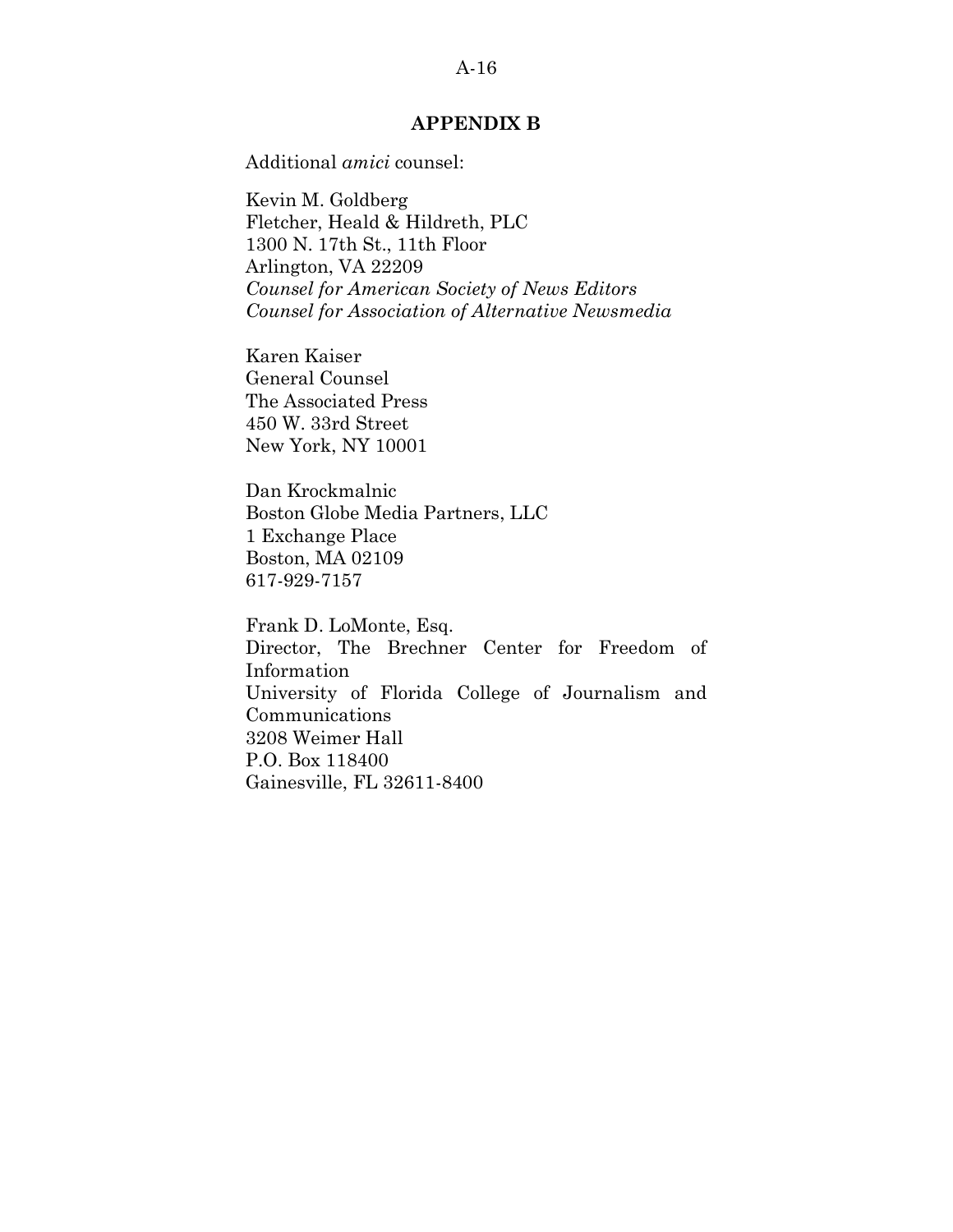### A-17

Nabiha Syed Vice President, Associate General Counsel BuzzFeed 111 East 18th Street, 13th Floor New York, NY 10003

Jim Ewert, General Counsel Nikki Moore, Legal Counsel California News Publishers Association 2701 K St. Sacramento, CA 95816

Terry Francke General Counsel Californians Aware 2218 Homewood Way Carmichael, CA 95608

D. Victoria Baranetsky General Counsel The Center for Investigative Reporting 1400 65th Street, Suite 200 Emeryville, California 94608

Jason P. Conti Jacob P. Goldstein Dow Jones & Company, Inc. 1211 Avenue of the Americas New York, NY 10036

David Snyder First Amendment Coalition 534 Fourth St., Suite B San Rafael, CA 94901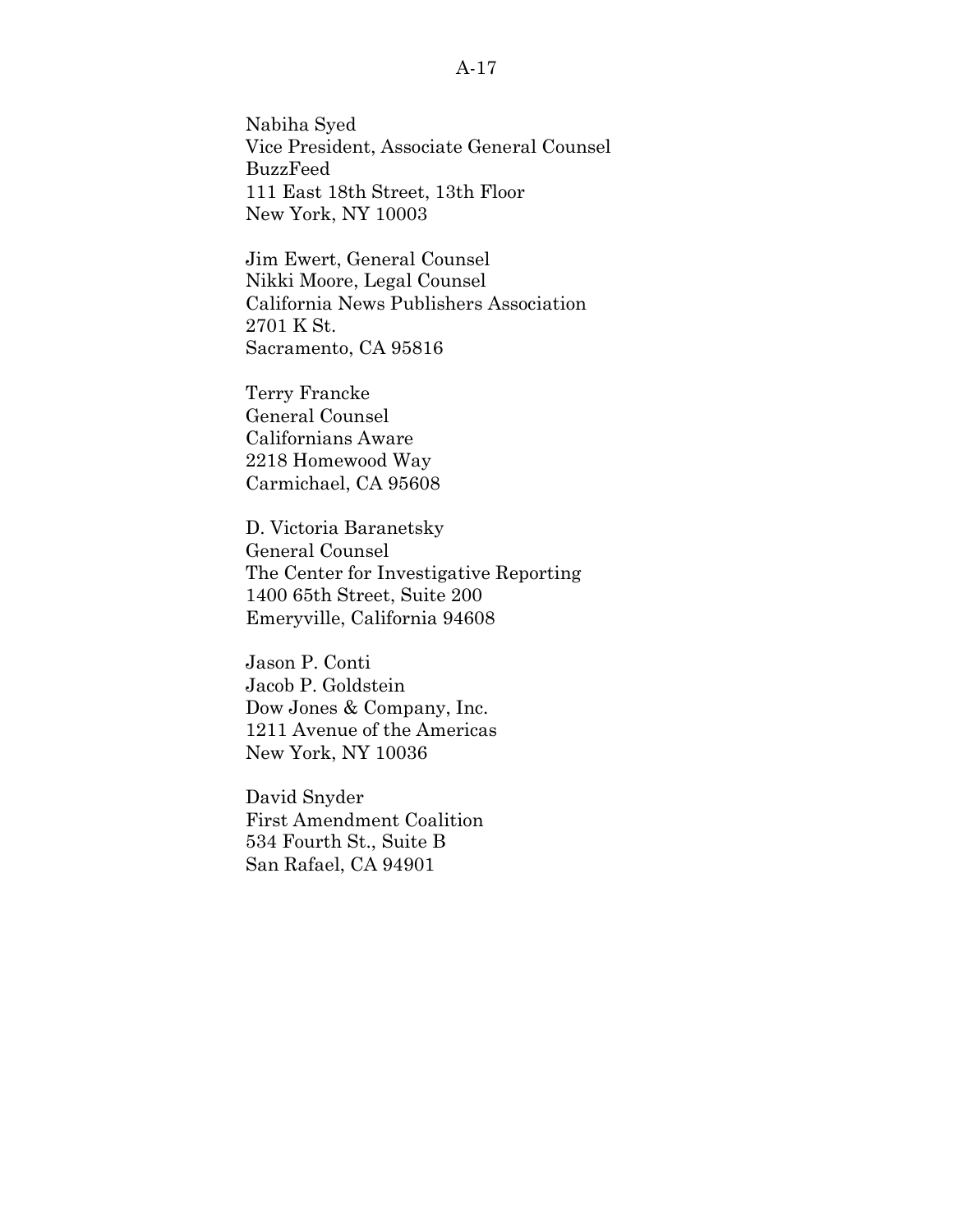David Bralow First Look Media Works, Inc. 18th Floor 114 Fifth Avenue New York, NY 10011

Jonathan Donnellan Kristina Findikyan Hearst Corporation Office of General Counsel 300 W. 57th St., 40th Floor New York, NY 10019

Sigmund D. Schutz PretiFlaherty, LLP One City Center Portland, ME 04101 *Counsel for Maine Freedom of Information Coalition Counsel for Maine Press Association Counsel for MTM Acquisition, Inc. Counsel for SJ Acquisition, Inc.*

Jason P. Criss Covington & Burling LLP The New York Times Building 620 Eighth Avenue New York, NY 10018-1405 *Counsel for The Marshall Project*

Juan Cornejo The McClatchy Company 2100 Q Street Sacramento, CA 95816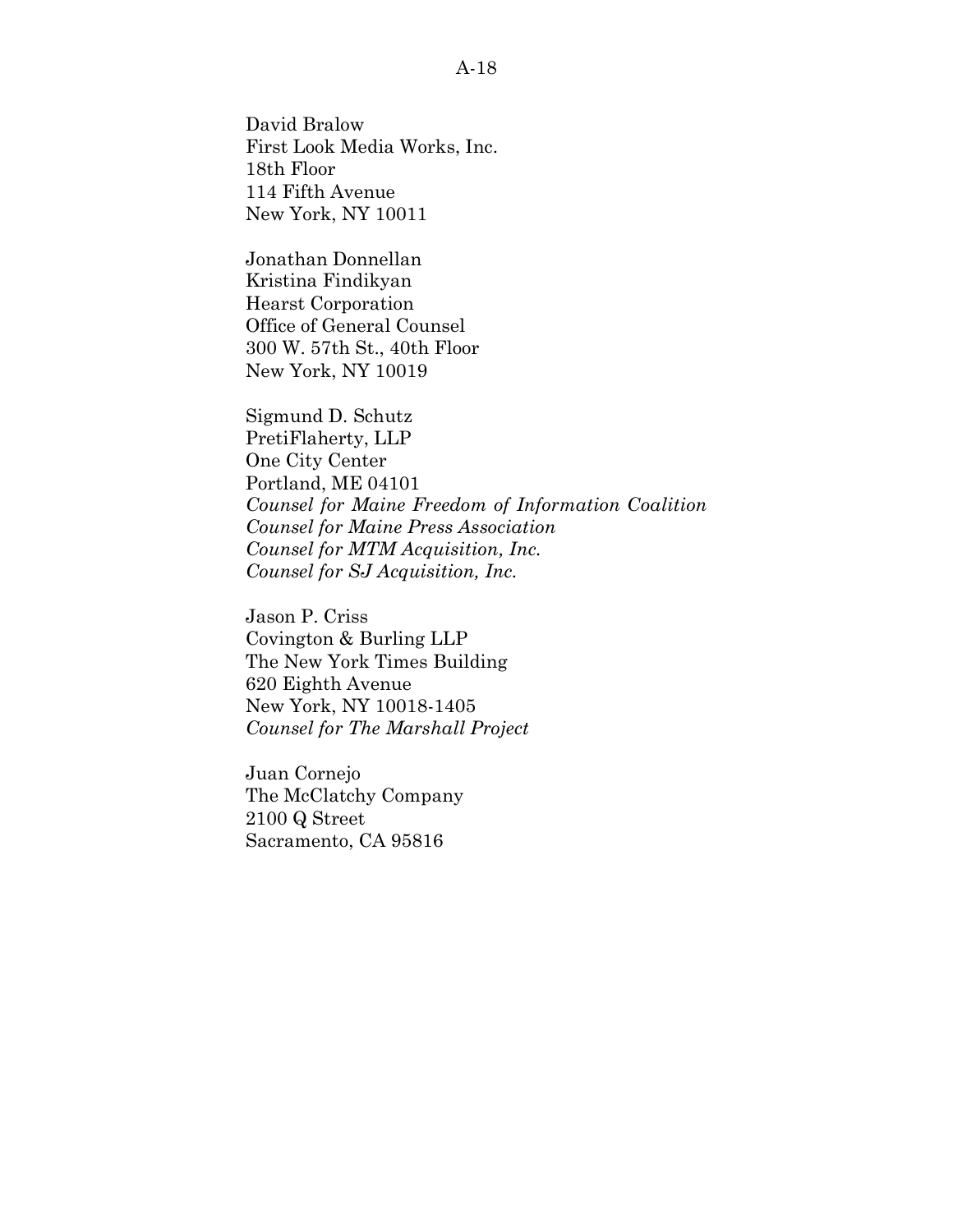Kurt Wimmer Covington & Burling LLP 1201 Pennsylvania Ave., NW Washington, DC 20004 *Counsel for The Media Institute*

George Freeman Media Law Resource Center 520 Eighth Avenue North Tower, 20th Floor New York, NY 10018 Telephone: (212) 337-0200 Telecopier: (212) 337-9893 Email: gfreeman@medialaw.org

James Cregan Executive Vice President MPA – The Association of Magazine Media 1211 Connecticut Ave. NW Suite 610 Washington, DC 20036

Mickey H. Osterreicher 120 Hooper Street Athens, GA 30602 *Counsel for National Press Photographers Association*

Jonathan Hart Ashley Messenger Micah Ratner National Public Radio, Inc. 1111 North Capitol St. NE Washington, D.C. 20002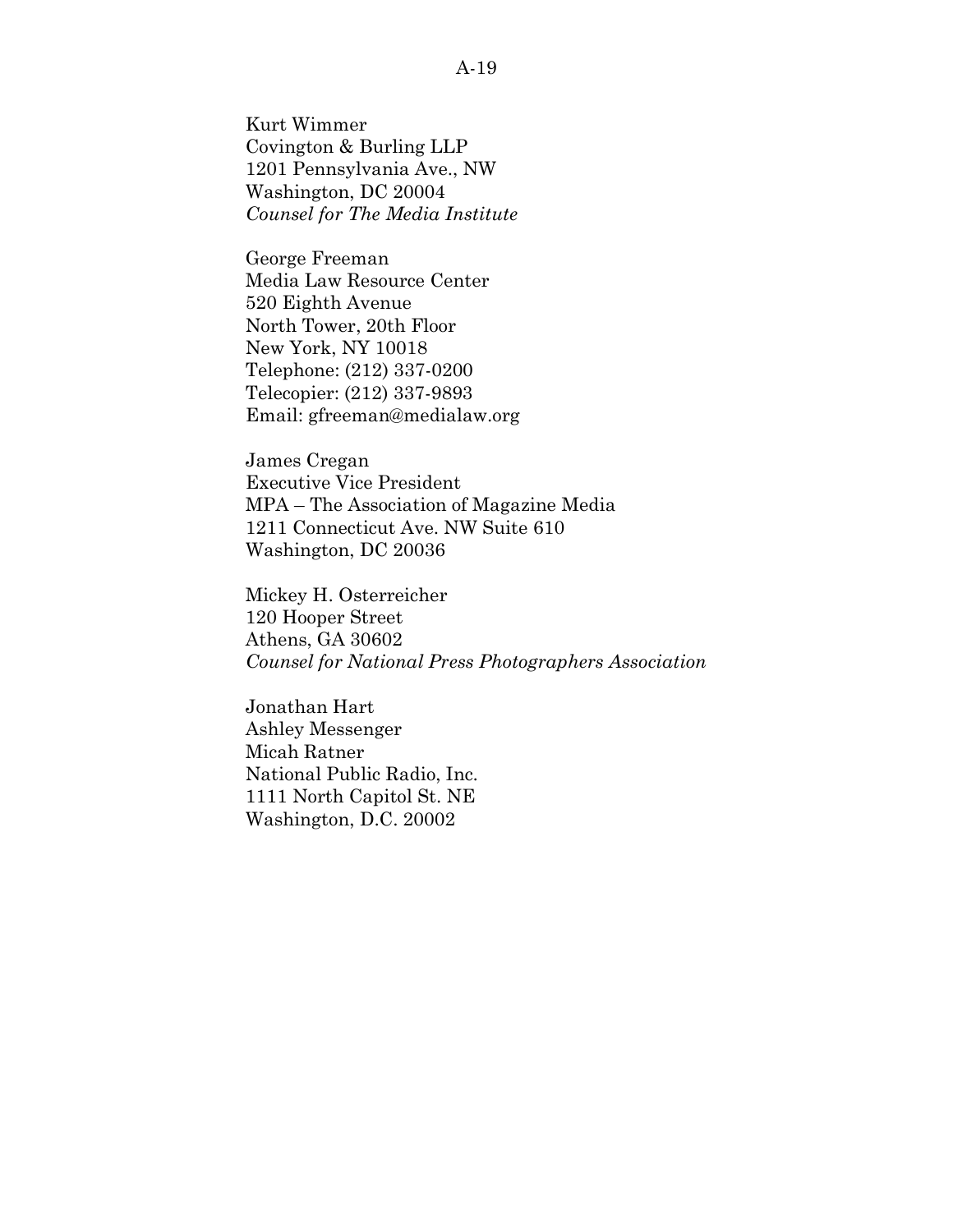Beth R. Lobel, Esq. Senior Vice President, NBCUniversal News Group NBCUniversal Media, LLC 30 Rockefeller Plaza New York, NY 10112

Robert A. Bertsche (BBO #554333) Prince Lobel Tye LLP 100 Cambridge Street Boston, MA 02114 *Counsel for the New England First Amendment Coalition*

David McCraw V.P./Assistant General Counsel The New York Times Company 620 Eighth Avenue New York, NY 10018

Barbara L. Camens Barr & Camens 1025 Connecticut Ave., NW Suite 712 Washington, DC 20036 *Counsel for The News Guild – CWA*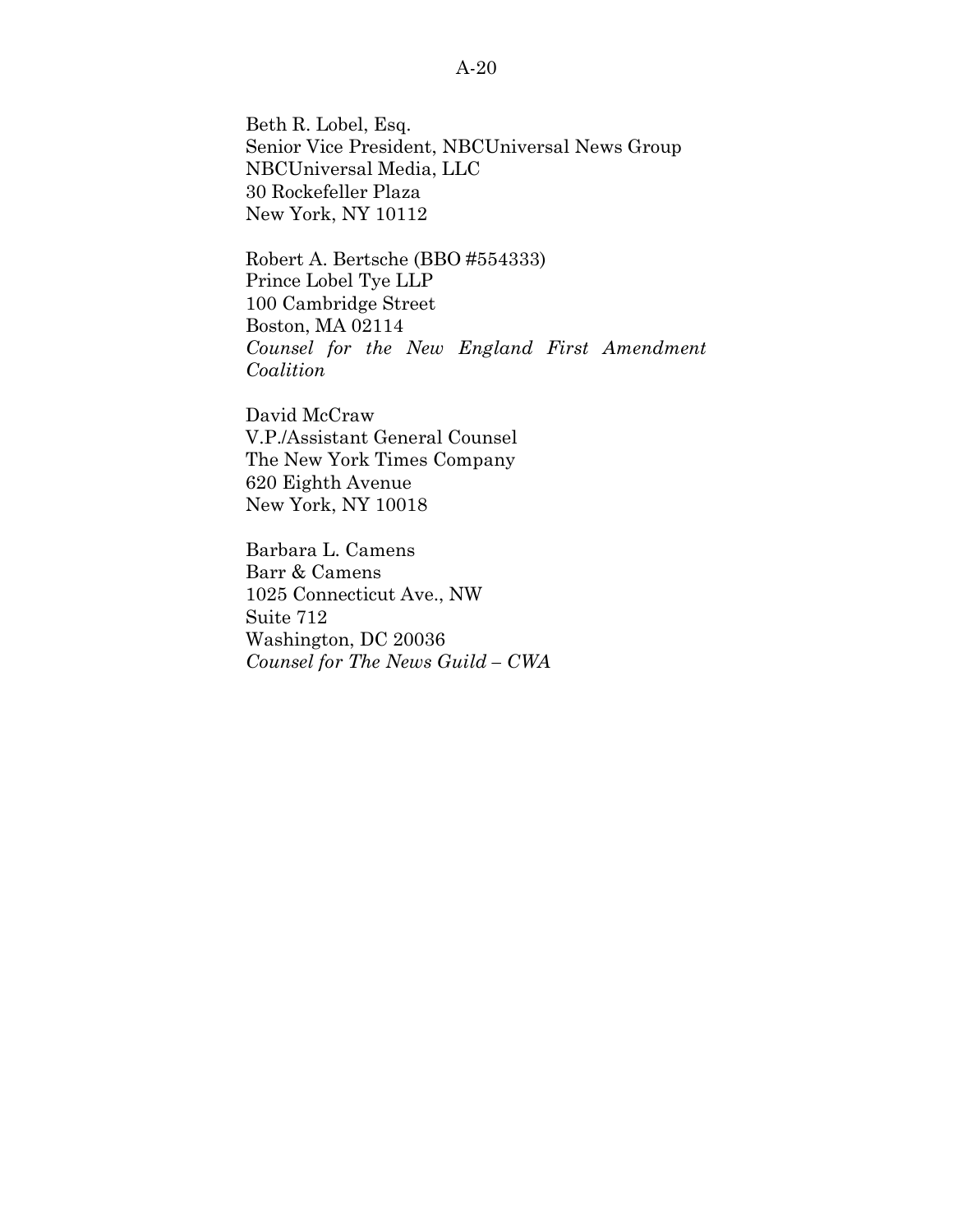Laura R. Handman Alison Schary Davis Wright Tremaine LLP 1919 Pennsylvania Avenue, NW Suite 800 Washington, DC 20006 Thomas R. Burke Davis Wright Tremaine LLP Suite 800 500 Montgomery Street San Francisco, CA 94111 *Counsel for Online News Association*

Anke E. Steinecke General Counsel Carolyn K. Foley, Esq. Vice President & Associate General Counsel Penguin Random House LLC 1745 Broadway, 14th Floor New York, NY 10019

Melissa Bevan Melewsky PA ID # 91886 Pennsylvania NewsMedia Association 3899 North Front Street Harrisburg, PA 17110 (717) 703-3048

Kathleen A. Kirby Wiley Rein LLP 1776 K St., NW Washington, DC 20006 *Counsel for Radio Television Digital News Association*